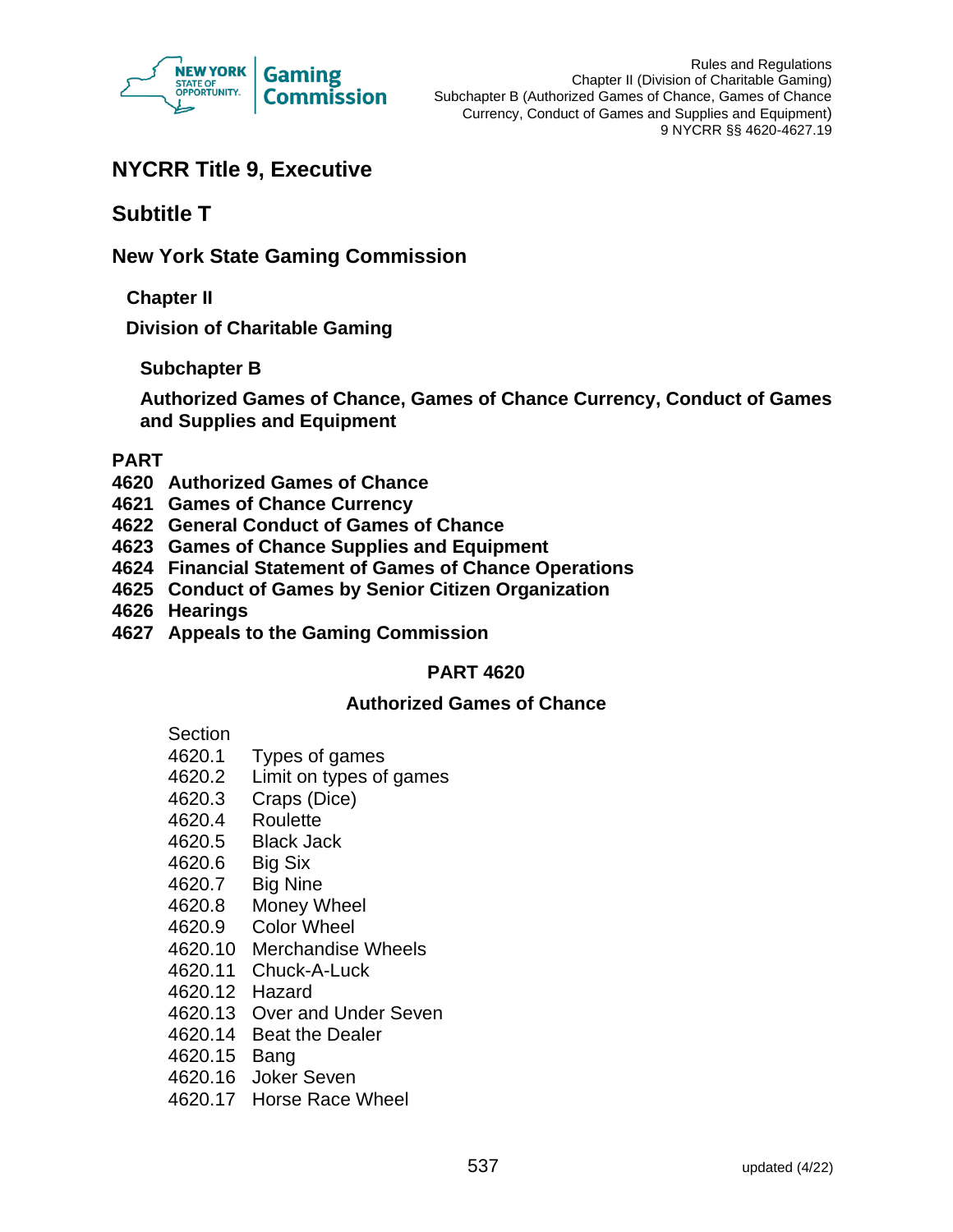

Rules and Regulations Chapter II (Division of Charitable Gaming) Subchapter B (Authorized Games of Chance, Games of Chance Currency, Conduct of Games and Supplies and Equipment) 9 NYCRR §§ 4620-4627.19

- 4620.18 Best Poker Hand
- 4620.19 Bell Jar
- 4620.20 Fruit Wheel
- 4620.21 Card Wheel
- 4620.22 Raffles
- 4620.23 Search for the Queen of Hearts
- 4620.24 Treasure Chest Raffle

# **§ 4620.1. Types of games.**

Only the following games of chance may be conducted:

- (a) "Craps;"
- (b) "Roulette;"
- (c) "Black Jack;"
- (d) "Big Six;"
- (e) "Money Wheel;"
- (f) "Chuck-A-Luck;"
- (g) "Hazard;"
- (h) "Under and Over Seven;"
- (i) "Beat the Dealer;"
- (j) "Merchandise Wheels;"
- (k) "Big Nine;"
- (l) "Color Wheel;"
- (m)"Bang;"
- (n) "Joker Seven;"
- (o) "Horse Race Wheel;"
- (p) "Best Poker Hand;"
- (q) "Bell Jar;" including "Coin Boards," "Merchandise Boards" and "Seal Cards;"
- (r) "Fruit wheel;"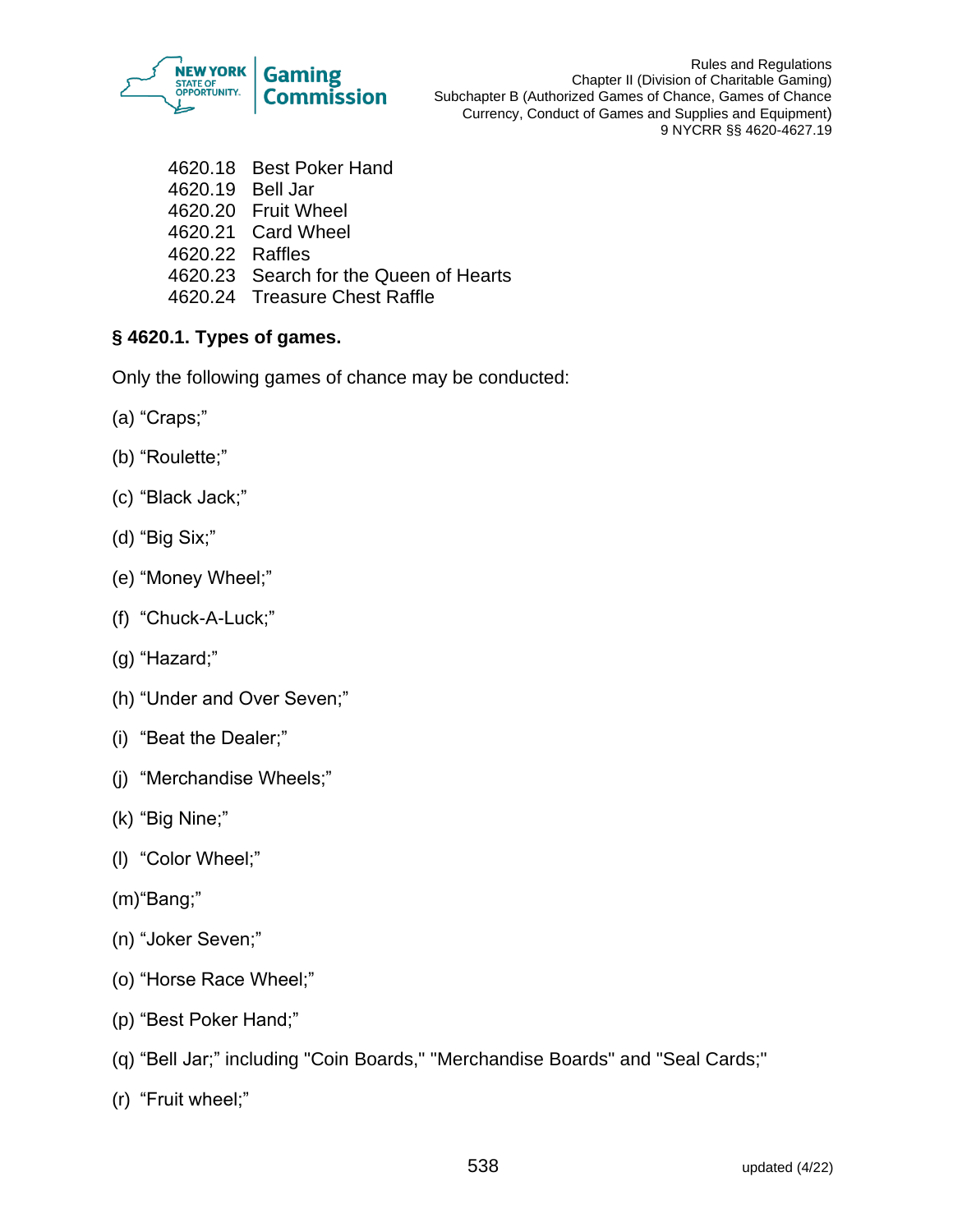

- (s) "Card wheel;"
- (t) "Raffles;" and

(u) any other game of chance that has been approved in writing by the commission.

## **§ 4620.2. Limit on types of games.**

No more than five single types of games of chance approved by the commission, excluding merchandise wheels, raffles, bell jars, coin boards, merchandise boards and seal cards shall be conducted during any one license period. No game of chance shall be conducted during a license period unless such game has been listed on the application for license to conduct games of chance (form GC-2) and license to conduct games of chance (form GC-5), or on an application to amend a license (form GC-6).

## **§ 4620.3. Craps (Dice).**

(a) Equipment:

(1) A table with an upright rail running around the table's outside edges, forming a rectangular enclosure. The rail serves as a backboard, and also helps to prevent the rolling dice from falling off the table.

(2) Two dice. The dealer has at least five dice in front of the dealer, from which the shooter selects two dice to roll.

- (b) Players:
	- (1) Any number can play, provided there is room at the table.
	- (2) The player throwing the dice is the shooter.
- (c) The play:

(1) The dice are thrown and the two numbers, added together, that face upward when the dice come to rest are the deciding numbers.

(2) The shooter's first roll is a come-out.

(3) If, on the come-out, the shooter throws a natural (7 or 11), it is a winning decision called a pass. If on the come-out the shooter throws a crap (2, 3 or 12), it is a losing decision called a miss-out. If the shooter throws a 4, 5, 6, 8, 9, 10, that number becomes the shooter's point and the shooter continues throwing until either:

(i) the shooter throws the shooter's point again, which is a winning decision or pass; or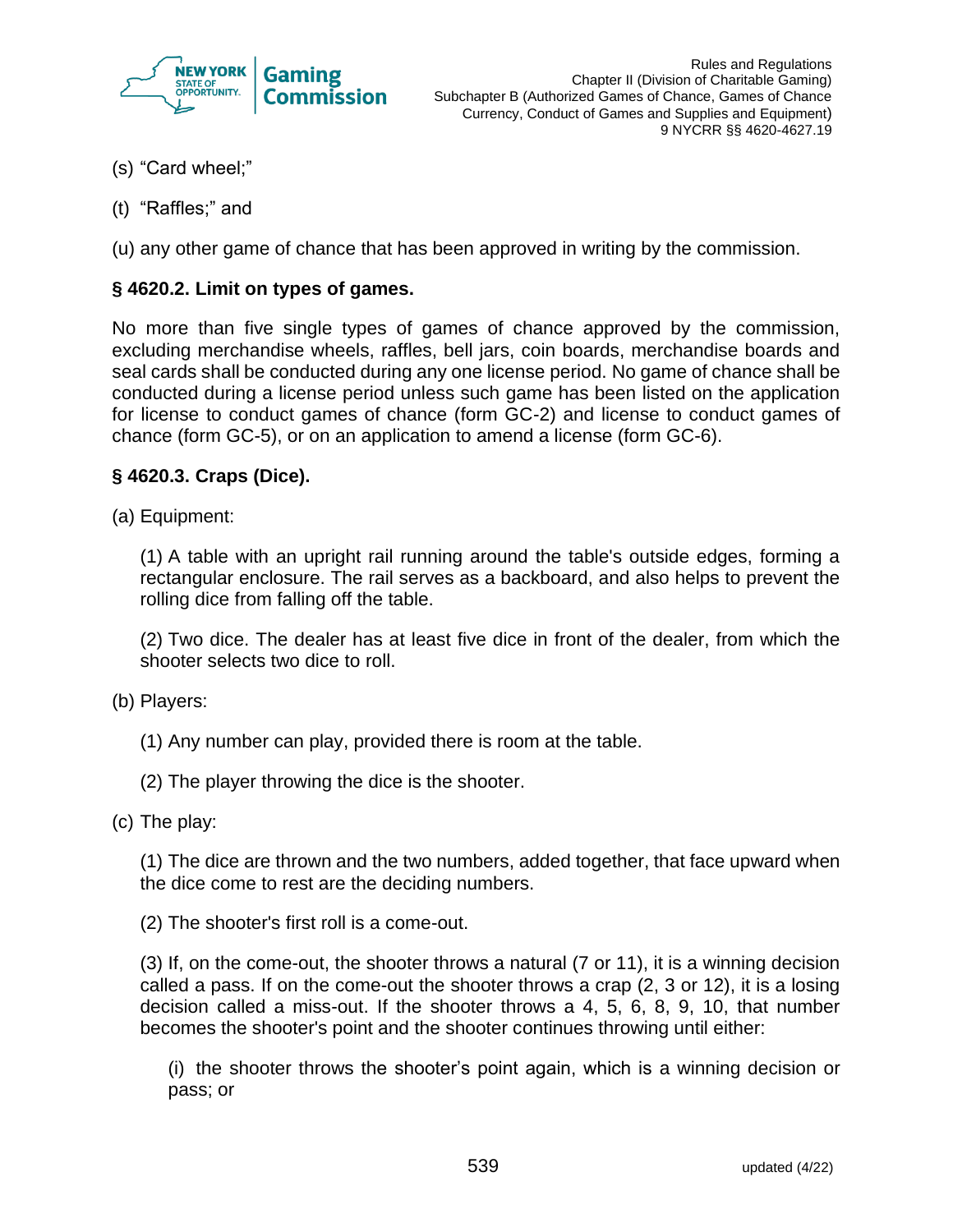

(ii) the shooter throws a 7, which is a losing decision or a miss-out.

(4) When the shooter misses out on the point, the dice pass to the next player on the shooter's left, and it becomes such player's turn to shoot.

(5) The shooter may, if the shooter likes, pass the dice to the next player on completion of a decision without waiting to miss out on the point.

(6) Any player may, if the player likes, refuse to shoot in the player's turn, and pass the dice to the next player.

(7) When more than one pair of dice are employed, players may call for a change of dice at any time. The change takes place immediately after the next decision.

(d) Betting:

(1) All bets must be made before the dice are thrown.

(2) Right bet: a wager that the dice will pass (win) either by making a natural on the come-out or by throwing a point number on the come-out and then repeating it before throwing a 7. Players making right bets are right bettors.

(3) Wrong bet: a wager that the dice will not pass (lose). Players making wrong bets are wrong bettors.

(e) Placing bets on layout:

(1) Pass line. The bettor is betting with the dice and the payoff is even money. The bettor win on a "natural" 7 or 11 on the first roll and loses on "craps" 2, 3 or 12 on the first roll. Any other number on the first roll is the shooter's point. The bettor wins if the "point" is thrown again, unless a 7 is thrown first, in which case the bettor loses. The maximum bet shall be \$5 or its equivalent in chips.

(2) Don't Pass line. Same as in paragraph (1) of this subdivision, except that the bettor is betting against the dice and everything is reversed. The bettor loses on a "natural" 7 or 11 on the first roll and the bettor wins on a "craps" 2 or 12. When ace-deuce (1- 2) is rolled, it is a standoff (push) and nobody wins. The bettor wins if the shooter rolls 7 before making the shooter's "point." The maximum bet shall be \$5 or its equivalent in chips.

(3) The odds:

(i) Taking the odds. Once a shooter's point has been established, players with pass line bets may take odds in amounts equal to their original wagers that the shooter will make the shooter's point before a losing roll of 7: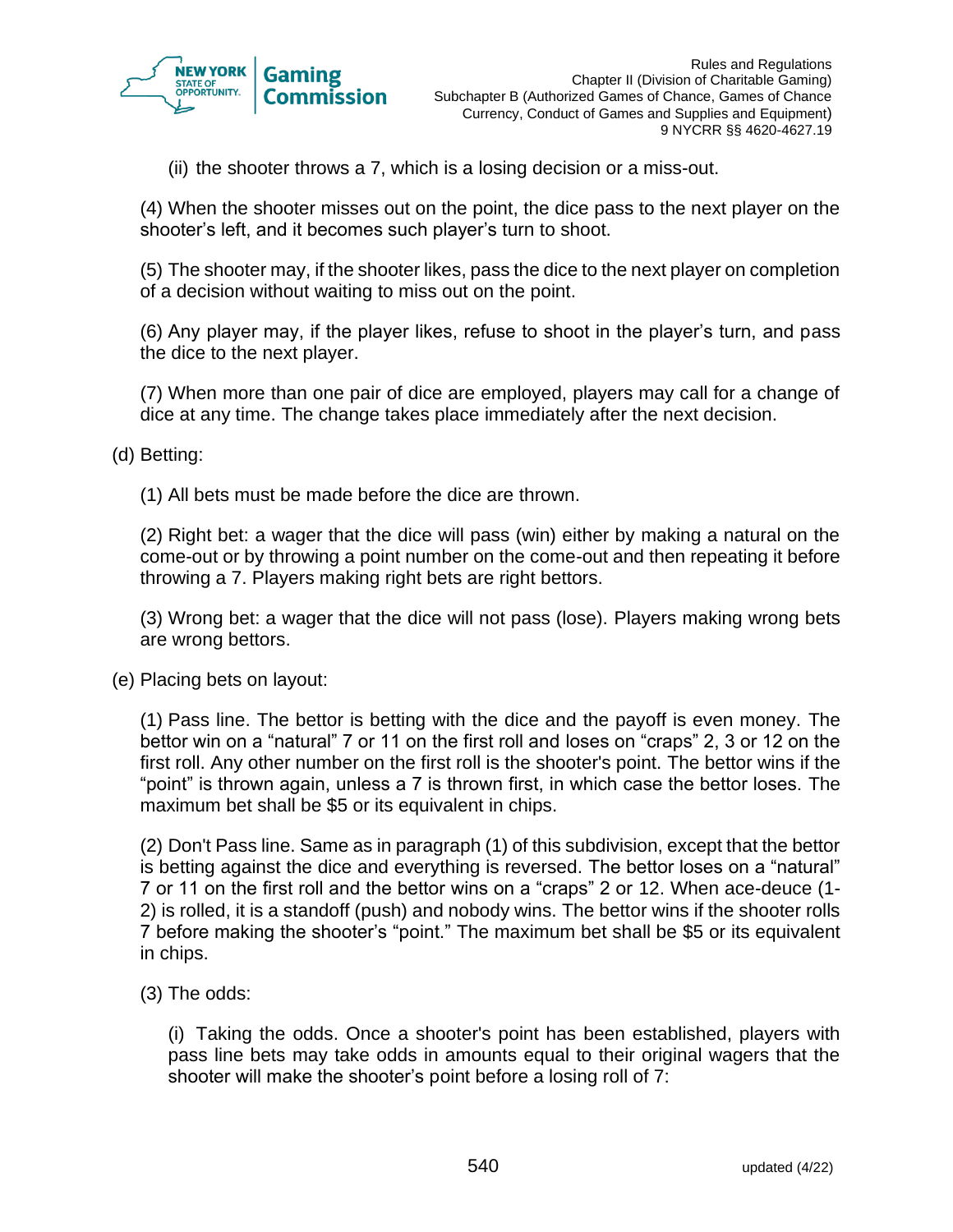

| Shooter's point Maximum bet |     | To win | Payoff odds |
|-----------------------------|-----|--------|-------------|
| 4 or 10                     | \$5 | \$10   | $2 - 1$     |
| 5 or 9                      | \$6 | \$9    | $3 - 2$     |
| 6 or 8                      | \$5 | \$6    | $6 - 5$     |

(ii) Laying the odds. Once a shooter's point has been established, players with don't pass bets may lay the odds against the shooter and win if a 7 is rolled before the shooter's point:

| Shooter's point | <b>Maximum</b><br>odds | <sup>lay</sup> To win | Payoff odds |
|-----------------|------------------------|-----------------------|-------------|
| 4 or 10         | \$6                    | \$3                   | $1 - 2$     |
| 5 or 9          | \$6                    | \$4                   | $2 - 3$     |
| 6 or 8          | \$6                    | \$5                   | $5-6$       |

(4) Place bets. Players may place bets on the numbers 4, 5, 6, 8, 9, or 10 (except on an established point number) before any roll of the dice. Each place bet wins when its corresponding number is rolled before a losing roll of 7. Place bets may be called off by the bettor prior to any roll:

| Place number Maximum bet |     | To win | Payoff odds |
|--------------------------|-----|--------|-------------|
| 4 or 10                  | \$5 | \$9    | $9 - 5$     |
| 5 or 9                   | \$5 | \$7    | $7 - 5$     |
| 6 or 8                   | \$6 | \$7    | 7-6         |

(5) Come bets and don't come bets.

(i) On layouts with approximate betting spaces, players may make additional wagers after a shooter's point has been established. For come bets and don't come bets only, the next roll of the dice will be considered the first (come-out) roll: Come bets win on a roll of 7 or 11 and lose on a roll of 2, 3, or 12. If any other number is rolled by the shooter, this bet is removed from the Come box by the dealer and moved into the numbered box corresponding with the shooter's previous roll, where it will remain until it wins when this designated point is rolled again or loses on a roll of 7. Come bets may not be removed by the player once they have been moved into a point box. The maximum wager shall be \$5 or its equivalent in chips and the payoff is at even money (1-1).

(ii) Don't come bets win on a roll of 2 or 12, push on a 3 and lose on a 7 or 11. If any other number is rolled by the shooter, the bet is removed from the don't come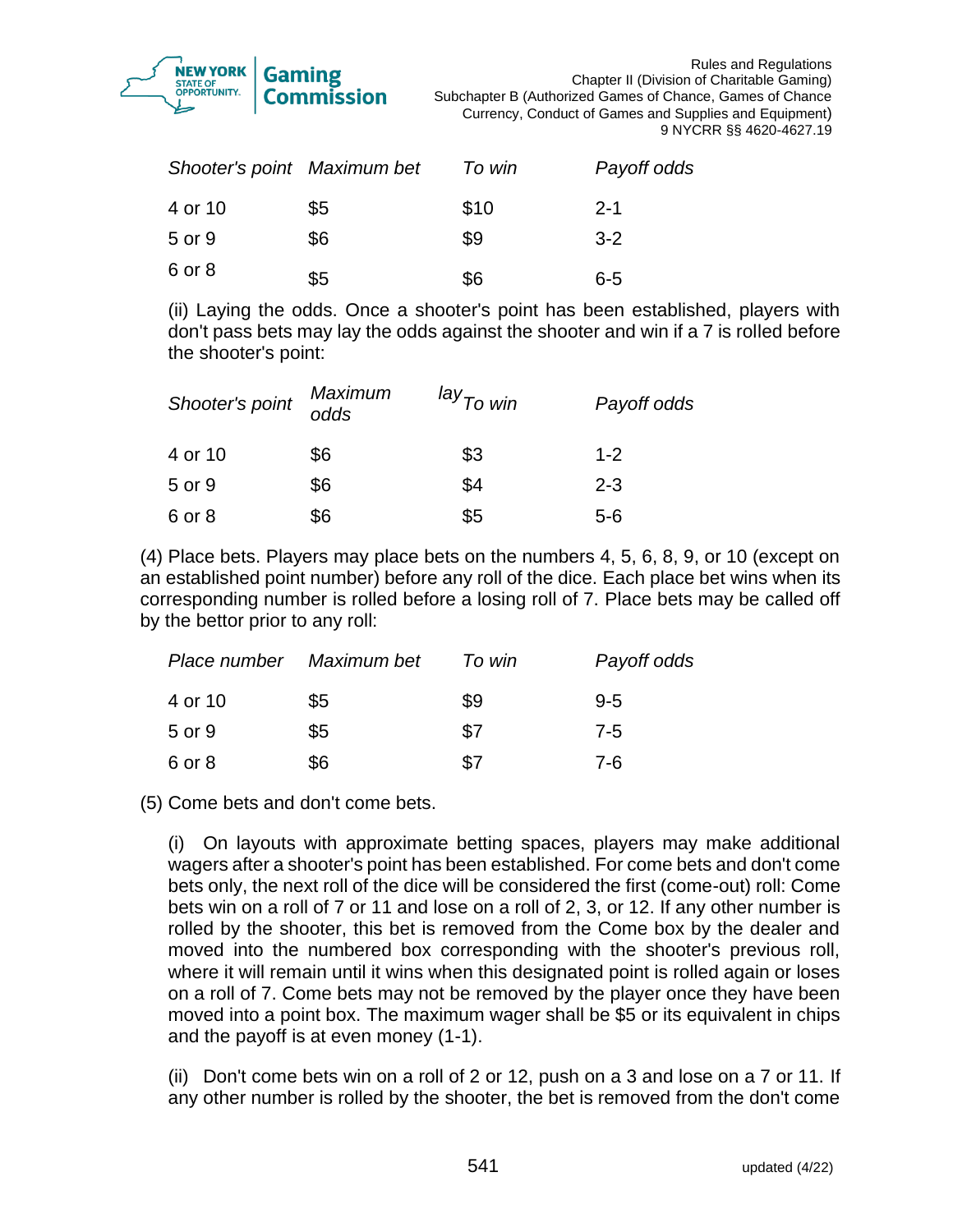

box by the dealer and moved into a designated space behind the numbered box corresponding with the shooter's previous roll, where it will remain until it wins on a roll of 7 or loses if the designated point is rolled again. Don't come bets may not be removed once they have been moved behind a numbered box. The maximum wager is \$5 or its equivalent in chips and the payoff is at even money (1-1).

(iii) Taking the odds on come bets. Once a player's come bet has been moved into a point box by the dealer, the player may wager an amount equal to the player's original come bet that this point will roll before a losing roll of 7:

| Come point | Maximum odds To win |      | Payoff odds |
|------------|---------------------|------|-------------|
| 4 or 10    | \$5                 | \$10 | $2 - 1$     |
| 5 or 9     | \$6                 | \$9  | $3 - 2$     |
| 6 or 8     | \$5                 | \$6  | 6-5         |

The odd bet taken on the come bet may be removed prior to any roll, but the original come bet, may not.

(iv) Laying the odds on don't come bets. Once a player's don't come bet has been moved behind a point box by the dealer the player may lay the odds that a 7 will roll before the designated don't come number:

| Don't come point Maximum lay bet To win | Payoff odds |     |         |
|-----------------------------------------|-------------|-----|---------|
| 4 or 10                                 | \$6         | \$3 | $1 - 2$ |
| 5 or 9                                  | \$6         | \$4 | $2 - 3$ |
| 6 or 8                                  | \$6         | \$5 | 5-6     |

The lay odds bet on the don't come bet may be removed prior to any roll, but the original don't come bet, may not.

(6) Field. The bettor may bet on any one roll that one of the following numbers comes up: 2, 3, 4, 9, 10, 11 or 12. If one of those numbers does come up, the bettor gets even money (1-1). If 5, 6, 7 or 8 comes up, the bettor loses. If the layout so indicates, the 2 and 12 pay 2-1 odds. The maximum bet shall be \$5 or its equivalent in chips.

(7) Big 6 or 8. The bettor wins even money (1-1) if 6 or 8 shows before a 7 is rolled. The maximum bet shall be \$5 or its equivalent in chips.

(8) Any 7. The bettor bets that the next roll is a 7, and the bettor collects 5 for 1 on a winning wager. The maximum bet shall be \$5 or its equivalent in chips.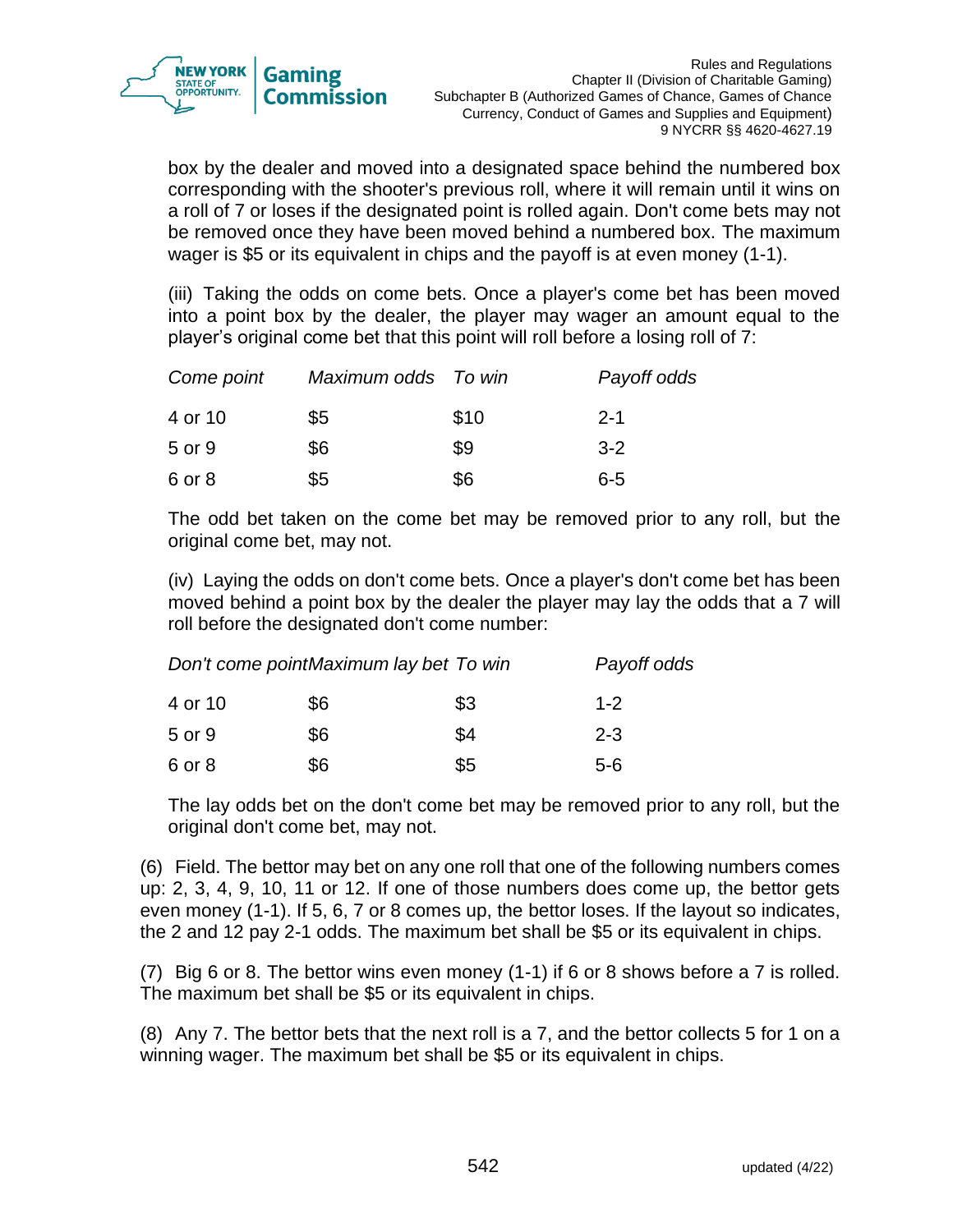

(9) Any craps. The bettor bets that the next roll is 2, 3 or 12, and the bettor collects 8 for 1 on a winning wager. The maximum bet shall be \$5 or its equivalent in chips.

(10)Hard ways. The bettor wins if the exact combination that is bet shows up. On 3-3 or 4-4 the bettor receives 10 for 1 on a winning wager; on 2-2 or 5-5 the bettor gets 8 for 1 on a winning wager. The bettor loses if the same total number is rolled any other way except the hard way or if a 7 comes up. The maximum bet shall be \$5 or its equivalent in chips.

(11) Other one-roll bets. The bettor wins if the exact combination shows up on one roll:

| Ace-ace $(1-1)$ | Payoff 30 for 1 |
|-----------------|-----------------|
| $6-6$           | Payoff 30 for 1 |
| Ace-2           | Payoff 15 for 1 |
| $6 - 5$         | Payoff 15 for 1 |

The maximum bet shall be \$5 or its equivalent in chips.

## **§ 4620.4. Roulette.**

(a) Equipment:

(1) A standard table has a betting layout, a roulette wheel and roulette balls.

(2) Wagers. All wagers at the roulette games shall be made with cash, scrip, chips or wheel checks. The color of the wheel check indicates the player, not a value.

(3) Roulette wheels.

(i) The wheel has 36 numbers and the symbols 0 and 00. The table's area consists of the betting section and a large bowl-shaped recess called the bowl. This contains the wheel which is called the wheel head. The interior of the bowl has a back track that contains a groove running around the bowl's circumference. It is in this groove that the dealer spins the roulette ball. When the speed of the ball diminishes, the ball falls onto the bottom track of the bowl. The revolving wheel head and the bottom track are marked off by black lines into eight equal sections. In the center of each section on the bottom track there is a small obstacle. These obstacles are placed alternately, vertically and horizontally and the rolling ball, as it strikes them, is given a random and unpredictable motion. The bowl's bottom underneath the wheel is open, and below it there is a flat base from the center of which rises a spindle.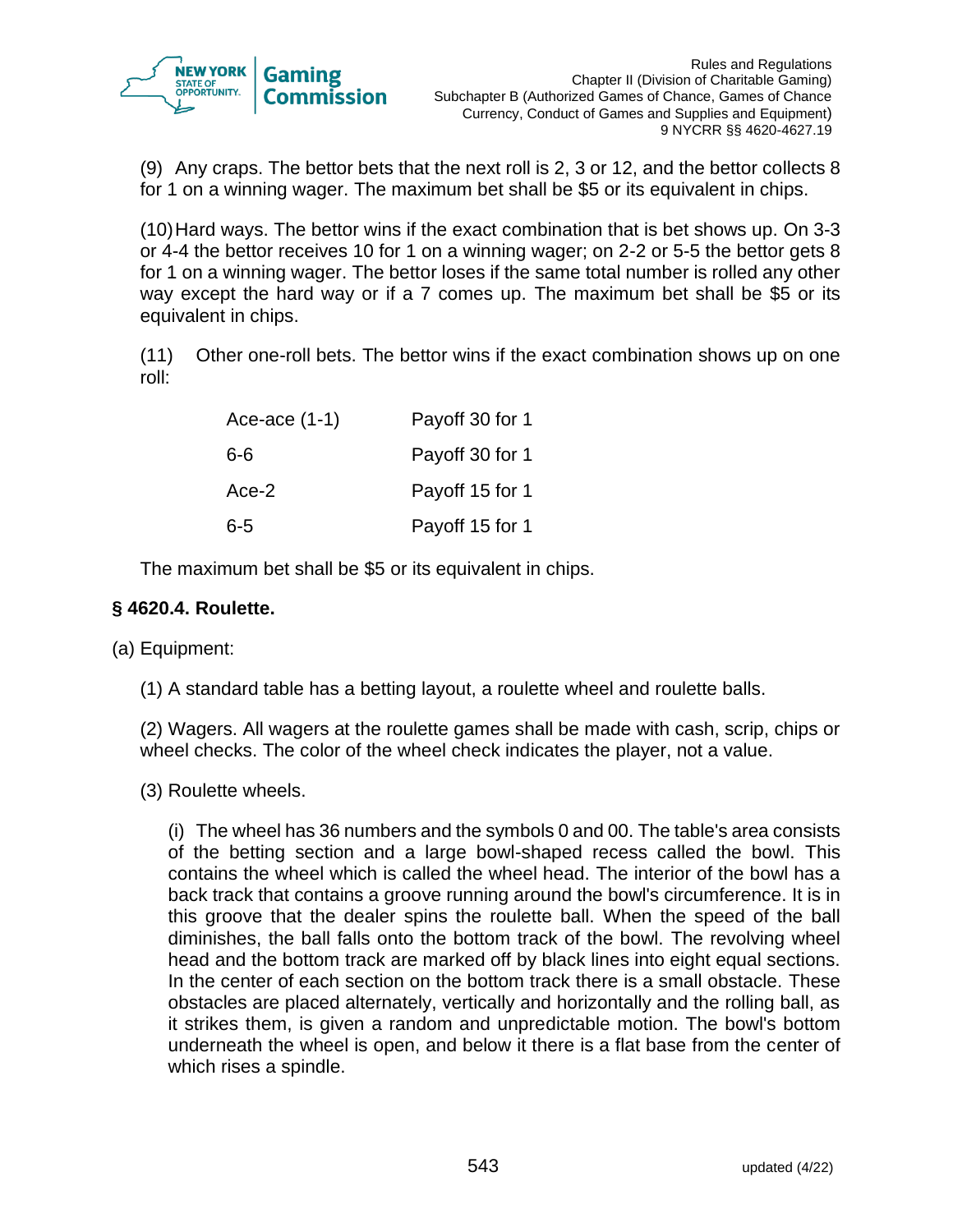

(ii) The wheel head itself, the only moving part, consists of a disk or plate, slightly convex in shape. Around its rim are partitions known as separators or frets, and the compartments or pockets between these are called canoes. These pockets are painted alternately red and black, except for two pockets that are green. Each of the red and black compartments bears a number from 1 to 36. The green pockets carry the symbols 0 and 00.

(b) Roulette personnel and their duties:

(1) A roulette table with a single layout is usually worked by two persons. The person who spins the wheel and deals the game is called the dealer. The dealer's assistant is called a croupier.

(2) Dealer. The dealer is in charge of the conduct of the game. His main duties are: spinning the wheel, throwing the roulette ball, announcing winners, collecting losing bets, paying off winning bets.

(3) Croupier. The croupier separates and stacks the losing wagers that have been collected or swept from the layout by the dealer. The croupier helps the dealer pay off winning bets.

#### (c) *The play*.

(1) The players begin making their bets by placing wagers on the spaces of the layout. The dealer starts the wheel spinning in a counterclockwise direction, then flips the ball onto the bowl's back track so that the ball travels clockwise. Players may continue placing bets while wheel and ball are in motion until the dealer calls: "No more bets." The dealer does this as the ball slows down and is about to drop off the back track. Bets placed on the layout after this announcement are not valid and must be returned to the player or players.

(2) When the ball falls and comes to rest between any two partitions of the wheel, it marks the winning number, a 0 or 00, the winning color, and any other permitted bet that pertains to a winning number or symbol. The dealer immediately announces the winning number and its color, and the dealer points to the corresponding number on the layout. The dealer then collects all losing bets, not disturbing the wagers resting on winning spaces, and pays off the winner or winners. The symbols 0 and 00 win for the house all bets except those placed on 0 and 00.

(3) On the first spin the dealer has no fixed point from which to spin the wheel or ball. Thereafter the dealer must spin the wheel and ball from the winning pocket into which the ball previously dropped.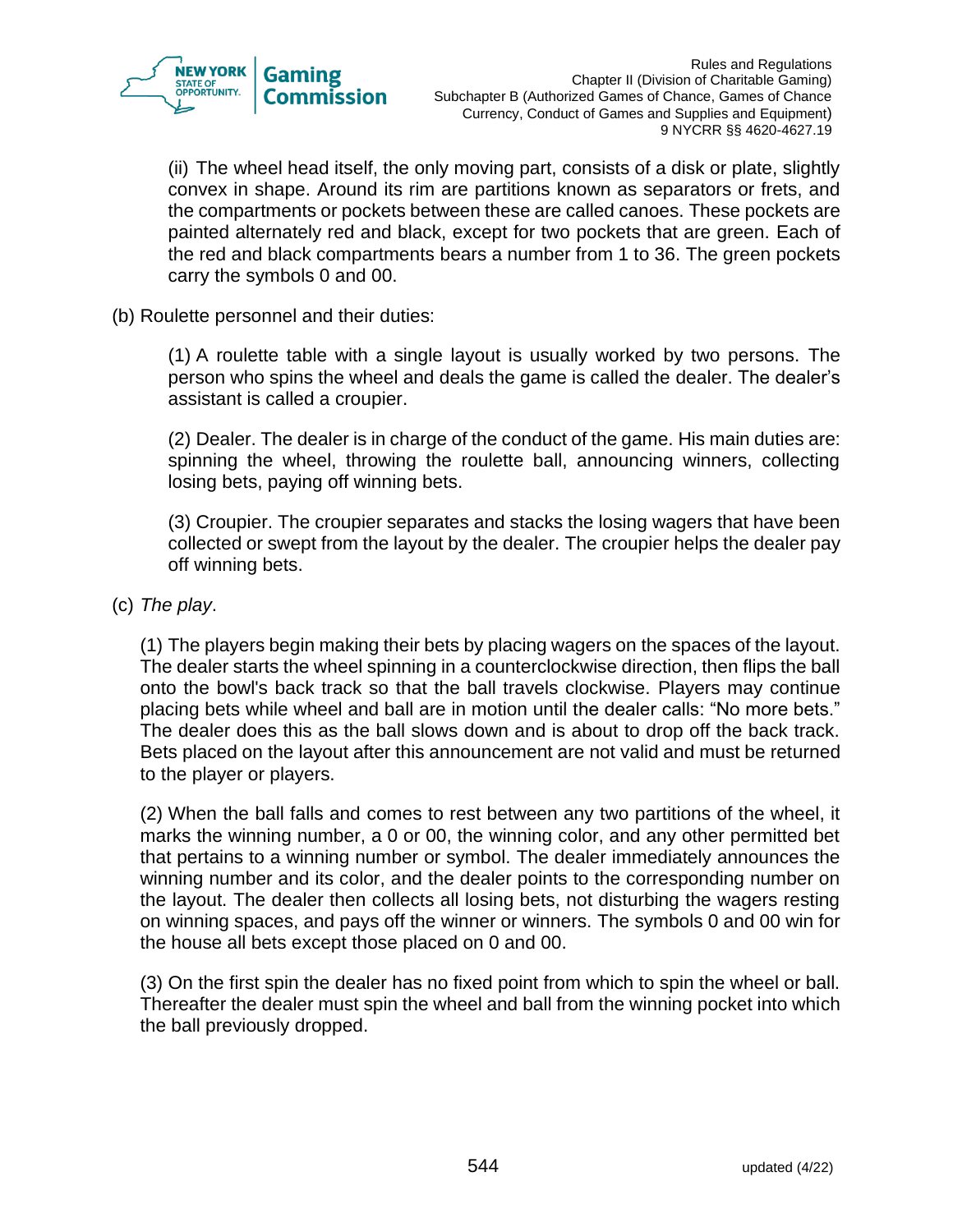

(d) *Inside bets*. The maximum bet shall be \$2 or its equivalent in chips.

(1) Single-number bet or straight bet. The player places a wager squarely on one number on the layout, making certain that the wager does not touch any of the lines enclosing the number. This indicates that the player is betting that number to win. The house pays off at 35 to 1.

(2) The symbols 0 and 00. These can be played the same as any straight or singlenumber bet by placing the wager on either 0 or 00. The payoff odds are 35 to 1.

(3) Two-number bet or split bet. The player places a wager directly on any line separating any two numbers. If the winning number is one of the two wagered on, the player wins. Payoff odds are 17 to 1.

(4) Three-number bet or street bet. The player places a wager on the outside line of the layout. This indicates that the player is betting the three numbers opposite the wager, going across the layout (street). If the winning number is one of these three, the player wins. Payoff odds: 11 to 1.

(5) Four-number bet, square bet, quarter bet or corner bet. The player places a wager on the intersection of the lines between any four numbers. If any one of these four numbers wins, the player collects. Payoff odds: 8 to 1.

(6) Five-number bet or line bet. The player places a wager on the line separating the 1,2,3 from the 0 and 00 spaces at a corner intersection. This indicates that the player is betting that one of the numbers 1, 2 or 3, or 0 or 00 will win. Payoff odds: 6 to 1.

(7) Six-number bet or line bet. The player places a wager on the intersection of the side line and a line between two streets. If any of these six numbers wins, the player collects. Payoff odds: 5 to 1.

(e) *Outside bets*. The maximum bet shall be \$5 or its equivalent in chips.

(1) Twelve-number bet or column bet. The player places a wager on one of the three blank spaces at the bottom of the layout (some layouts have three squares marked 1st, 2nd, 3rd). This indicates that the player is betting the 12 vertical numbers above the space wagered on. Payoff odds: 2 to 1.

(2) Dozens or twelve-number bet. The player places a wager on one of the spaces of the layout marked 1st 12, 2nd 12 or 3rd 12. The 1st 12 indicates that the player is betting on the numbers 1 to 12 inclusive; the 2nd 12, the numbers 13 to 24 inclusive; and the 3rd 12, the numbers 25 to 36 inclusive. Payoff odds: 2 to 1.

(3) Low-number bet (1 to 18). The player places his wager on the layout space marked 1 to 18, which indicates that the player is betting on the numbers 1 to 18 inclusive. The payoff is even money.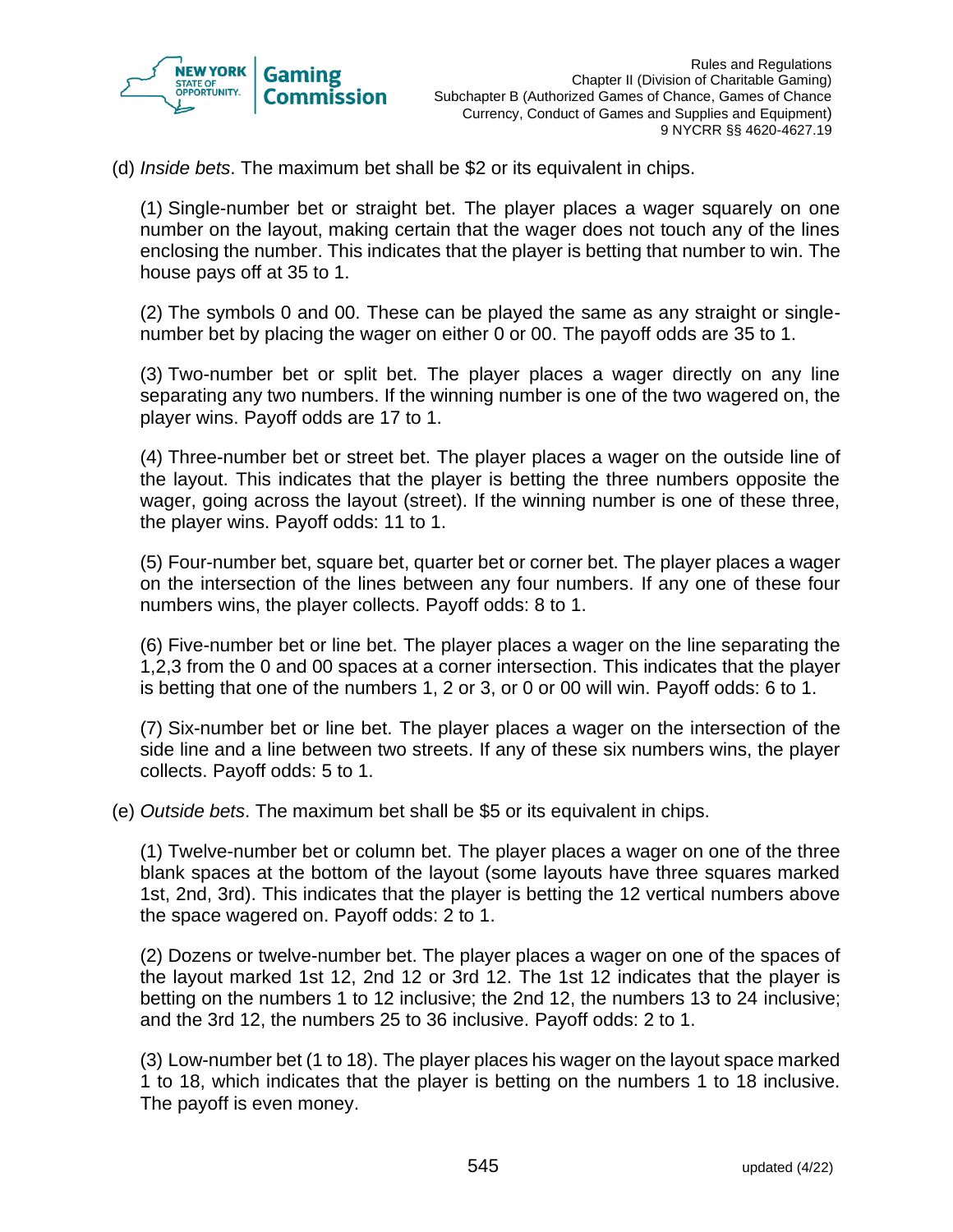

(4) High-number bet (19 to 36). The player places his wager on the layout space marked 19 to 36, which indicates that he or she is betting on the numbers 19 to 36 inclusive. The payoff is even money.

(5) Black color bet. The player places a wager on a space of the layout marked Black. (Some layouts have a large diamond-shaped design instead of the word Black.) The player is betting that the winning color will be black. The payoff is even money.

(6) Red color bet. The player places a wager on the space of the layout marked Red, or the red diamond, and is betting that the winning color will be red. The payoff is even money.

(7) Odd-number bet. The player places a wager on the space of the layout marked Odd. The player is betting that the winning number will be an odd number. The payoff is even money.

(8) Even-number bet. The player places a wager on the space of the layout marked Even. The player is betting that the winning number will be even. The payoff is even money.

## **§ 4620.5. Black Jack.**

- (a) *Equipment*.
	- (1) A Black Jack table with up to seven betting spaces on its layout.
	- (2) One to four decks of 52 cards each, shuffled together and used as one.
	- (3) A dealing box (optional).
- (b) *Personnel*.

(1) Dealer. The dealer is the person who deals the cards and controls the bank. The dealer never surrenders the deal or the bank.

(2) Assistant. An assistant may be used to assist the dealer in collecting losing bets and paying off winning bets.

(c) *Number of players*. Up to seven players, each of whom may bet on several hands depending on the betting spaces available.

- (d) *Value of cards*.
	- (1) Aces count either 1 or 11 at the discretion of the player.
	- (2) Kings, queens and jacks each have a count of 10.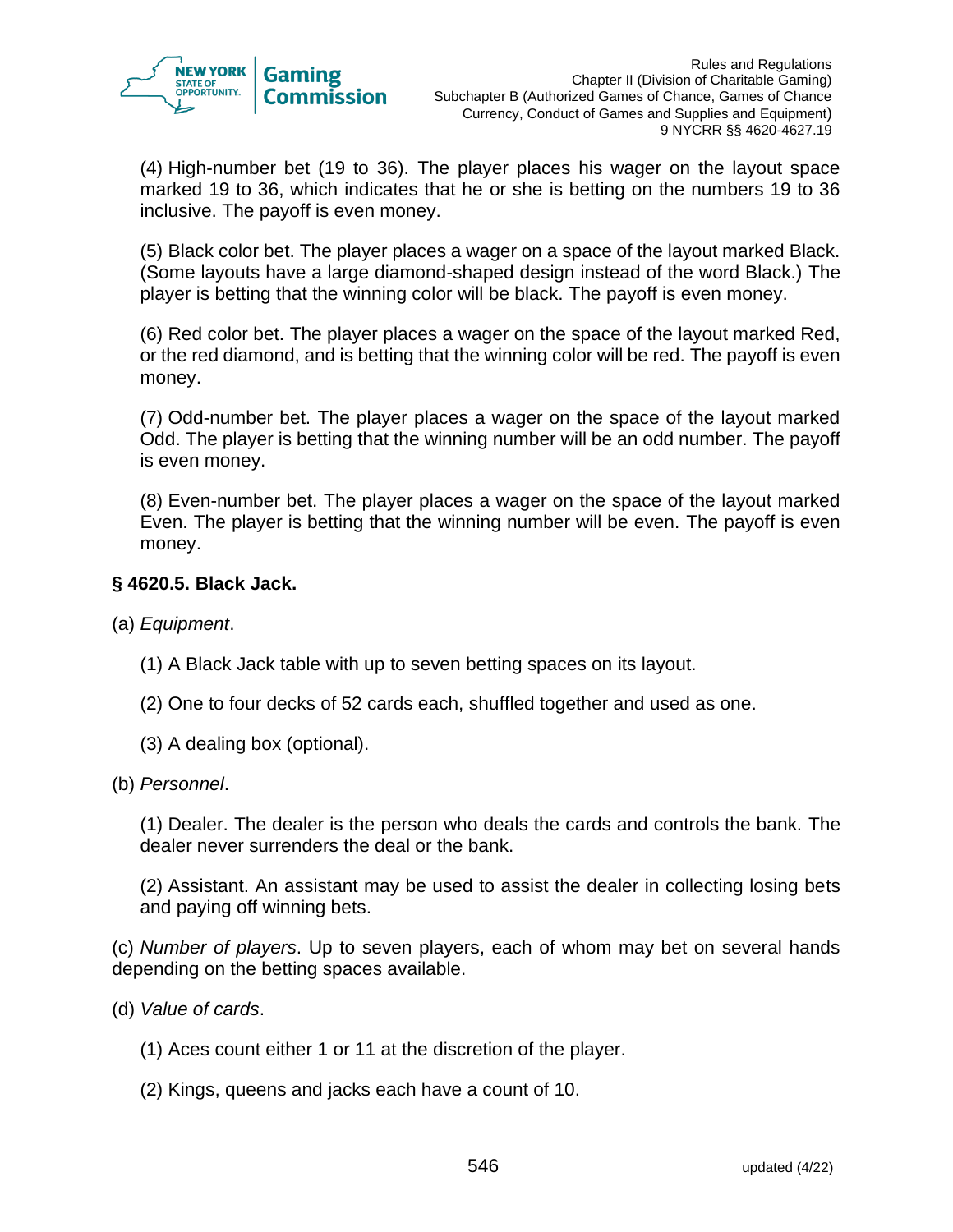

(3) All other cards are counted at their face value.

(e) *The object of the game*. A player tries to obtain a higher total card count than the dealer by reaching 21 or as close to 21 as possible without exceeding that count. If the player's total count exceeds 21, the player has "busted" and must turn the player's cards face-up at once. The player has lost his or her bet, and the dealer may take the player's wager. The player, at the player's discretion, may stand or draw one or more cards in an attempt to better the player's count.

(f) *Betting*.

(1) Before the deal begins, each player must place his or her bet in the betting space directly before the player in full view of the dealer. When a player plays more than one hand at a time, such player must play the hand farthest to his or her right to completion before being permitted to play his or her next hand or hands. The dealer may check the player's bet to see if such bet is within specified limits.

(2) Maximum bet shall be \$5 or the equivalent in chips.

(g) *The deal*. After all players' bets are down, the dealer removes the first card from the dealing box and discards it by placing it aside face-down without showing its face value. This card and other discarded cards are not to be used again until the dealing box is emptied. This is known as "burning" a card or a "burnt" card. All cards used to make a hand are discarded in the same manner. After the first dealt card has been "burnt," the dealer, starting with the player on the dealer's extreme left, begins dealing clockwise giving one card face-up to each player and one face-up to the dealer. The dealer next deals each player, starting with the player on the dealer's extreme left, a second face-up card and one face-down to the dealer. The dealer has the option of dealing one facedown card to each player.

(h) *The play*. The organization shall have three options in the event of ties between the dealer and the player(s). Option number one allows the organization to honor a "push" or standoff in the case of all ties. Option number two allows the organization to honor a "push" or standoff when the dealer and players have a natural 21 only. The house wins all other ties. Option number three allows the organization to win all ties between the dealer and the player(s). The selection of the option shall be set forth in the license application in schedule 7 of GC-2B. The license shall reflect one of the following options:

Option one: All ties are "pushes."

Option two: "Push" on natural 21 only.

Option three: House wins all ties.

(1) If the dealer's face-up card is a 10-count or an ace, the dealer must look at his face-down (hole) card. If the dealer has a natural 21 (a count of 21 with two cards),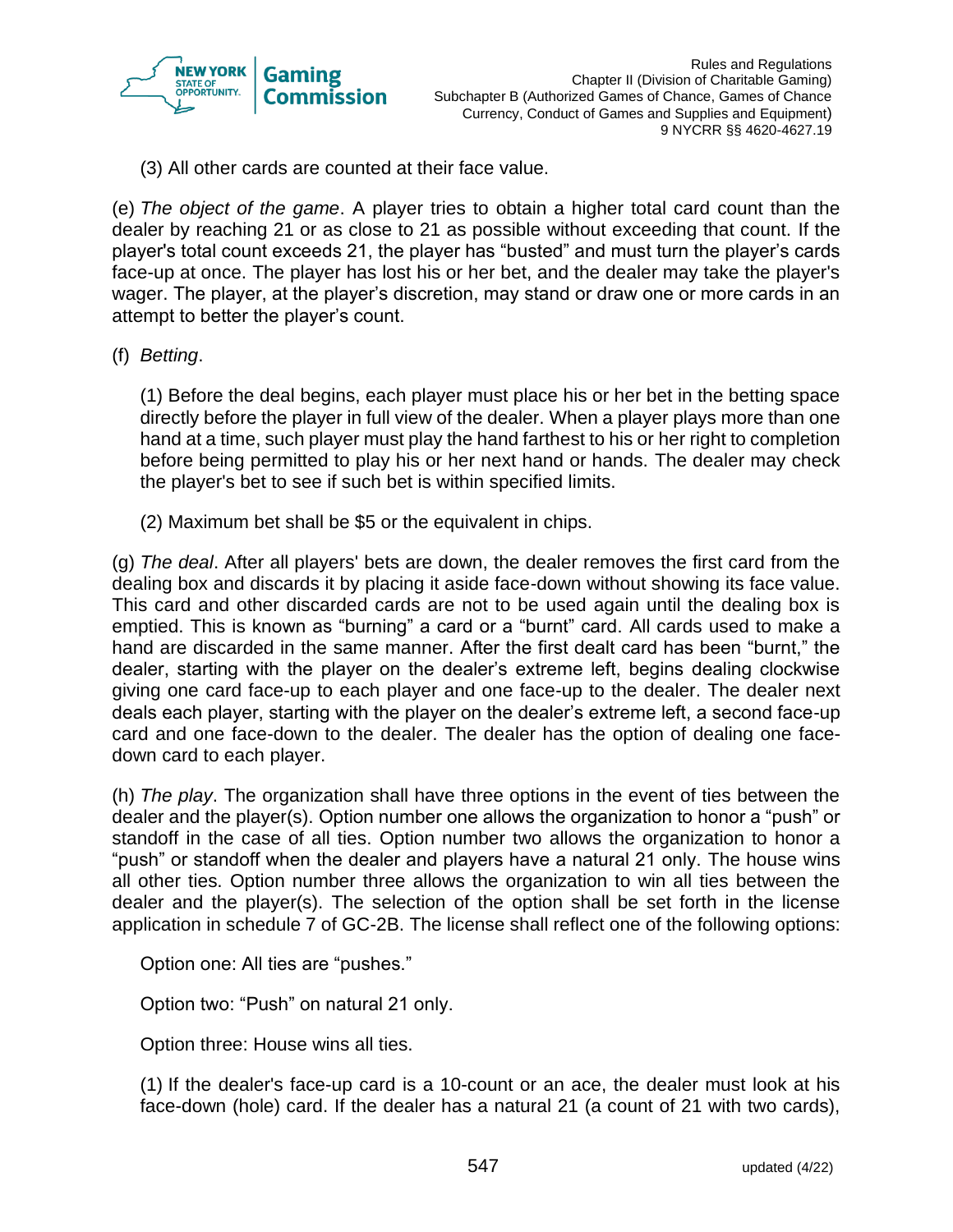

the dealer must face it and announce "Twenty-one" or "Black Jack." If the organization has exercised the option that all ties shall constitute wins for the organization, the dealer then wins and collects all bets, including bets from players having a natural 21. If the organization has exercised either option number one or number two, the dealer declares all ties to be "pushes" and no action is taken on these hands. The dealer wins and collects the bets from players not having a natural 21.

(2) When the dealer does not hold a natural 21, the player at the dealer's extreme left plays first. If the player holds a natural 21, the player announces it and faces the player's cards so the dealer can verify the count. If the organization has exercised option number two or option number three, the dealer pays off the winning natural 21 at 2-to-1 odds. If the organization has exercised the option that all ties are "pushes" (standoffs), then the dealer pays off the winning natural 21 at 3-to-2 odds. The dealer then "burns" the two played-out cards.

(3) If the player's two cards total less than 21, the player may elect:

(i) to stay if the player is satisfied with the total count of the player's two cards; or

(ii) to ask for an additional card if the player is not satisfied with the total count. The player can continue to ask for cards until the player is satisfied with the total count of the player's cards. If the player draws a card that puts the player over 21, the player must announce a "bust." The dealer takes the player's wager and cards and "burns" the cards in the discard pile. The play moves to the player's left, clockwise around the table, until all players have played out their hands.

(i) *The dealer's turn at play*. If all players have "busted," the dealer merely places the dealer's cards in the discard pile and deals a new hand. If any player or players are left, the dealer plays the dealer's hand as follows:

(1) The dealer turns up the dealer's hole card so that all the dealer's cards are exposed.

(2) If the dealer's count is 17, 18, 19 or 20, the dealer must stay.

(3) If the dealer's count is 16 or less, the dealer must draw a card and continue to draw until the dealer's count reaches 17 or more, at which point the dealer must stay. If the dealer holds a "soft" 17, i.e., a 17-count that includes an ace, the dealer must also stay. This also applies to a soft 18, 19 or 20. The dealer stays on 17 and must pull on 16 or less.

(4) If a dealer errs and deals a player a card that the player did not call for, and the card is refused by the player, the card is considered a "dead" card and must be "burnt" and discarded.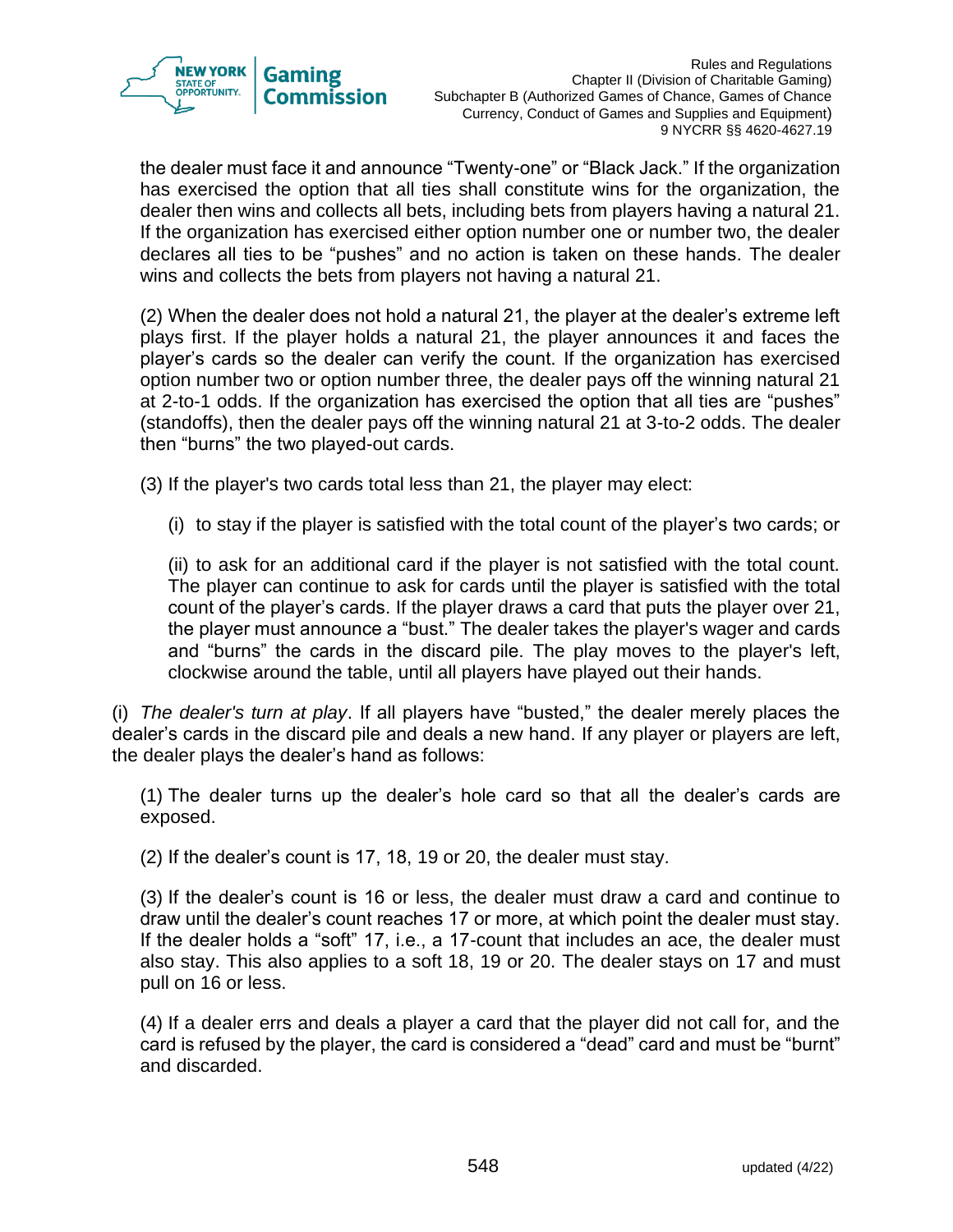

(j) *Payoffs*. At the end of the dealer's play, the dealer starts with the first active player on the dealer's extreme right and moves around the table counterclockwise, paying off players who have a higher count than the dealer with an amount equal to the wager they placed and collecting the players' wagers showing a lesser count. If the dealer's count exceeds 21, the dealer pays off each surviving player an amount equal to the player's wager. If the player and dealer have the same count, the dealer either wins and collects the bet or declares a "push" (standoff), depending upon the option exercised by the organization.

#### (k) *Splitting pairs*.

(1) Any two cards that are identical except for suit may be treated as a pair. Also, any two cards each having a value of 10 may be treated as pairs, such as a 10 and jack, jack and queen, or queen and king.

(2) A player who receives two cards forming a pair or considered to be a pair on the initial round may, if the player chooses, separate the two cards and treat each card as the first card dealt in two separate hands. This is called splitting pairs. When pairs are split, the player's original wager is placed on one of these cards and an equal amount must be wagered on the other.

(3) The player is then dealt one face-up card on the face-up card on the player's right, and he or she must play this hand out. If, in drawing to the first face-up card, the player forms a pair again, the player may again split pairs, wagering an amount equal to the player's first card on this third hand. The player may continue to split any further pairs.

(4) When a player splits a pair of aces, the player is only permitted to draw one card to each split ace, giving the player two cards in all.

(5) If a picture card or 10 or ace is part of a split hand and the player makes a twocard count of 21, it is not a natural and the player is paid off at even money.

(6) A player is not permitted to double down on split pairs.

(l) *The double down*.

(1) A player, whose first two cards total either 10 or 11, may elect to double the player's wager and draw one additional card only. This is known as a "double down" or "down for double".

(2) A player, before calling "double down," must double the player's original wager. The player is then dealt a third and final card on the player's two face-up cards.

(m) *Insurance betting*. When the dealer's face-up card is an ace, players may make an insurance bet against the dealer's possible natural 21. The dealer, before looking at the dealer's down card, inquires if any player wants insurance. A player who desires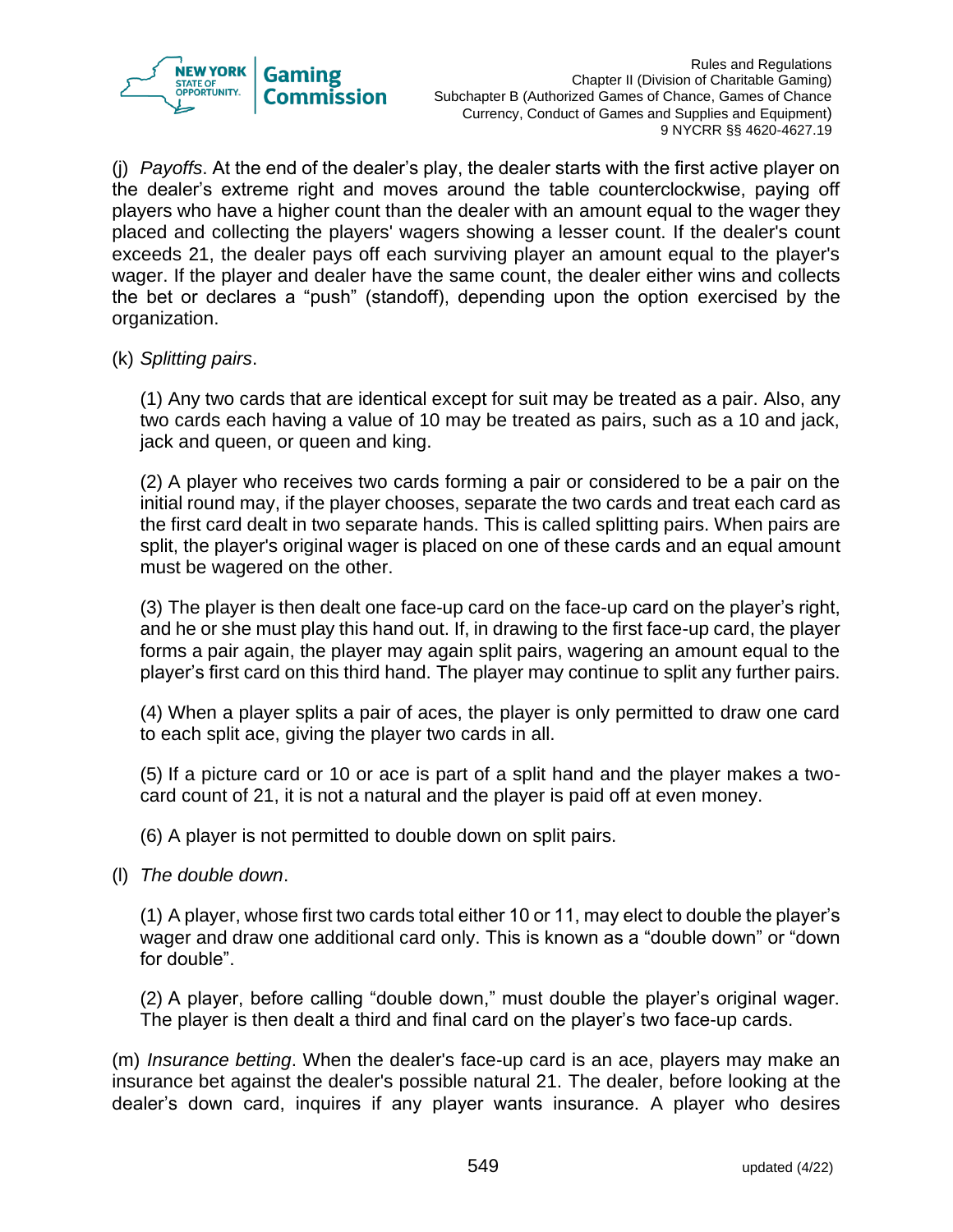

insurance places an amount equal to half the player's present wager on the player's own hand. When the insurance wager is made, the dealer looks at the dealer's down card. If such is a 10-count, the dealer turns it face-up and announces a "natural." The insurance bettor is paid off at the rate of 2-to-1 for the amount of the insurance bet. If the dealer's down card is not a 10-count card, the player loses the player's insurance wager.

## **§ 4620.6. Big Six.**

(a) *Equipment*. A wheel of variable size. Around the rim of the wheel's surface are sections, each of which shows one side of three dice bearing different combinations of the numbers 1 through 6. The wheel has a corresponding layout.

(b) *The play*.

(1) A player places a wager on one or more numbers on the layout and the dealer spins the wheel. When the wheel stops, the section in which the indicator arm rests is the winning combination.

(2) If the player places a wager on the number 1 and the wheel stops at 1-2-3, the payoff odds are 1-to-1 since the number 1 showed only once. If the wheel stops at 1- 1-2, the payoff odds are 2-to-1 since the number 1 showed twice. This holds true for all the numbers; *e.g.,* if the player places a wager on number 5 and the wheel stops on 4-5-6, the payoff odds are 1-to-1. If the wheel stops at 5-5-5, the payoff odds are 3-to-1.

(3) The maximum bet shall be \$5 or its equivalent in chips.

## **§ 4620.7. Big Nine.**

(a) Equipment. A wheel of variable size. The rim of the wheel is divided into sections, some of which bear different combinations of the numbers 1 through 9. Other sections display a picture of a diamond, star and eagle. The wheel has a corresponding layout.

(b) *The play*.

(1) A player places a wager on one or more numbers or symbols on the layout and the dealer spins the wheel. When the wheel stops, the section in which the indicator arm rests is the winning combination.

(2) If the player places a wager on the number 1 and the wheel stops at 1-1-9-9-9, the payoff odds are 2-to-1 because the number 1 showed twice. If the wheel stops at 1- 1-1-4-4, the payoff odds are 3-to-1 because the number 1 showed three times. This holds true for all the numbers; e.g., if the player places a wager on number 5 and the wheel stops on 2-2-5-5-5, the payoff odds are 3-to-1. If the wheel stops at 5-5-5-5-5, the payoff odds are 5-to-1.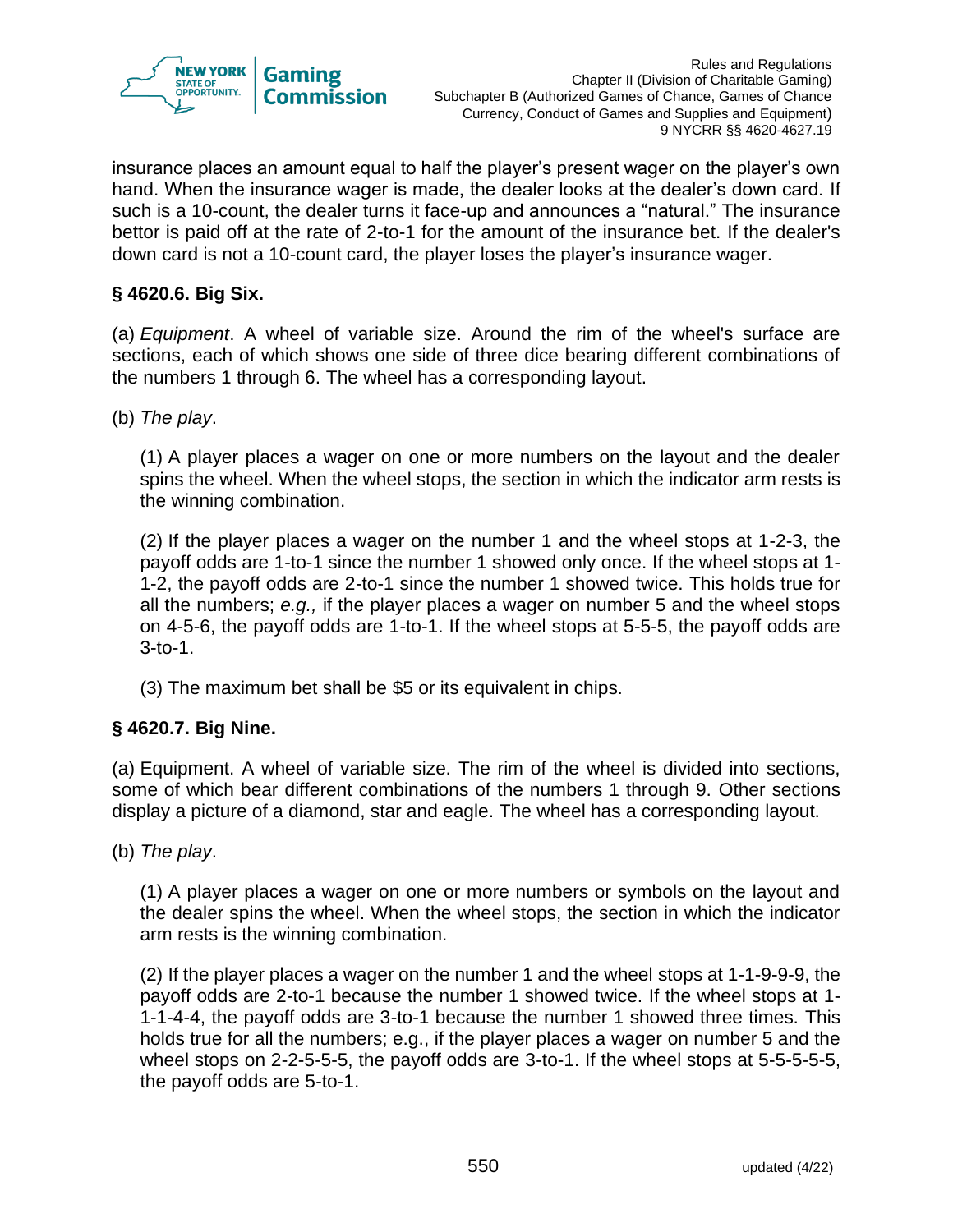

- (3) The odds for the diamond, star or eagle shall be displayed on the layout.
- (4) The maximum bet shall be \$5 or its equivalent in chips.

#### **§ 4620.8. Money Wheel.**

(a) *Equipment*. A wheel of variable size. Around the rim of the wheel's surface are sections. In some of these sections are new American currency or their facsimile in denominations of \$1, \$2, \$5, \$10 and \$20. Other sections display a picture of the American flag and a joker. The wheel has a corresponding layout.

(b) *The play*.

(1) A player places a wager on one or more numbers, flag or joker on the layout and the dealer spins the wheel. When the wheel stops, the section in which the indicator arm rests is the winning number or symbol.

(2) The number on the bills indicates the payoff odds to the players. If the wheel stops on the \$1 bill, the payoff odds are 1-to-1. A winning wager on the \$2 bill is paid off at 2-to-1, on the \$5 at 5-to-1, on the \$10 at 10-to-1, on the \$20 at 20-to-1. The payoff odds on the flag and joker, ranging from 25-to-1 through 40-to-1, shall be conspicuously displayed on the layout.

(3) The maximum bet shall be \$5 or its equivalent in chips.

#### **§ 4620.9. Color Wheel.**

(a) *Equipment*. A wheel of variable size. The rim of the wheel is divided into sections, each of which shows one color. The wheel has a corresponding layout.

(b) *The play*.

(1) A player places a wager on one or more colors on the layout, and the dealer spins the wheel. When the wheel stops, the section in which the indicator arm rests is the winning color.

- (2) The payoff odds shall be conspicuously displayed on the layout.
- (3) The maximum bet shall be \$5 or its equivalent in chips.

#### **§ 4620.10. Merchandise Wheels.**

(a) *Equipment*. A wheel or wheels of variable size that have numbers, symbols or colors used to designate the winning wager and, where applicable, the type of merchandise to be awarded. The wheel has a corresponding layout.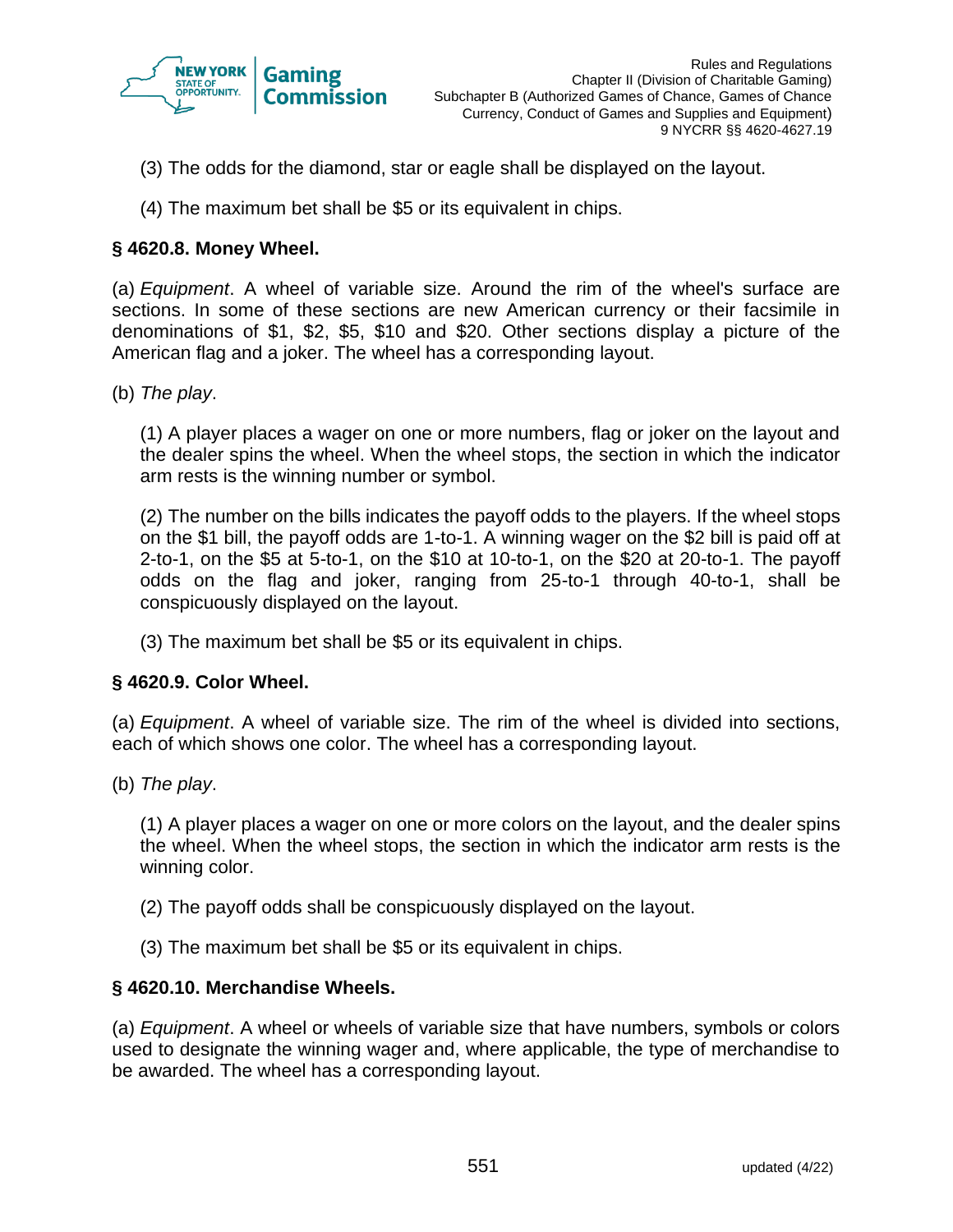

(b) *Wager*. The maximum wager is \$2. Merchandise shall not be wagered by a participant.

(c) *Winning wagers*. No cash, only merchandise shall be awarded. No single prize shall exceed a value of \$250.

(d) *Control sheet*. Each merchandise wheel shall have an inventory control sheet that shall indicate the cost to the licensee of each item of merchandise awarded at the wheel or, if donated, its current retail price. When a total of \$10,000 in prizes has been awarded at a merchandise wheel, the merchandise wheel must be closed (see section 4622.12 of this Subchapter). It will not be necessary to file the inventory control sheet with form GC-7B.

#### **§ 4620.11. Chuck-A-Luck.**

- (a) *Equipment*.
	- (1) A cage or chute.
	- (2) Three dice.
	- (3) A table layout bearing the numbers 1, 2, 3, 4, 5, 6.
- (b) *The play and odds*.

(1) The dice are tumbled in the cage or chute. Players place their wagers on one or more of the layout numbers. After the dice come to rest, if a player's number appears on one die the payoff odds are 1-to-1; if a player's number appears on two dice, the payoff odds are 2-to-1; and if all three bear a player's number, the payoff odds are 3 to-1.

(2) The maximum bet shall be \$5 or its equivalent in chips.

#### **§ 4620.12. Hazard.**

- (a) *Equipment*.
	- (1) A cage or chute.
	- (2) Three dice.
	- (3) A table layout with wagers and odds.

(b) *The play*. The players place their wagers on the layout. The dealer then tumbles the dice in the cage or chute and when the dice come to rest, the face-up numbers are the deciding three numbers.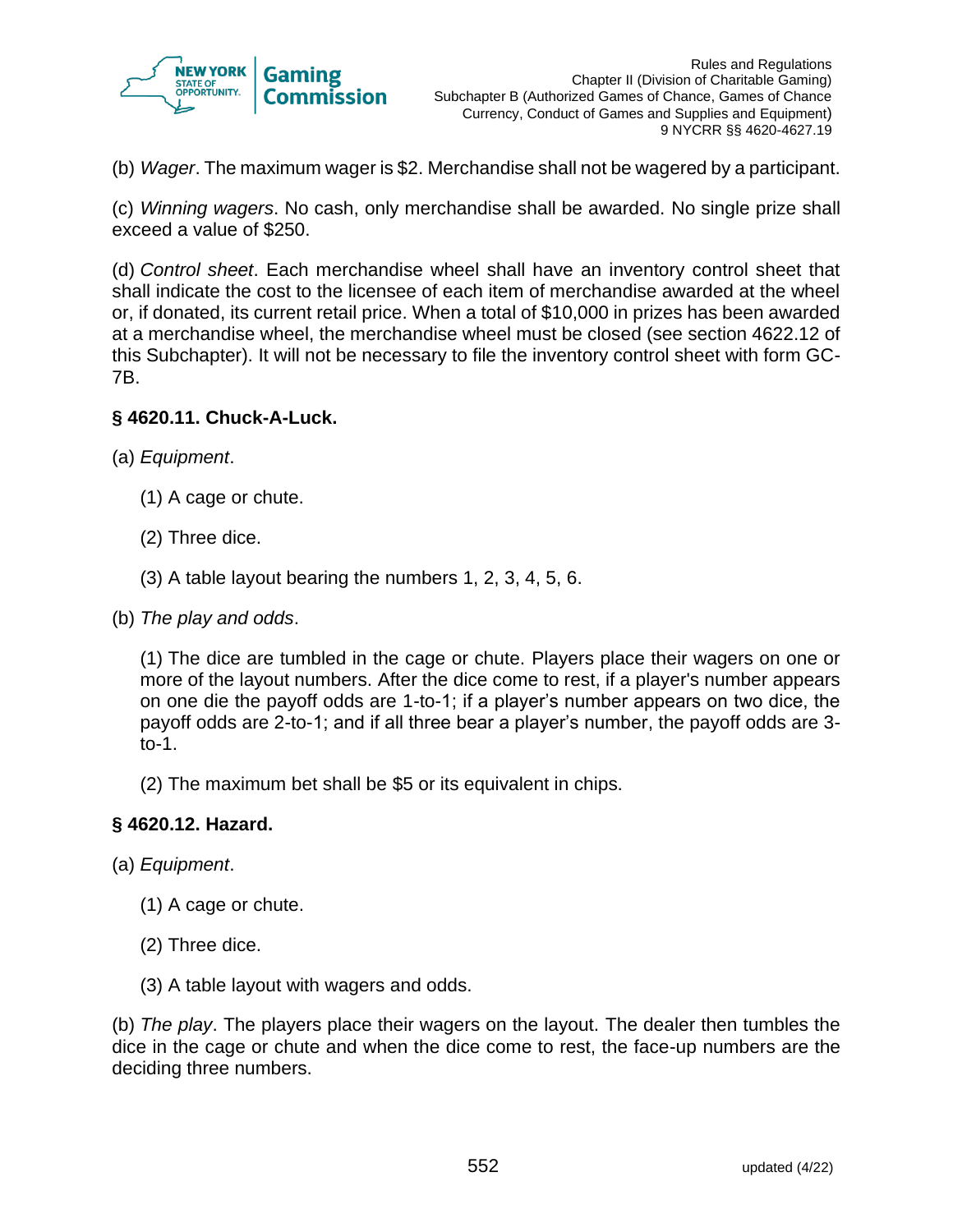

(c) *Bets and odds*.

(1) Raffles. The player wagers that any specific three of a kind (three aces, three deuces, etc.) will appear on the dice. This wager is paid off at odds of 180-to-1. The maximum wager for this type of bet shall be \$1.50 or its equivalent in chips.

(2) Any raffle. The player wagers that any three of a kind will appear. This wager is paid off at odds of 30-to-1.

(3) Low bet. The player wagers that the total count on the dice will be 10 or below. The player loses if three of a kind appear. The odds on this wager are even or 1-to-1.

(4) High bet. The player wagers that the total count on the dice will be 11 or more. The player loses if three of a kind appear. The odds on this wager are even or 1-to-1.

(5) Odd an Even bet. A wager that the total count on the dice will be an odd or even number. The odds on this wager are even or 1-to-1. The player loses if three of a kind appears.

(6) Numbers bet. The player wagers that the player can pick the exact winning number of the total count of the three dice, numbers 4 through 17. The odds on numbers bet are as follows: total count 4 pays 60-for-1, total count 5 pays 30-for-1, total count 6 pays 18-for-1, total count 7 pays 12-for-1, total count 8 pays 8-for-1, total count 9 pays 6-for-1, total count 10 pays 6-for-1, total count 11 pays 6-for-1, total count 12 pays 6 for-1, total count 13 pays 8-for-1, total count 14 pays 12-for-1, total count 15 pays 18 for-1, total count 16 pays 30-for-1 and total count 17 pays 60-for-1.

(7) Chuck numbers.

(i) The player wagers on the numbers 1 through 6. The odds on this wager are even or 1-to-1 if it appears on one die, 2-to-1 if it shows on two dice, and 3-to-1 if it shows on three dice.

(ii) The maximum bet shall be \$5 or its equivalent in chips, except in the "raffles" where the player wagers that any specific three of a kind (three aces, three deuces, etc.) will appear on the dice, in which cases the maximum wager shall be \$1.50 or its equivalent in chips.

#### **§ 4620.13. Over and Under Seven.**

- (a) *Equipment*.
	- (1) A cage or chute.

(2) Two dice. If thrown, the dealer has at least five dice in front of the dealer, from which the shooter selects two dice to roll.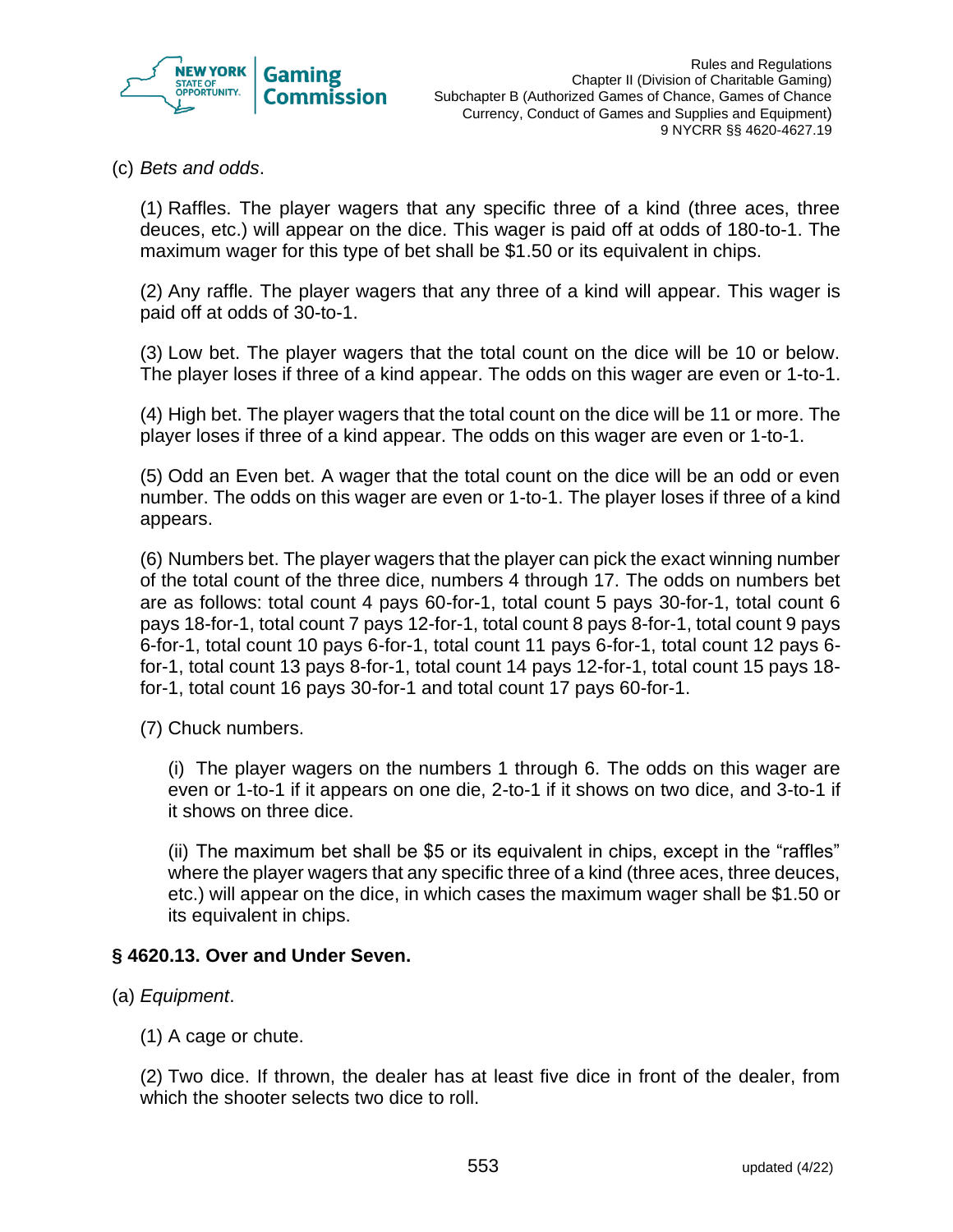

(3) A table and layout with three betting spaces reflecting a number "7", "Under 7" and "Over 7". If dice are thrown, a table with an upright rail running around the table's outside edges, forming a rectangular enclosure. The rail serves as a backboard and helps to prevent the dice from falling off the table.

(b) *The play and odds*.

(1) The player places the player's wager on any one of the three spaces on the layout. The dice are thrown by the player or dealer or tumbled in the cage or chute. A wager on "Under 7" wins if the total of the two dice is 2,3,4,5 or 6. The odds on this wager are even or 1-to-1. A wager on "Over 7" wins if the total of the two dice is 8, 9, 10, 11 or 12. The odds on this wager are even or 1-to-1. A wager on the "7" space wins if the total of the two dice is 7. The odds on this wager are 4-to-1.

(2) The maximum bet shall be \$5 or its equivalent in chips.

## **§ 4620.14. Beat the Dealer.**

- (a) *Equipment*.
	- (1) A cage, chute or cup.
	- (2) Two dice.
	- (3) A table layout.
- (b) *The play and odds*.

(1) The player places the player's wager in the space on the layout in front of the player.

(2) The dealer and the player each tumble the dice by hand or in the cage, chute or cup. The dealer goes first. To win, the player or players must get a higher total count than the dealer; the dealer wins on all ties. The odds on this game are even or 1-to-1.

(3) The maximum bet shall be \$5 or its equivalent in chips.

## **§ 4620.15. Bang.**

(a) *Equipment*.

(1) A table with a layout and an upright rail around the outside edges of the table. The rail serves as a backboard and also helps to prevent the dice from falling off the table.

(2) Two dice. The dealer has at least five dice in front of the dealer, from which the shooter selects two dice to roll.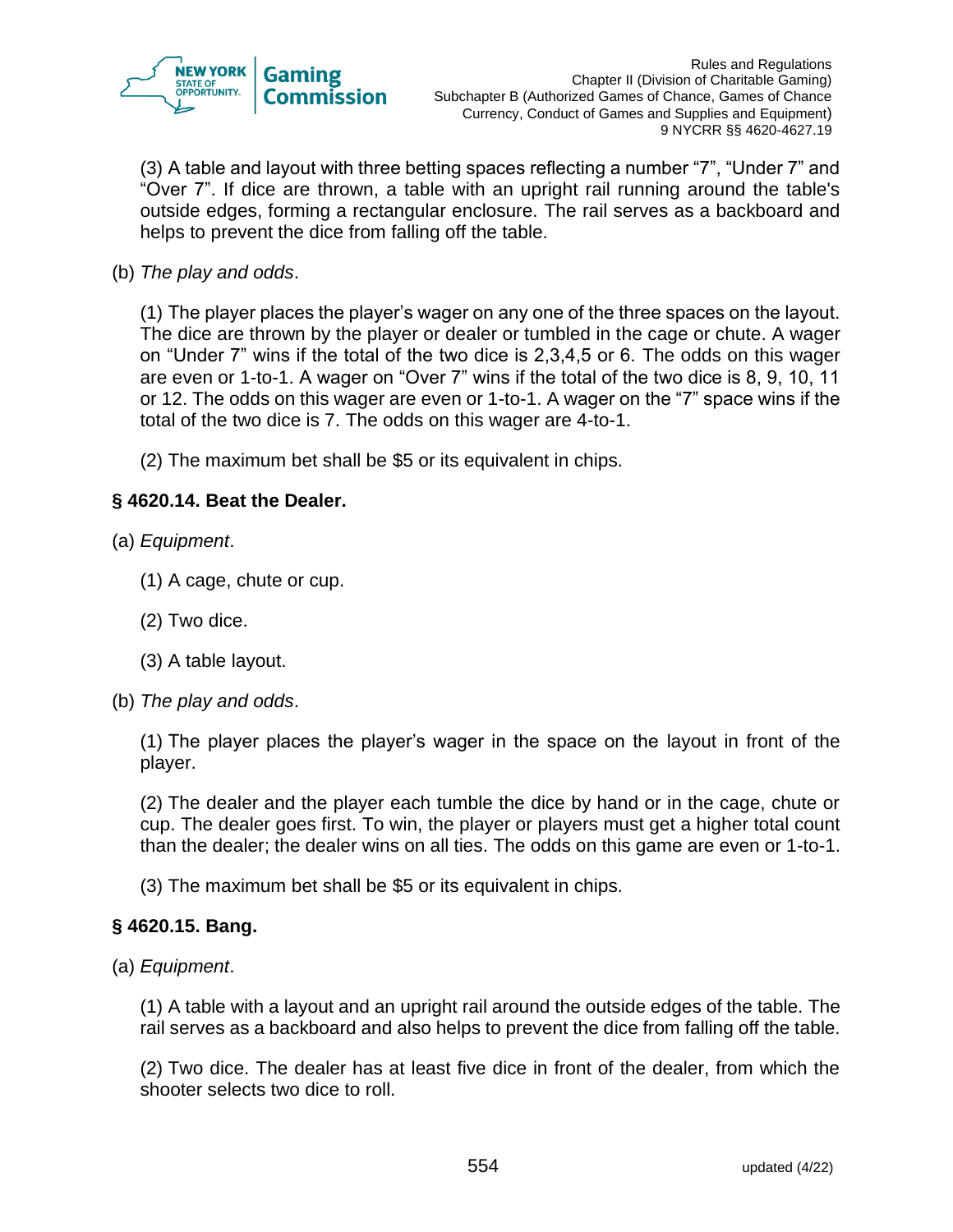

(b) *Players*. Any number can play, provided there is space at the table.

(c) *The play*.

(1) Players place bets on the betting layout. The sections marked "Beat the Dealer Hi Dice" on the layout are considered the outside sections of the layout and are referred to as outside bets. All other betting spaces on the layout are considered to be inside sections or inside bets.

(2) The dealer announces: "No more bets."

(3) The dealer rolls first. The total count of the two dice that face upward when the dice come to rest are considered the dealer's point. The dealer places a marker on the layout to indicate the dealer's point.

(4) The dealer's roll affects all inside bets, i. e., all bets on the layout except Beat the Dealer Hi Dice bets. (Note that Big Six and Big Eight bets are active on every roll of the dice, but are only affected by a losing roll of 7, or by the roll of a winning 6 or 8, respectively.) After collecting the losing inside wagers and paying the winning inside wagers, the dealer announces: "Place inside bets only." (No additional "Beat the Dealer Hi Dice" bets can be placed at this time.)

(5) The first bettor on the dealer's left rolls next. This player is rolling for all inside bets and is rolling for all other "Beat the Dealer Hi Dice" bettors at the table.

(6) After collecting the losing wagers and paying the winning wagers, the first game is over.

(7) The dealer announces: "Place all bets inside and outside."

(8) To start a new game, the dealer rolls the dice and places the marker to indicate the new dealer's point. After collecting the losing wagers and paying the winning inside wagers, the dealer again announces: "Place inside bets only." The dealer offers the dice to the player to the left of the previous shooter. This shooter's roll affects all bets on the layout. (Note that after the dealer rolls to start each new game, the dice pass clockwise around the table to the player to the left of the previous shooter.)

(d) *Bets and odds*.

(1) All bets must be made before the dice are thrown. Bets will not be honored while the dice are rolling.

(2) Field bet. A player can bet on any one roll that one of the following numbers will come up: 2, 3, 4, 9, 10, 11 or 12. If it does, the player wins and is paid off at even money. If 5, 6, 7 or 8 comes up, the player loses.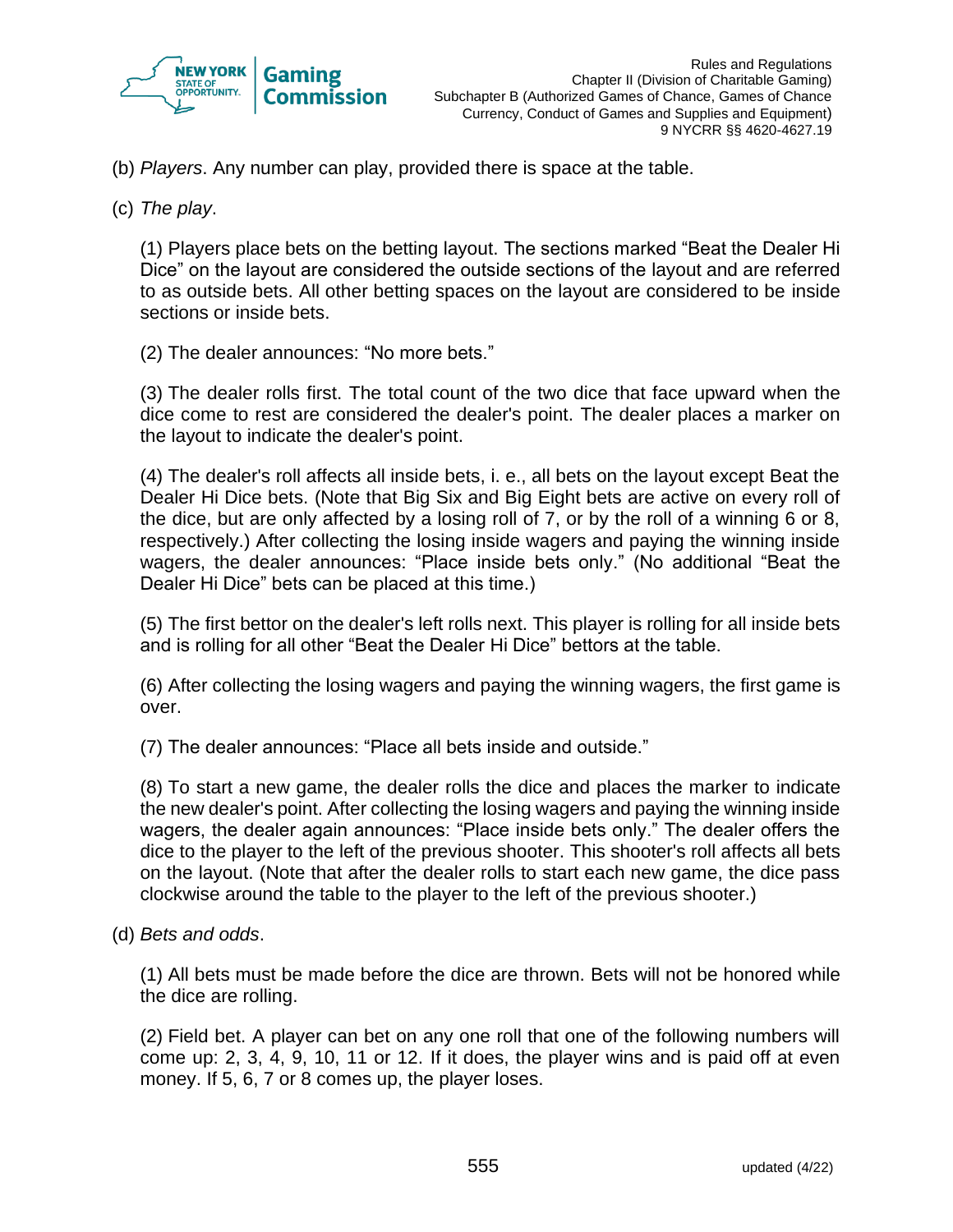

(3) Under seven. The player wins on any one roll if the total count of the two dice is 2, 3, 4, 5 or 6. Any other number loses. Payoff is even money.

(4) Any seven. The player wins on any one roll if the total count of the two dice is 7. Payoff is 4-to-1.

(5) Over seven. The player wins on any one roll if the total count of the two dice is 8, 9, 10, 11 or 12. Any other number loses. Payoff is even money.

(6) Big six. The player wins if a 6 is rolled before a 7. Payoff is even money.

(7) Big eight. The player wins if an 8 is rolled before a 7. Payoff is even money.

(8) Beat the Dealer Hi Dice. Winning Beat the Dealer Hi Dice bets are paid off at even money. The house wins on all ties.

(e) Maximum bet shall be \$5 or its equivalent in chips.

## **§ 4620.16. Joker Seven.**

- (a) *Equipment*.
	- (1) A table with a Joker Seven betting layout.
	- (2) One deck of 52 cards and 2 jokers.
- (b) Players. Any number of players who can fit around the table.

(c) The play. The cards are thoroughly shuffled and cut by the dealer. Bets are placed on the betting squares that represent the various combinations that can arise from any random hand of seven cards. Seven cards are dealt face up from the top of the deck and the winning combinations are called by the dealer. The dealer collects the losing wages and pays the winners. All cards are shuffled and cut by the dealer after each hand.

| (d) | Color bets.                            | <i><b>Odds</b></i> |
|-----|----------------------------------------|--------------------|
|     | 4 or more red or 4 or more black cards | Even money         |
|     | 4 red cards or 4 black cards (exact)   | $2$ -to-1          |
|     | 5 red cards or 5 black cards (exact)   | $5 - 10 - 1$       |
|     | 6 red cards or 6 black cards (exact)   | $15 - 10 - 1$      |
|     | 7 red cards or 7 black cards (exact)   | $25 - 10 - 1$      |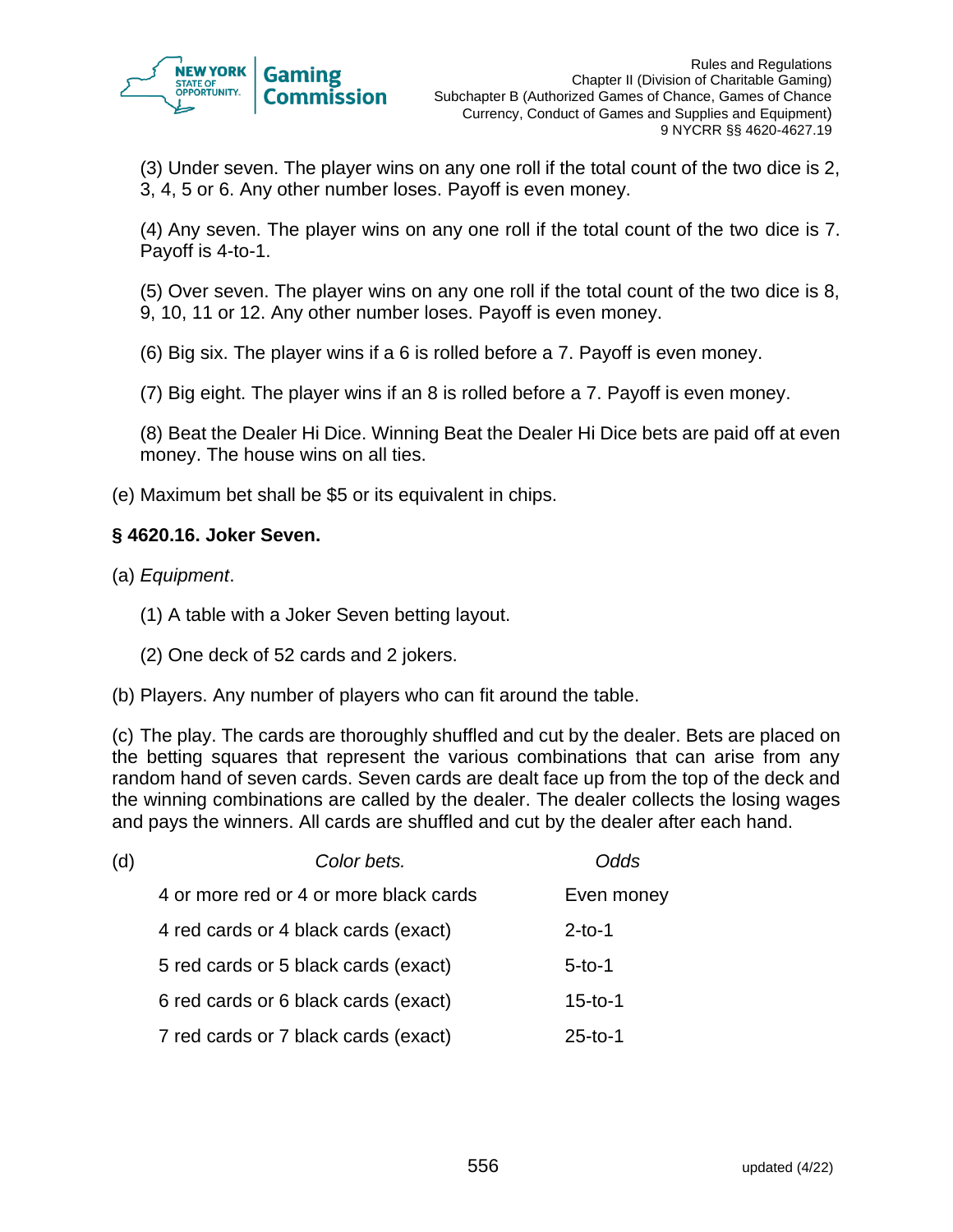

Rules and Regulations Chapter II (Division of Charitable Gaming) Subchapter B (Authorized Games of Chance, Games of Chance Currency, Conduct of Games and Supplies and Equipment) 9 NYCRR §§ 4620-4627.19

| (e) | Other bets.                     | Odds         |
|-----|---------------------------------|--------------|
|     | No pairs or two pairs           | $3 - 10 - 1$ |
|     | 1 joker                         | $3-to-1$     |
|     | 2 jokers                        | $20-to-1$    |
|     | Any specific pair-aces to kings | $9-to-1$     |
|     | Prial (three of a kind)         | $12-to-1$    |

(1) When a prial is dealt, the pair within the prial is paid at 9-to-1. Two jokers are considered one pair. Two jokers and another pair are considered two pairs. The joker has no color value. A joker bet loses if two jokers are dealt.

(2) When four of a kind is dealt, a bet on one pair is paid at 9-to-1 once, a bet on two pairs is paid at 3-to-1 once, and a bet on a prial is paid at 12-to-1.

(f) The maximum bet shall be \$5 or its equivalent in chips.

## **§ 4620.17. Horse Race Wheel.**

(a) Equipment. A wheel of variable size. The surface of the wheel is divided into sections and each section has a number corresponding to a pictorial horse or name of horse. The rim of each numbered section is divided into smaller numbered sections, which indicate the odds at which the winner is to be paid. The wheel has a corresponding layout.

(b) The play. A player places the player's wager on one or more numbers on the layout and the dealer spins the wheel. When the wheel stops, the section in which the indicator arm rests indicates the winning number and the odds to be paid.

(c) The maximum bet shall be \$5 or its equivalent in chips.

## **§ 4620.18. Best Poker Hand.**

(a) *Equipment*.

- (1) A table layout numbered 1 through 10.
- (2) A single deck of 52 cards.

(b) *The players*. Any number of players who can fit around the table.

(c) *The play*. The cards are thoroughly shuffled and cut by the dealer. Ten hands of five cards each are dealt face up from the top of the deck and the number corresponding to the best poker hand wins. The dealer collects the losing wagers and pays the winner(s). All cards are shuffled and cut by the dealer after each hand.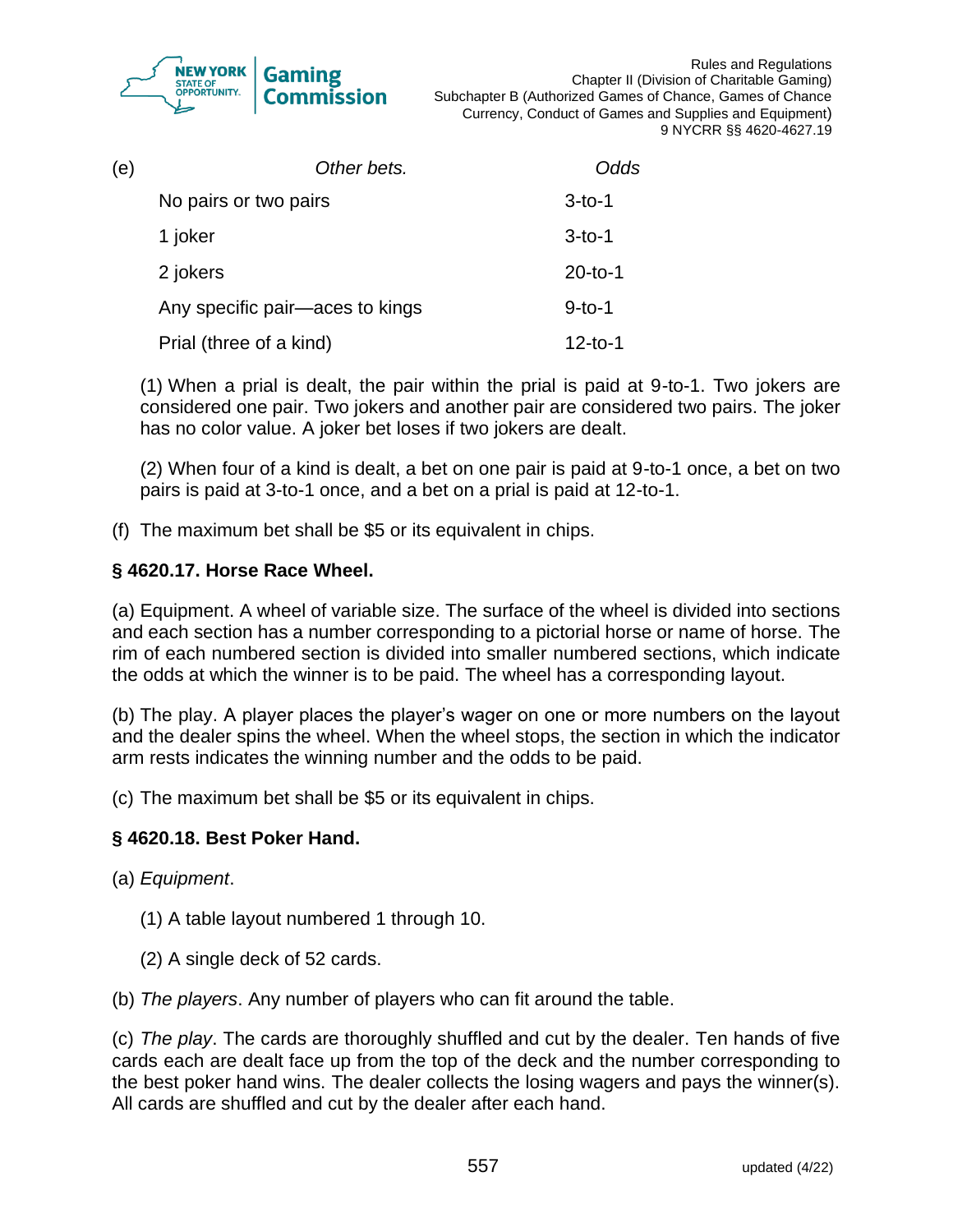

(d) *Bets*. Bets are placed on the table layout numbered 1 through 10. Players may continue placing bets until the dealer calls "No more bets". The dealer then deals the cards.

(e) *Odds*.

| No pair (highest hand) Even money |           | <b>Flush</b>      | $12-to-1$     |
|-----------------------------------|-----------|-------------------|---------------|
| One pair                          | $2-to-1$  | <b>Full house</b> | $15 - to - 1$ |
| Two pairs                         | $3-to-1$  | Four of a kind    | $20 -10 - 1$  |
| Three of a kind                   | $5-to-1$  | Straight flush    | $25 - to - 1$ |
| Straight                          | $10-to-1$ | Royal flush       | $50-to-1$     |

(f) The maximum bet shall be \$5 or its equivalent in chips.

#### **§ 4620.19. Bell Jar.**

(a) *Equipment*.

(1) A container, jar or vending machine used for the containment of jar tickets.

(2) Bell Jar tickets shall also include "Pull-Tabs," "Break-Opens," and any other similar-type game comprised of tickets or cards having a number or numbers, color or colors, symbol or symbols that are covered, and that, when uncovered, may reveal that a prize shall be awarded on the basis of a designated winning number, color or symbol, or a combination of numbers, colors or symbols.

(3) A deal shall consist of a container(s) that holds all the bell jar tickets of a game bearing the same serial number as well as a flare.

(4) A flare that is contained in the deal, and that must be prominently displayed, sets forth the number of tickets and prizes contained in the deal, as well as the winning number or numbers, color or colors, symbol or symbols.

(b) *The play*.

(1) A player purchases a bell jar ticket and immediately upon opening the ticket learns whether or not the player is a winner of any prize.

- (2) The maximum wager is \$2.
- (3) No single prize shall exceed \$500.
- (4) No aggregate prizes in any deal shall exceed \$3,000.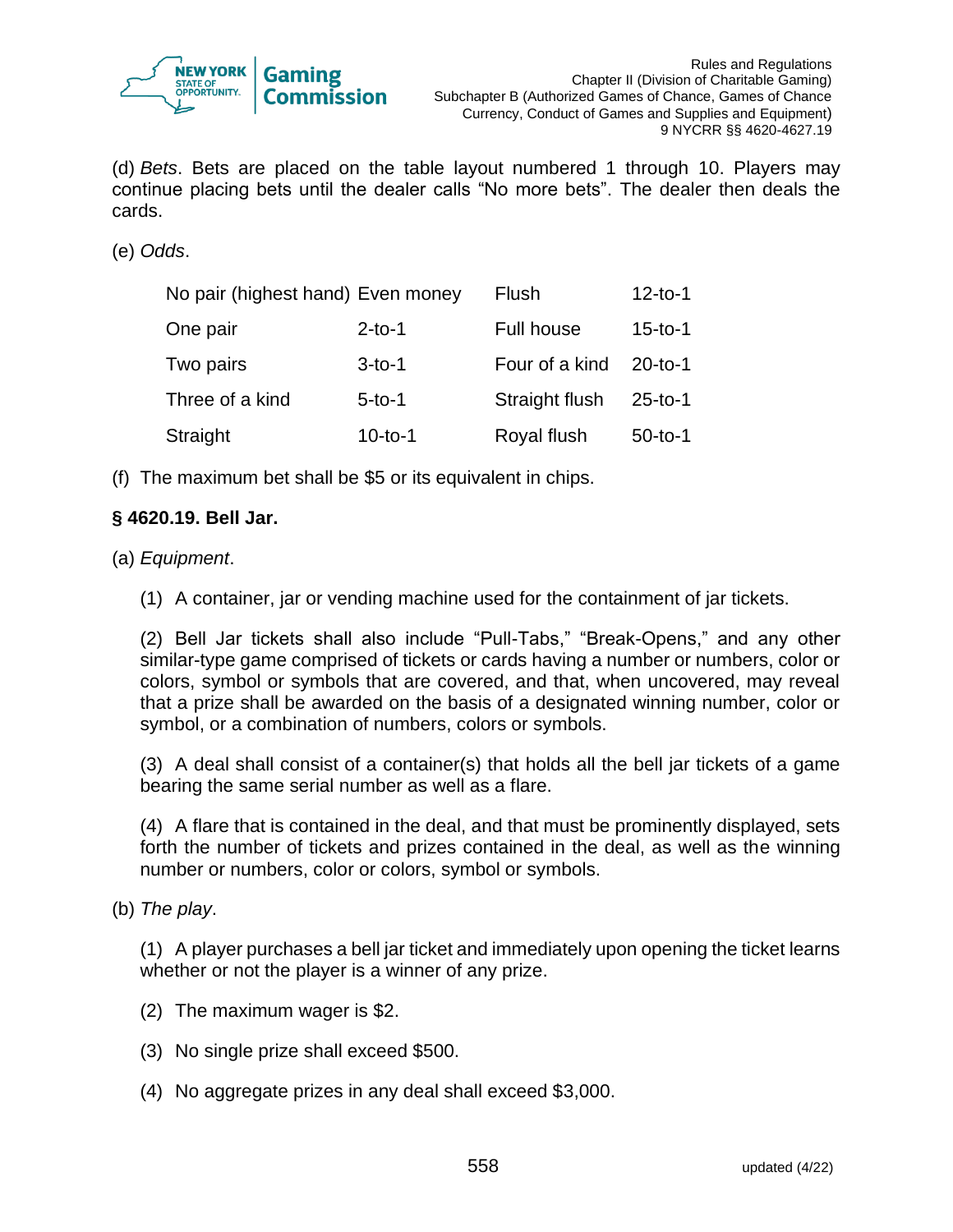

(c) *Operation of the game*.

(1) Bell jar tickets may be dispensed from bell jar ticket vending machines that satisfy commission specifications.

(2) No licensed authorized organization shall provide any information to any person respecting the potential winnings of bell jar tickets that would create an advantage to said person.

(3) No licensee shall modify, alter, deface or otherwise change the flare, except that a licensed authorized organization may mark the winning prizes appearing on the flare as they are awarded.

(4) No bell jar ticket shall be sold unless it shall have imprinted thereon the name of the manufacturer and/or commission-approved logo, the ticket cost to the player, denomination of each prize, game serial number and form number that shall correspond with the game serial number, game ticket price, form number and game ticket count on the game flare, game payout card and invoice. However, banded, single-sided, single-tabbed and double-sided single-tabbed bell jar tickets may be sold with only the game serial number, the name of the manufacturer and/or the commission approved logo printed on the tickets, but must otherwise conform to the provisions of this section.

(5) No bell jar ticket may be sold where the prizes to be awarded or the number of tickets contained in the container differ from the number of game tickets and game prizes printed on the game flare and respective game payout card.

(6) No licensee shall sell, display or award a prize for a bell jar ticket that has in any manner been marked, defaced, tampered with or otherwise placed in a condition that may deceive the public or that affects the chances of winning or losing upon the purchase of any ticket.

(7) No licensed authorized organization shall assist a player in opening a purchased bell jar ticket(s).

(8) All prizes from the operation of the bell jar shall be awarded in cash, except in the case of banded tickets, merchandise boards, and seal cards that may award merchandise as defined in section 4622.13 of this Subchapter and such merchandise shall not exceed the maximum prize values of section 4622.12 of this Subchapter. No ticket(s) reflecting a free play shall be sold.

(9) No prize shall be awarded to any player unless the player surrenders an actual winning bell jar ticket. A prize payout shall not be made to any player for a lost or unredeemed ticket.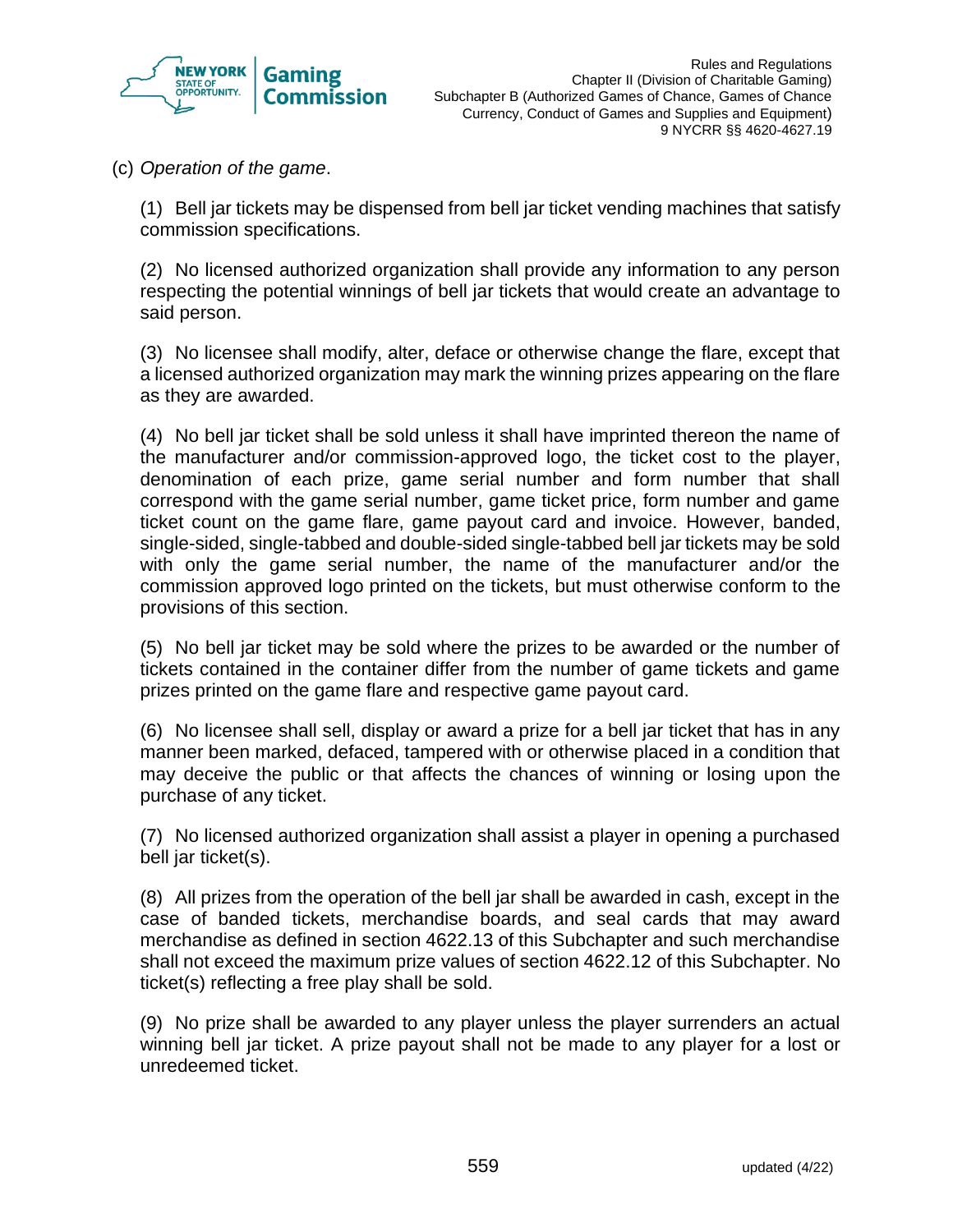

(10)No prize shall be awarded to any player who is redeeming a winning bell jar ticket that was removed from the games of chance premises.

(11)Each winning bell jar ticket shall be defaced upon redemption and retained for a period of six months.

(12)Bell jar tickets may only be sold on the premises of the licensed authorized organization and the premises in which the organization conducts licensed bingo occasions and games of chance license periods.

(13)Every licensed authorized organization shall retain all remaining unsold bell jar tickets for inspection by the commission for one year following the date of last sale.

(14)More than one deal may be sold simultaneously during a license period.

(15)No authorized organization shall sell, distribute or loan any bell jar tickets to any other authorized organization.

(16)Complete deals may be commingled in one receptacle or bell jar ticket vending machine, provided the deals are identical as to the type of game, game form number, number of tickets per game, game ticket price and the amount and denomination of prizes. No unsold portion of a deal may be commingled with any other deal.

(17)Bell jar ticket deals of different game form numbers may be inserted into and dispensed from the same bell jar ticket vending machines provided each game form numbered deal is assigned a separate stacking column(s) and holder(s) and each stacking column or holder is clearly labeled to identify to the purchaser the type and game form number of each bell jar ticket to be dispensed from that stacking column or holder. Bell jar ticket deals with different game form numbers shall not be commingled in any stacking column or holder.

(18)No deal shall be placed in play unless the serial number of such deal corresponds to the serial number printed on each ticket, the flare and invoice.

(19)No deal shall be taken out of play once such deal has been offered for sale unless at least 75 percent of total prizes have been awarded.

(20)No deal shall be placed in play unless it has been purchased from a licensed supplier.

(21)Separate cash banks shall be maintained for each deal or combination of deals placed in play in order to determine each deal's profit or loss.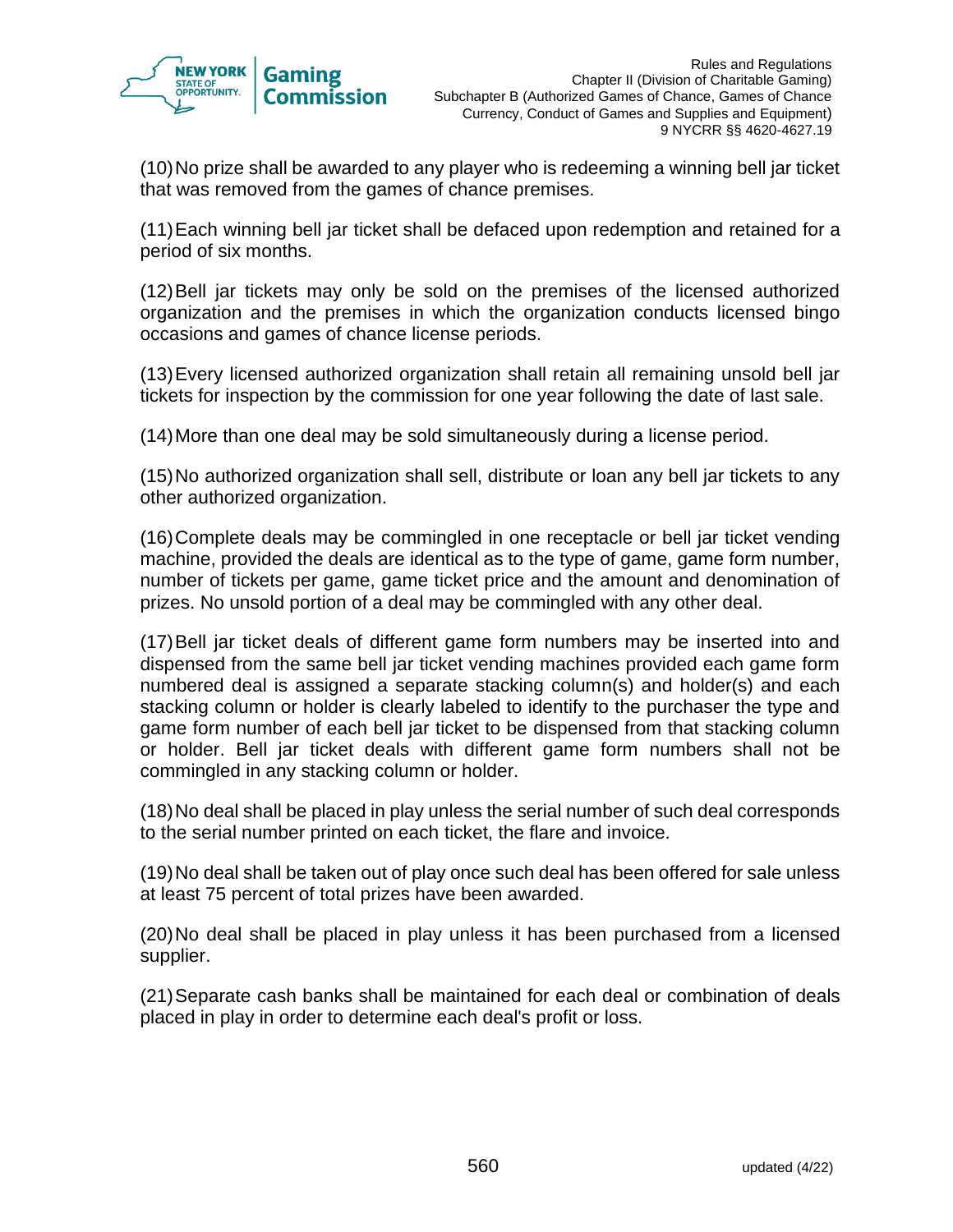

## **§ 4620.20. Fruit Wheel.**

(a) *Equipment*. A wheel of variable size. Around the rim of the wheel's surface are sections, each of which shows three symbols bearing different combinations of six different types of fruit or similar objects. The wheel has a corresponding layout.

(b) *The play*.

(1) A player places a wager on one or more betting spaces on the layout and the dealer spins the wheel. When the wheel stops, the section in which the indicator arm rests is the winning combination.

(2) If the player places a wager on the lemon and the wheel stops at lemon-orangecherry, the payoff odds are 1-to-1 since the lemon showed only once. If the wheel stops at lemon-cherry-lemon the payoff odds are 2-to-1 since the lemon showed twice. This holds true for all the types of symbols, e.g., if the player places a wager on the apple and the wheel stops on apple-grape-banana, the payoff odds are 1-to-1. If the wheel stops at apple-apple-apple, the payoff odds are 3-to-1.

(3) The maximum bet shall be \$5 or its equivalent in chips.

#### **§ 4620.21. Card Wheel.**

(a) *Equipment*. A wheel of variable size. Around the rim of the wheel's surface are sections, each of which shows the faces of three playing cards bearing different combinations of the cards nine through ace. The wheel has a corresponding layout.

(b) *The play*.

(1) A player places a wager on one more betting spaces on the layout and the dealer spins the wheel. When the wheel stops, the section in which the indicator arm rests is the winning combination.

(2) If the player places a wager on the ace and the wheel stops at nine-ace-king, the payoff odds are 1-to-1 since the ace showed only once. If the wheel stops at ace-aceten, the payoff odds are 2-to-1 since the ace showed twice. This holds true for all the card faces, e.g., if the player places a wager on the king and the wheel stops on kingnine-ace, the payoff odds are 1-to-1. If the wheel stops at king-king-king, the payoff odds are 3-to-1.

(3) The maximum bet shall be \$5 or its equivalent in chips.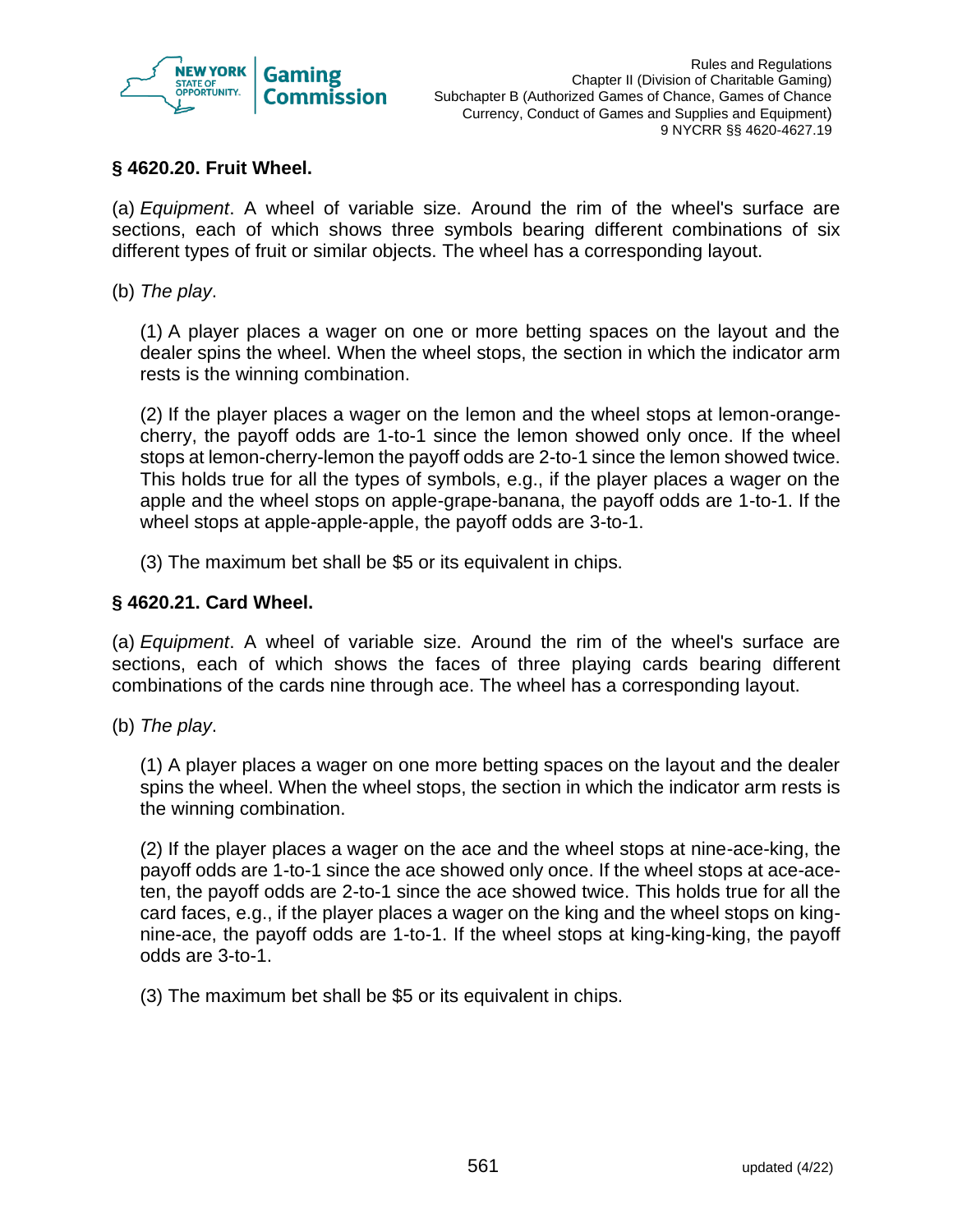

## **§ 4620.22. Raffles.**

(a) Equipment. The equipment used in the conduct of raffles and the method of play shall ensure that each and every ticket to participate shall have an equal opportunity to be drawn as a winner.

(1) Raffle tickets, with the exception of the two-part "admission-style" tickets utilized in the game commonly known as a "50/50 raffle" shall reflect the following:

(i) name and, if required by subdivision (a) of section 4601.1 of this Chapter, the identification number of the authorized organization;

- (ii) the location(s), date(s) and time(s) of the drawing(s);
- (iii) the consecutively printed serial number of the ticket;
- (iv) the price of the ticket;
- (v) a list of the prizes offered;
- (vi) the statement: "Ticket holders need not be present to win"; and

(vii) each ticket stub or receipt shall reflect the name, address and telephone number of the ticket purchaser, and the consecutively printed serial number of the ticket.

(2) Each part of a two part "admission-style" ticket used in the game commonly known as a "50/50 raffle" shall bear an identical, consecutively printed serial number, to be used in verifying the winning ticket.

- (b) *The play*.
	- (1) No single prize shall exceed the sum of \$100,000.

(2) The aggregate fair market value of all prizes to be offered or awarded by a licensee in raffles in any one calendar year (license period) shall not exceed \$2,000,000.

(3) The method of drawing and determining the winning ticket(s) shall be clearly announced and described prior to drawing a ticket.

(4) Each drawing shall be conducted openly and in plain view of the ticket purchasers present.

(5) Raffle tickets may be sold, and raffle drawings may be conducted, during a licensed organization's games of chance license period, during a licensed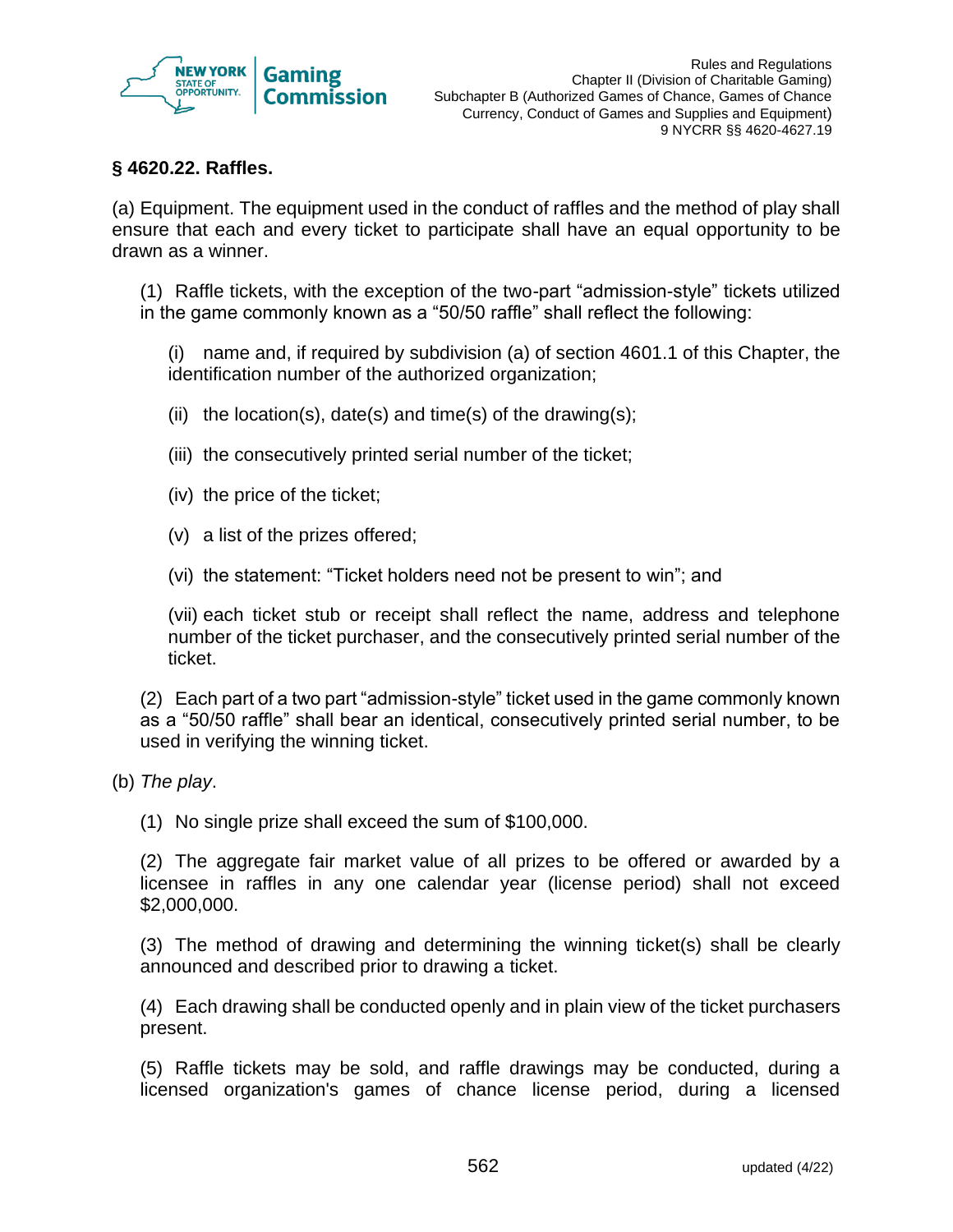

organization's bingo occasions, and during the games of chance license periods and licensed bingo occasions conducted by an organization that is an affiliate of, or is auxiliary to, the organization licensed to conduct raffles, when permitted by the licensed auxiliary or affiliate.

(6) Raffle tickets may also be sold to the public outside the premises of an authorized organization or an authorized games of chance lessor or in municipalities that have passed a local law, ordinance or resolution in accordance with sections 187 and 188 of the General Municipal Law that are located in the county in which the municipality issuing the license or the municipality in which the organization is authorized to conduct raffles pursuant to subdivision (c) of section 4601.1 of this Chapter is located, and in the counties that are contiguous to the county in which the municipality issuing the raffle license or in which the organization authorized to conduct raffles pursuant to subdivision (c) of section 4601.1 of this Chapter is located, provided the licensee or organization authorized to conduct raffles pursuant to subdivision (c) of section 4601.1 of this Chapter has received written approval, on a form prescribed by the commission, from each municipality to sell raffle tickets therein and provided that no sale of raffle tickets shall be made more than 180 days prior to the date scheduled for the final drawing of the winning raffle ticket(s).

(7) Internet and mobile device sales.

(i) No entity, other than an authorized organization to which the commission has issued a games of chance identification number and a raffle license, if applicable pursuant to General Municipal Law section 190-a(1), is permitted to sell raffle tickets through the internet or a mobile device.

(ii) No sale of a raffle ticket through an internet or a mobile device platform may occur unless the server or other electronic equipment that initiates the offering of a raffle ticket for sale and accepts a request to purchase such ticket is located in a municipality in this State in which the sale of such tickets is authorized as set forth in General Municipal Law section 189(13) and the purchaser of such ticket is located, at the moment of purchase, in this State. Locations shall be determined by the physical location of each of the purchaser and the server or other electronic equipment of the seller and not the purchaser or seller's usual address. An authorized organization's internet or mobile device raffle sale platform shall block any attempts to purchase a raffle ticket from a location outside of this State.

(iii) No sale of a raffle ticket through an internet or a mobile device platform may occur unless the purchaser of such ticket has first established a raffle ticket account with the authorized organization conducting such raffle. Such account shall include, for each purchaser:

(*a*) the purchaser's legal name;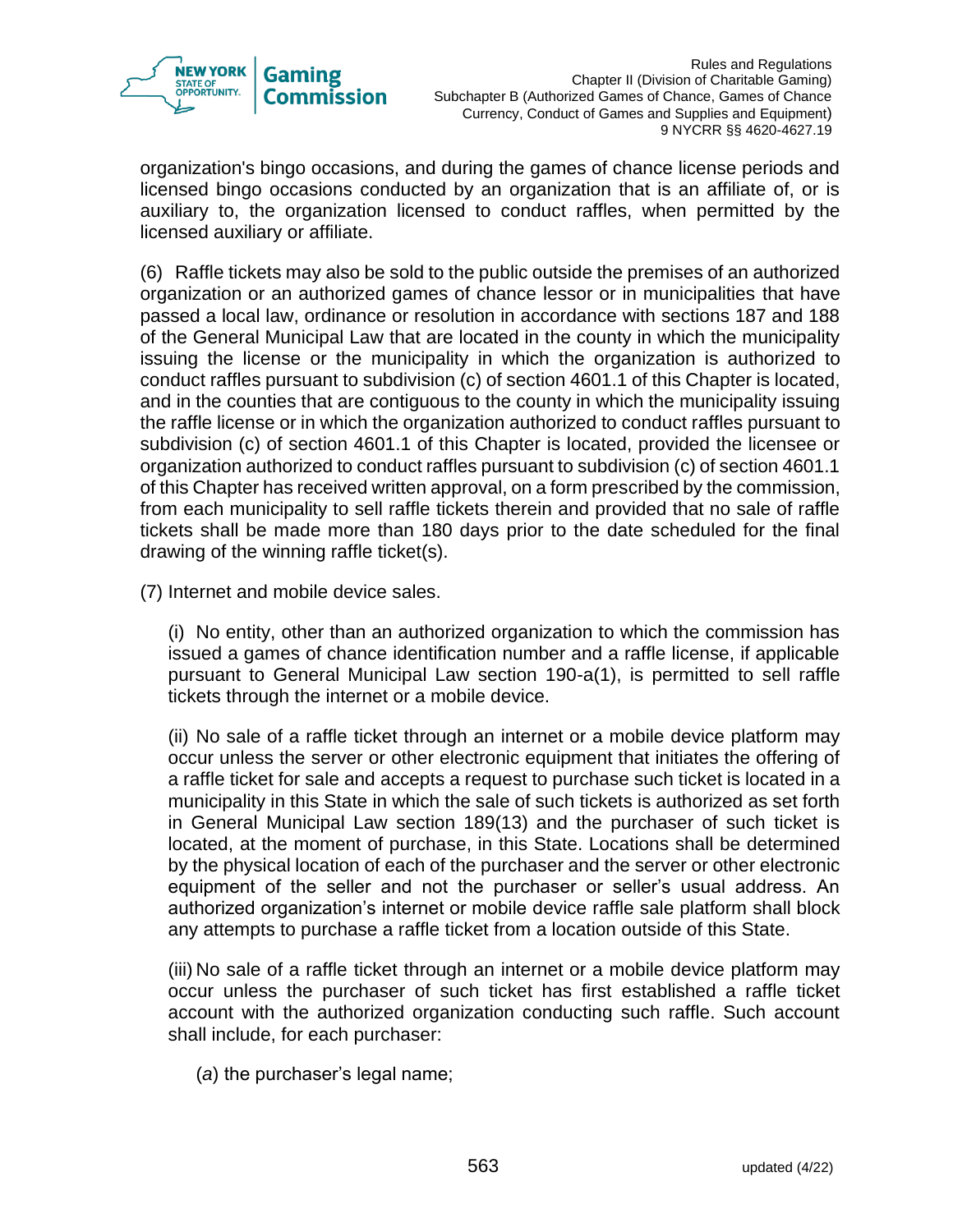

- (*b*) the purchaser's date of birth;
- (*c*) an account number unique to such purchaser;
- (*d*) the purchaser's address;
- (*e*) the purchaser's electronic mail address; and
- (*f*) the purchaser's telephone number.

(iv)No sale of a raffle ticket may be made to any person on the commission's selfexclusion list maintained pursuant to section 5403.2 of this article.

(v) No authorized organization shall outsource or otherwise delegate to another entity or person, including, without limitation, a third-party fundraising entity, the conduct of a raffle through the internet or mobile device.

(vi)Each authorized organization that proposes to sell a raffle ticket for a specifically identified raffle through an internet or a mobile device platform shall seek commission approval to conduct such raffle. To obtain such approval, an authorized organization shall, not less than 60 days before offering any tickets for sale on such platform:

(*a*) demonstrate to the satisfaction of the commission that the server or other electronic equipment that initiates the offering of a raffle ticket for sale and accepts requests to purchase such tickets is located in a municipality in this State in which the sale of such tickets is authorized as set forth in General Municipal Law section 189(13);

(*b*) demonstrate to the satisfaction of the commission, which may be done by providing evidence of competent native or third-party geolocation procedures, that such organization has geolocation technology in place to ensure that each purchaser of a ticket is located within this State;

(*c*) submit procedures to prevent minors from purchasing a raffle ticket through the authorized organization's internet or mobile application platform. An authorized organization shall implement any changes to such procedures as the commission may direct at any time. Such plan, at a minimum, shall include the following components:

(*1*) specification of parental control procedures to allow parents and guardians to exclude persons under the age of 18 from entering a raffle through the authorized organization's internet or mobile device platform. The authorized organization shall display conspicuously the specific steps a parent or guardian may take to implement parental controls;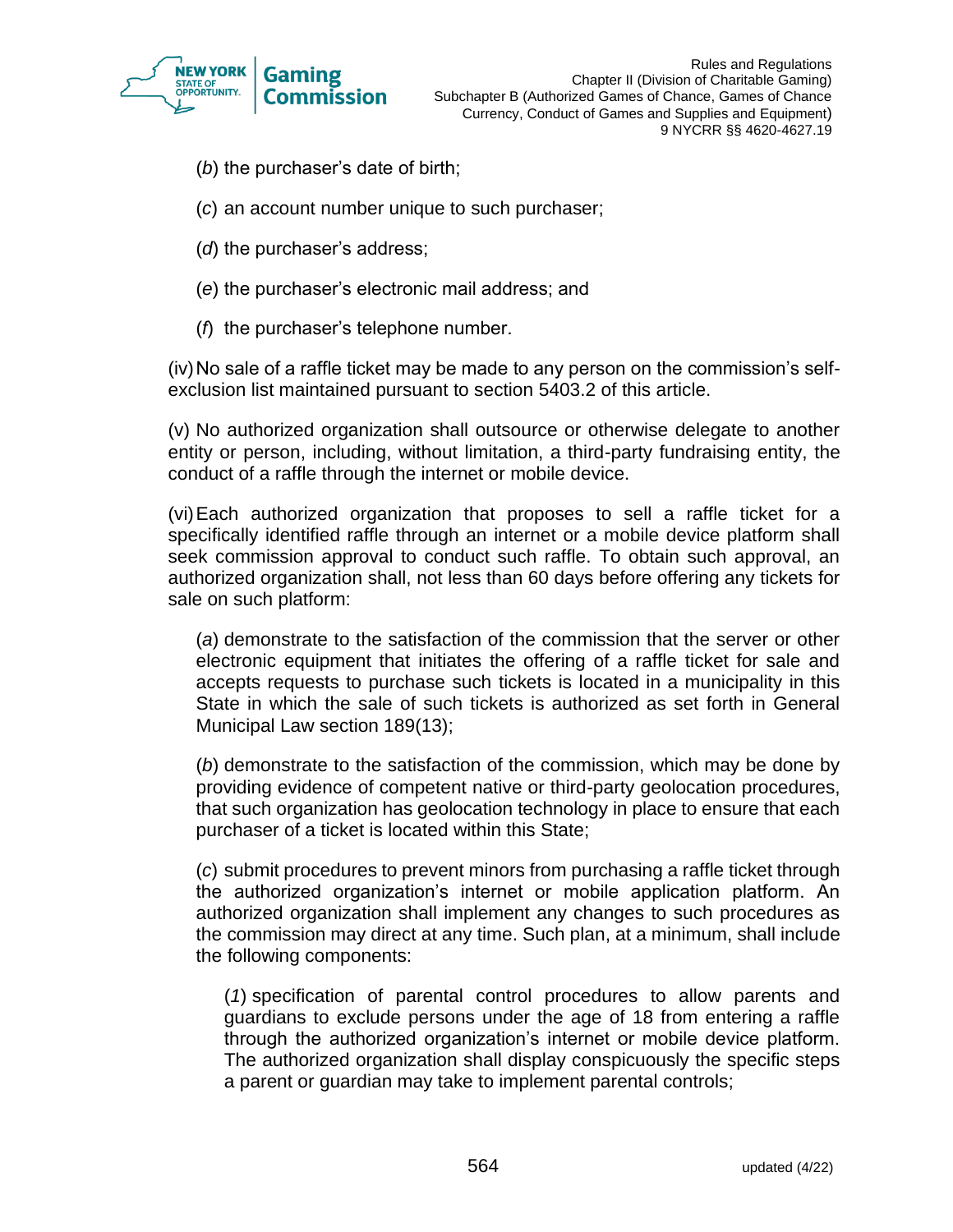

(*2*) detailed explanation of the steps taken to prevent persons under the age of 18 from purchasing a raffle ticket through the authorized organization's internet or mobile device platform. The authorized organization shall explain what types of native or third-party age verification procedures are implemented to verify that each person entering a raffle with such authorized organization's internet platform or mobile application is not under the age of 18. The authorized organization shall explain the mechanism or mechanisms used to identify and deactivate accounts or purchases created or used by minors; and age verification and identification procedures to exclude persons under the age of 18 from creating an account or purchasing a raffle ticket on the authorized organization's internet platform or mobile application;

(*3*) procedures used to identify and deactivate accounts created or used by persons under the age of 18 and to exclude such persons from all raffles offered through such authorized organization's internet and mobile device platforms; and

(*4*) procedures to ensure that persons under the age of 18 do not receive promotional materials that relate to raffles held on authorized organization's internet and mobile device platforms;

(*d*) submit procedures to protect the privacy of ticket purchasers on such internet or mobile device platforms;

(*e*) submit procedures to protect the security of personal information of ticket purchasers on such internet or mobile device platforms from unauthorized disclosure; and

(*f*) submit procedures to ensure that no person on the commission's selfexclusion list maintained pursuant to section 5403.2 of this article may purchase a raffle ticket through the authorized organization's internet or mobile application platform.

(vii) Each authorized organization that the commission authorizes to sell raffle tickets for a specifically identified raffle through an internet or a mobile device platform shall have an ongoing duty to inform the commission of any material change to any of the procedures submitted pursuant to subparagraph (vi) of this paragraph or any material change in the anticipated performance of geolocation technology as described to the commission.

(viii)The commission may, in its discretion, revoke any approval given pursuant to this paragraph to conduct a raffle through an internet or mobile device platform if the commission has cause to believe that the conditions required by General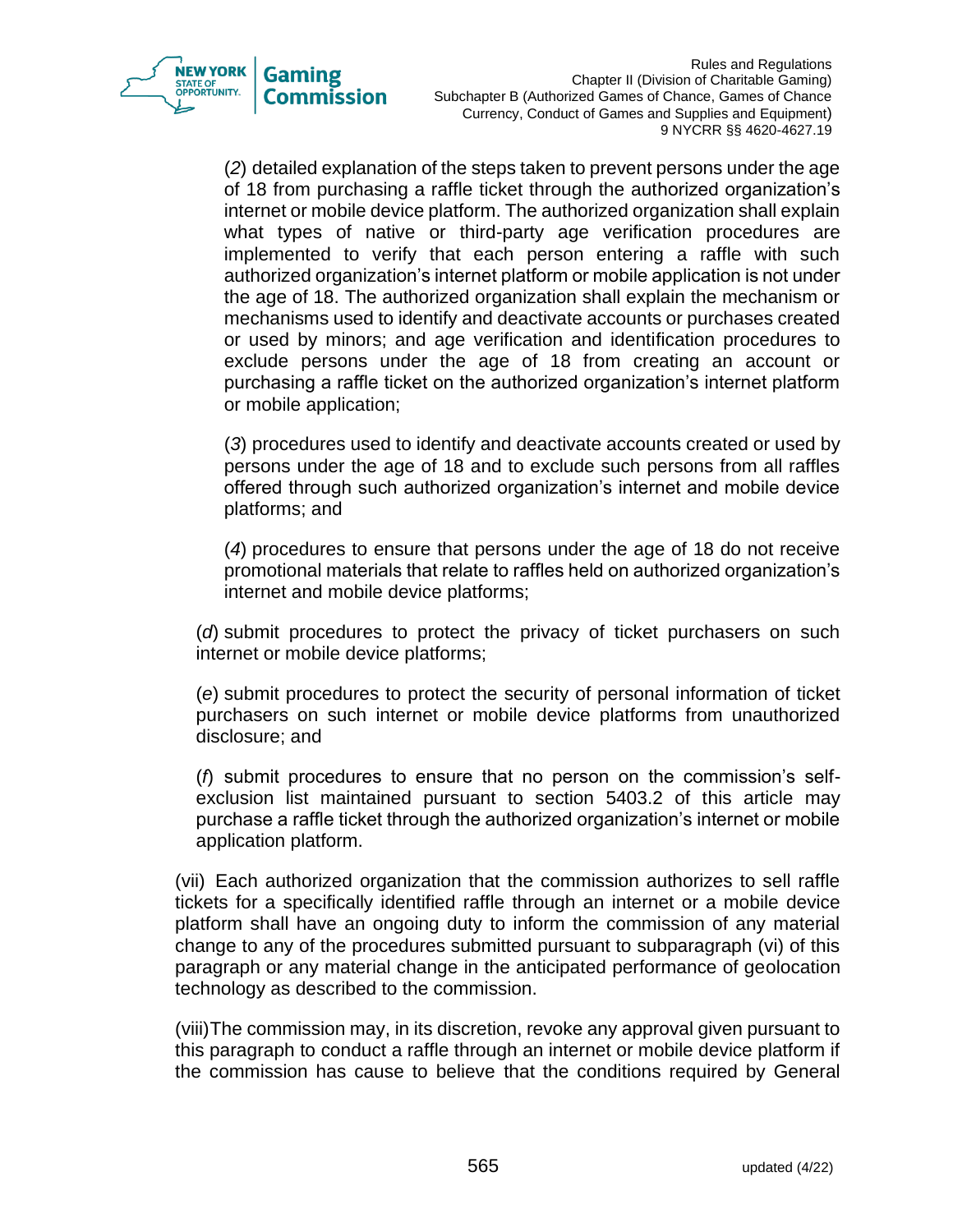

Municipal Law section 189(16) will not be or are not being satisfied or are at significant risk of not being satisfied.

(ix) The commission may, in its discretion, declare an authorized organization ineligible to conduct raffle ticket sales through an internet or mobile device platform for a period of time, or for an indefinite time, if such authorized organization fails to comply with this paragraph or the conditions required by General Municipal Law section 189(16).

(8) Any supplier of software, platforms or electronic equipment designed to enable an authorized organization to conduct an internet or mobile raffle pursuant to paragraph (7) of this subdivision shall apply for a license as a games of chance supplier pursuant to General Municipal Law section 189-a and Part 4623 of this subchapter.

(9) No ticket shall be sold in conjunction with any raffle, including raffles in which winning tickets are scheduled to be drawn on multiple dates, more than 180 days prior to the date scheduled for the drawing of the last ticket in that raffle.

(10)All raffle tickets, with the exception of the two-part "admission-style" tickets used in the game commonly known as a "50/50 raffle," shall be sold at a uniform price per ticket, unless the discount offered is based on the selling price per book of tickets and the price per single ticket and the discounted price per book of tickets are printed on each ticket.

(11)The value of merchandise to be awarded as a raffle prize shall be the fair market value of the merchandise at the time of submission of an application or verified statement for a raffle license.

(12)Alcoholic beverages may be sold and consumed in locations where raffle tickets are sold and raffle drawings are conducted.

(13)No commission, salary, compensation, reward or recompense shall be paid or given to any person for the sale or assisting with the sale of raffle tickets.

(14)Raffle tickets shall be sold by a member of an authorized organization licensed to conduct raffles or authorized to conduct raffles pursuant to subdivision (c) of section 4601.1 of this Chapter and may also be sold by any person with a blood relationship or affinity with a member of an authorized organization licensed to conduct a raffle.

(15)Purchasers of raffle tickets need not be present at the raffle drawing to win.

(16)Alcoholic beverages shall not be awarded as a raffle prize.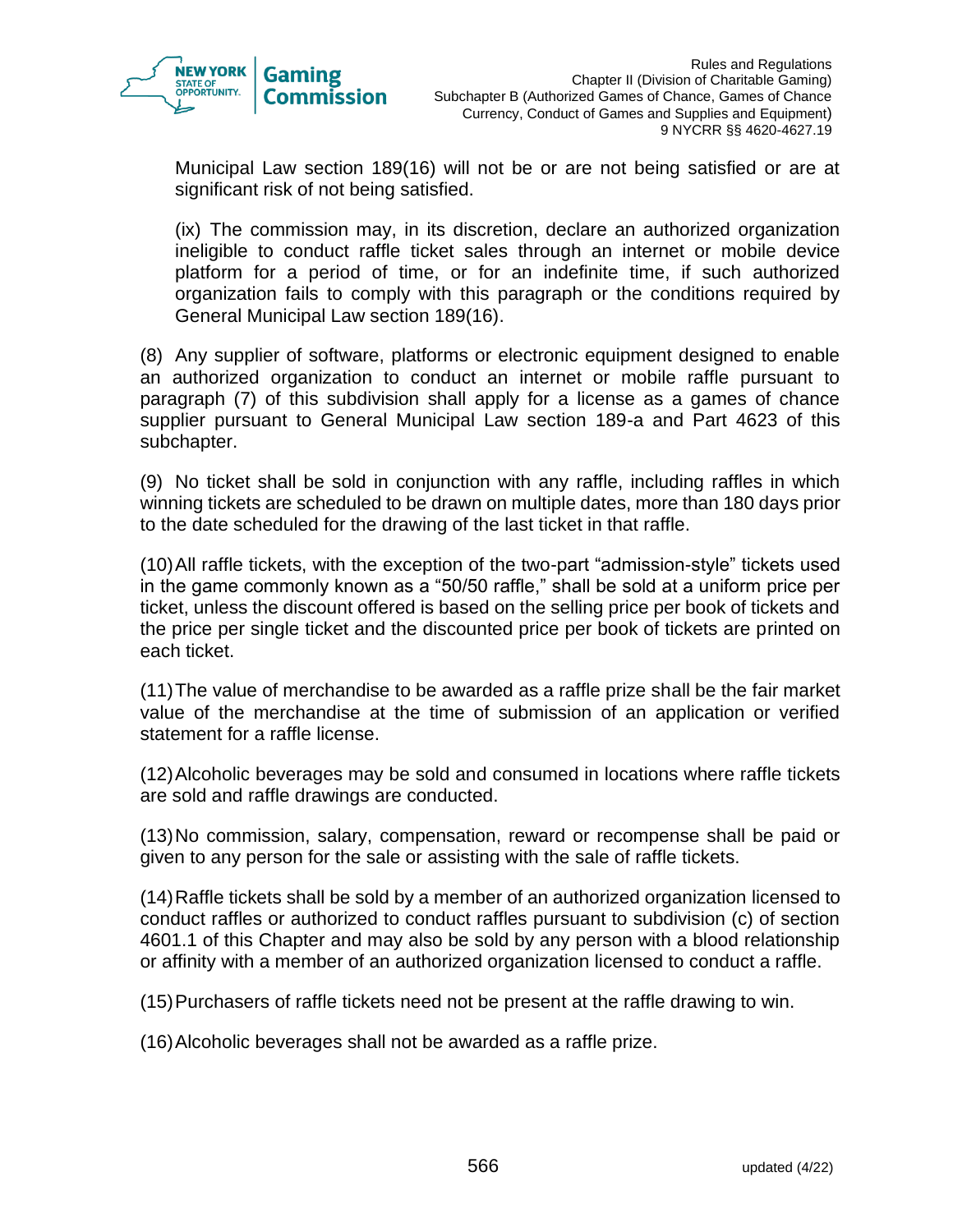

## **§ 4620.23. Search for the Queen of Hearts.**

(a) Equipment. A series of two-part, sequentially numbered raffle tickets; two raffle ticket drums or receptacles; a standard deck of fifty-two playing cards plus two Jokers; and a game board onto which fifty-four playing cards can be placed facedown, side-by-side, and held securely by a locking, transparent cover.

#### (b) *The play*.

(1) The licensed authorized organization shall offer a series of two-part, sequentially numbered raffle tickets for sale at a price determined by the licensee. Each player shall write such player's name and telephone number on the licensee's part of the ticket, which shall be deposited into a raffle ticket drum or receptacle. The purchasing player shall retain the other part of the ticket as a receipt for verification purposes. All monies collected from the sale of raffle tickets shall be designated the Grand Prize Pool.

(2) The deck of facedown playing cards shall be thoroughly shuffled by a licensed organization's member in charge or assistant to the member in charge and, without revealing any of the faces, placed facedown, side-by-side, onto the game board. The transparent game board cover shall be closed and locked to secure the cards in place.

(3) One raffle ticket shall be drawn each week from among all of the tickets sold for each drawing, except for the first week and the  $26<sup>th</sup>$  week (if necessary), when three drawings shall be held.

(4) The participant(s) holding the winning ticket stub(s) shall be declared the winner(s) of each drawing and shall be entitled to "Search for the Queen of Hearts."

(5) All remaining tickets in the raffle drum or receptacle shall be defaced and discarded.

(6) The transparent, locking cover securing the cards shall be opened by a licensed organization's member in charge or assistant to the member in charge at the time of each drawing.

(7) Each winner shall select one of the facedown playing cards, which shall be turned face up by a licensed organization's member in charge or assistant to the member in charge. If that playing card is the Queen of Hearts the holder of the winning raffle ticket selecting that card shall be awarded 60 percent of the Grand Prize Pool.

(8) If the card selected is not the Queen of Hearts, that card shall be defaced by drawing a diagonal line across its face in ink; the card shall be returned to the game board face-up; the transparent, locking cover securing the cards shall be locked by a licensed organization's member in charge or assistant to the member in charge; and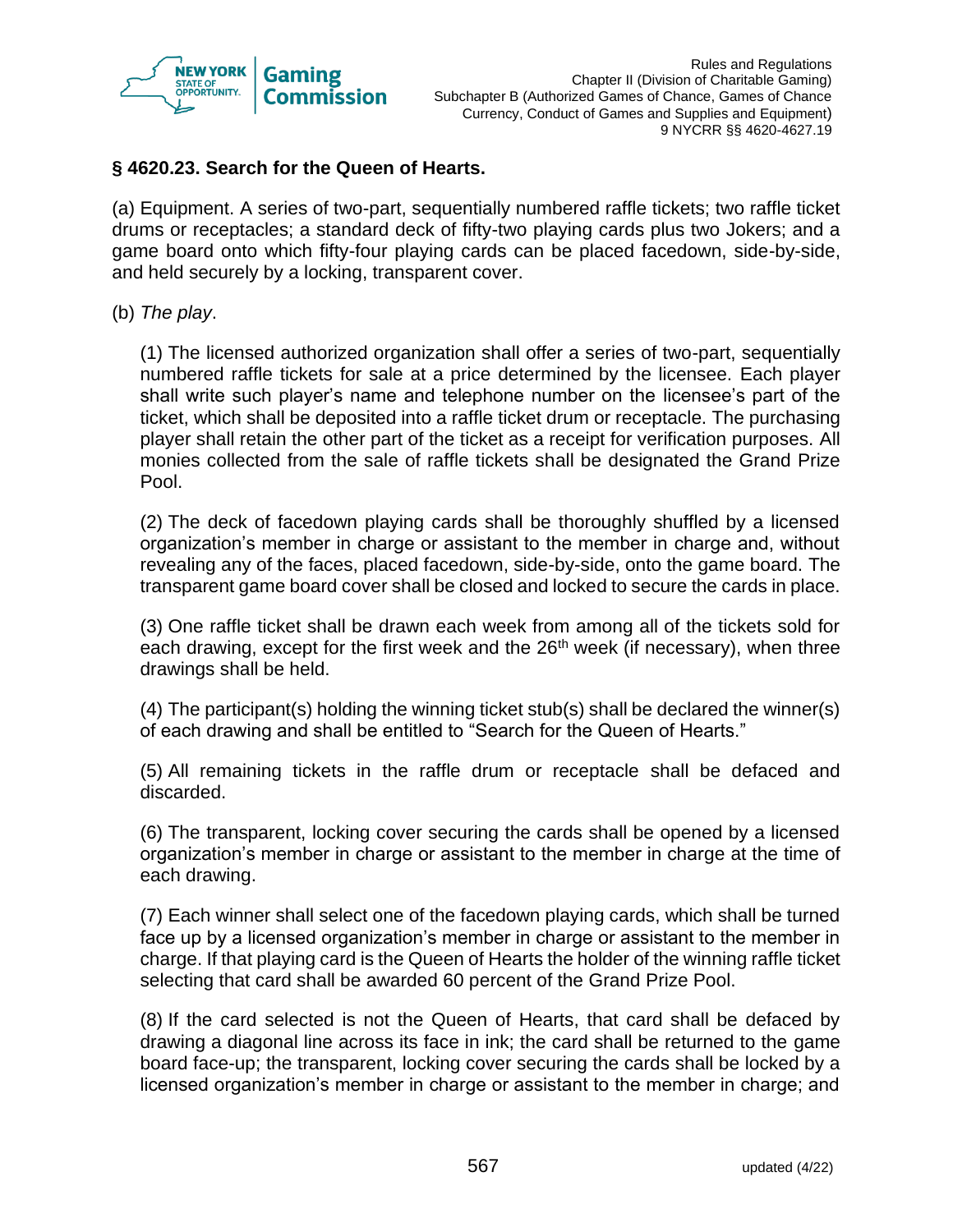

that player shall be immediately awarded a cash prize valued according to the following schedule:

| <b>Card Drawn</b>           | Payout Odds      |
|-----------------------------|------------------|
| Any 2, 3, 4, or 5           | At least 4 - 1   |
| Any 6, 7, 8, or 9           | At least $6 - 1$ |
| Any 10, jack or king        | At least $8 - 1$ |
| Any ace                     | At least 10 -1   |
| Any joker                   | At least 15 - 1  |
| Any queen other than hearts | At least 20 - 1  |

(9) The weekly raffle drawings shall continue until a winner selects the queen of hearts.

(10)When the queen of hearts is selected, the winning player shall be awarded the grand prize consisting of 60 percent of the grand prize pool.

(11)The licensee shall retain the remaining 40 percent of the grand prize pool as raffle profit and shall secure those funds for deposit into the special games of chance or raffle checking account (if applicable), or other bank account.

## **§ 4620.24. Treasure Chest Raffle.**

(a) *Equipment*. Two different-colored series of two-part, sequentially numbered raffle tickets; two raffle ticket drums or receptacles; a game board; a chest; a lock to secure the chest; and a number of keys predetermined by the licensee and listed in its house rules and on its raffle license application (if applicable). Only two of the keys shall be capable of opening the lock. One of those keys must be marked by the locksmith as a master key, and secured at all times by a member-in-charge; the other key, and all of the remaining (losing) keys, shall be unmarked and maintained in accordance with this section. The game board shall have a number of nails protruding from the board at an angle that permits the keys to be hung on one nail at a time. The number of nails shall be equal to the total number of keys in play at the start of the Treasure Chest Raffle.

(b) *The Play*.

(1) The licensee shall sell one series of two-part, sequentially numbered raffle tickets designated as Prize Winning Tickets, depositing one part of each ticket sold into the Prize Winning Raffle Ticket Drum or Receptacle and presenting the other part of that ticket to the purchaser to retain as a receipt for verification purposes.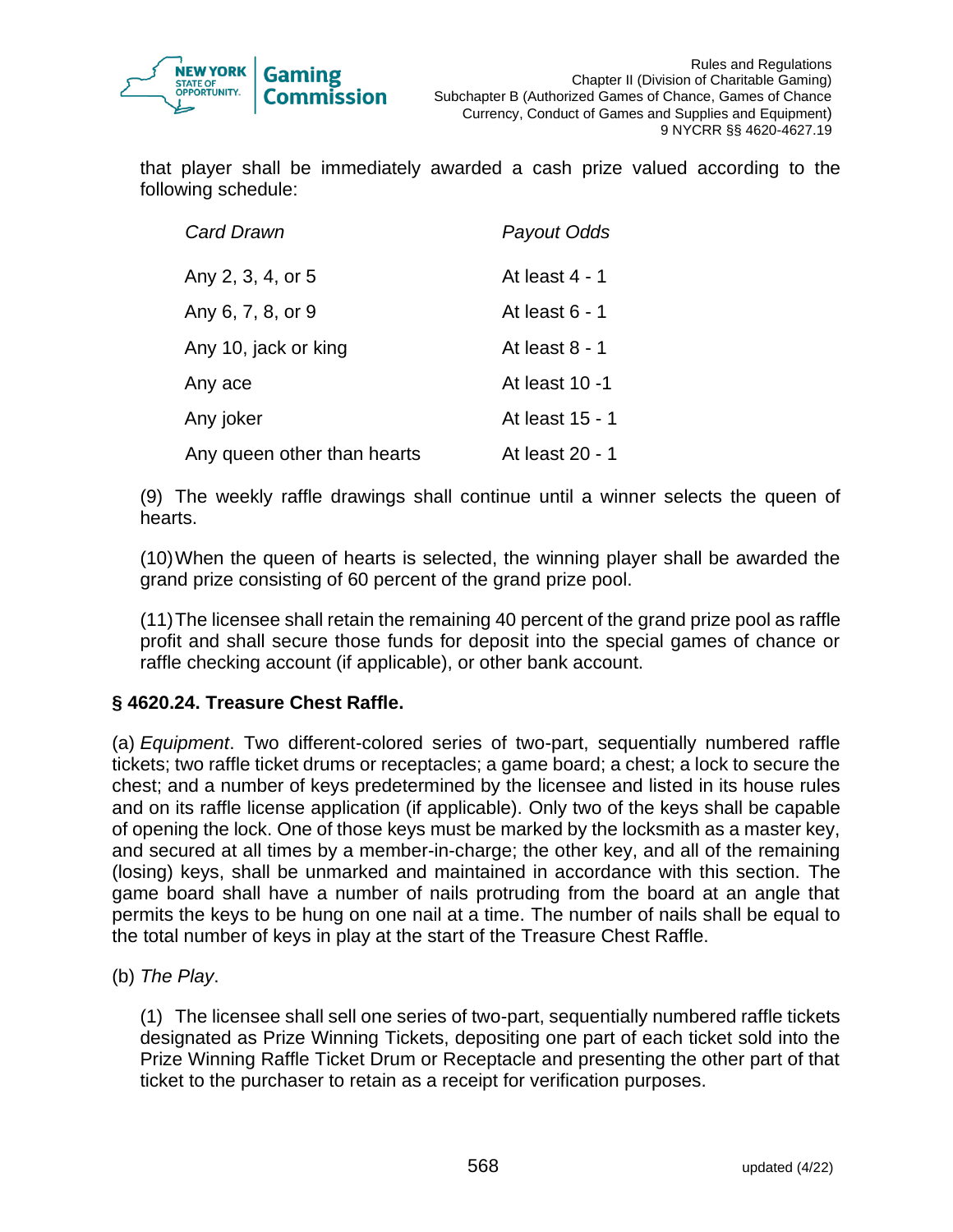

(2) The member-in-charge shall remove the licensee's designated percentage of the sales of raffle tickets sold during that occasion as raffle profit, and shall secure those funds for deposit into the special games of chance raffle checking account, if applicable, or other bank account.

(3) The member-in-charge shall remove 10 percent of the remaining funds, and shall divide that amount into five equal parts that shall be designated as the primary prize pool.

(4) The member-in-charge shall insert the remaining prize money (the secondary prize) into the treasure chest and lock it.

(5) After a single key is hung on each of the nails, one-half of a different colored series of two-part, serial-numbered tickets designated as Key Tickets shall be affixed to each of the nails, and the other halves of those tickets shall be deposited into a raffle ticket receptacle designated the Key Ticket Receptacle.

(6) All Prize Winning Ticket stubs shall be randomly commingled and thoroughly intermixed in the Prize Winning Ticket Raffle Ticket Drum or Receptacle; five tickets shall be drawn by a licensed organization's member-in-charge from that drum or receptacle; and the five players holding the corresponding ticket stubs shall each be awarded one-fifth of the primary prize pool.

(7) The member-in-charge shall draw a Key Ticket from the Key Ticket Receptacle for each of those five players, and each of the keys hanging on the game board under the raffle ticket stubs corresponding with each of the player's stubs is presented to the five winning players. Each player shall attempt to open the lock on the treasure chest using his or her key.

(8) If none of the keys opens the lock, the raffle is closed for that occasion; the five Key Tickets are destroyed; and the member-in-charge removes the keys that did not open the locks from play.

(9) At the conclusion of that occasion, the member-in-charge shall remove the cash from the treasure chest using a master key; the losing keys shall be locked in the treasure chest; the Key Ticket receptacle, the Key Tickets therein, and the game board with its remaining keys and Key Tickets shall be securely stored by the member-incharge; and the remaining cash prize shall be deposited into the games of chance (raffle) checking account (if applicable), where it will remain until that amount is added to the treasure chest immediately prior to the start of the next occasion the Treasure Chest Raffle will be conducted.

(10)During the next occasion, 60 percent of the proceeds from the sale of tickets for the occasion shall be added to the dollar amount reserved from the previous occasion, and the procedures outlines above shall be repeated for a new raffle.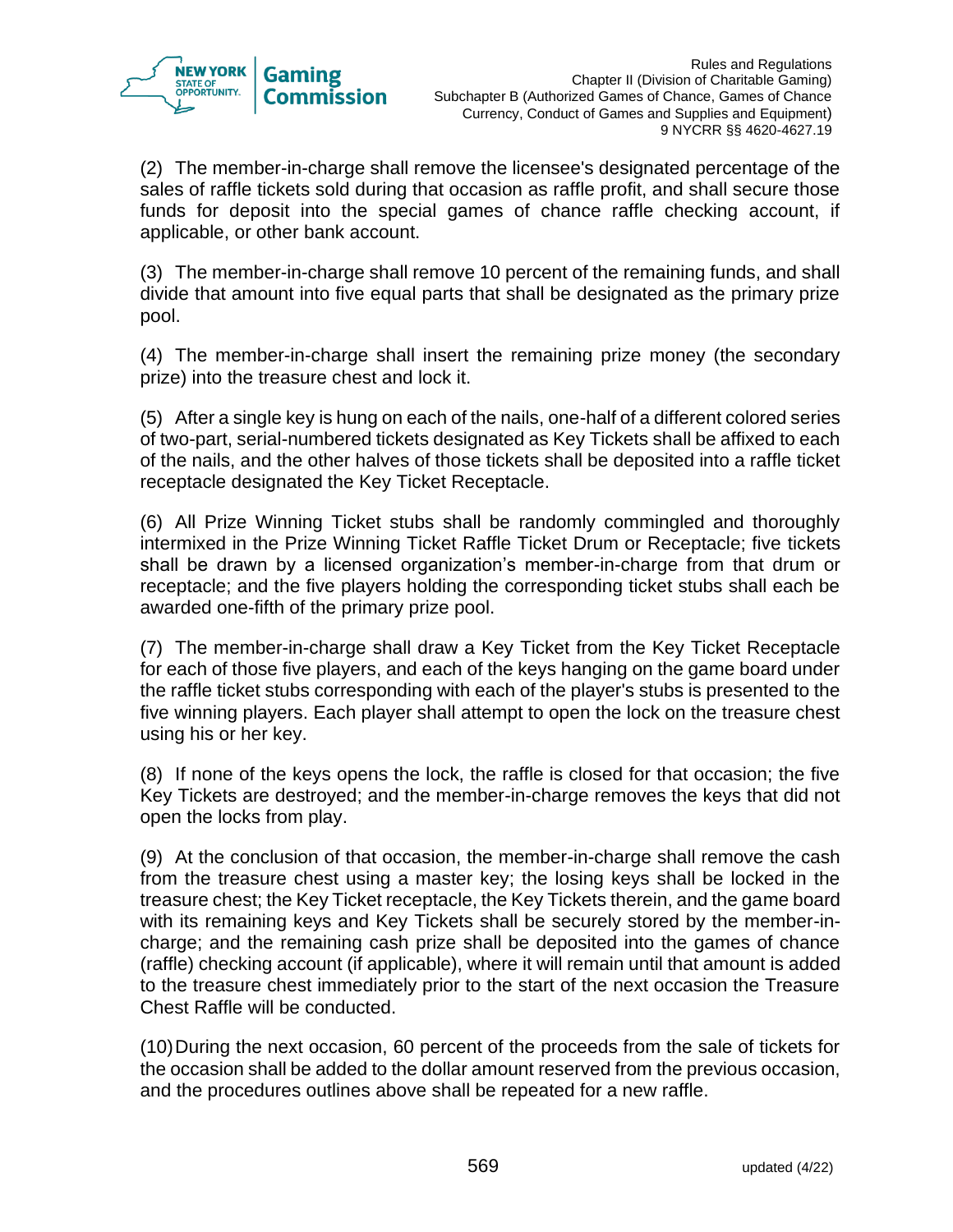

(11)The procedures described above shall be repeated during each subsequent occasion until the lock is opened and the winner is awarded the secondary prize.

(12)If the secondary prize has not been awarded during an occasion on or about 170 days after the start of ticket sales for a Treasure Chest Raffle, an announcement shall be made during that occasion that the remaining tickets will be drawn during the next bingo occasion until a winner of the secondary prize is awarded.

(13)After the secondary prize is awarded, all of the Key Tickets on the game board and in the Key Ticket Receptacle shall be discarded; and all of the keys secured by the member-in-charge.

# **PART 4621**

## **Games of Chance Currency**

4621.1 Permissible instruments for chance purchase 4621.2–4621.3 [Repealed] 4621.4 Surrender of chips 4621.5–4621.7 [Repealed] 4621.8 Control of sale of games of chance currency

#### **§ 4621.1. Permissible instruments for chance purchase.**

As set forth in General Municipal Law section 195-d(3), a player may purchase a chance with cash or, if the authorized organization wishes, with a personal check, credit card or debit card. As set forth in General Municipal Law section 186(20), games of chance currency in the form of scrip or chips authorized by the commission also may be used at the discretion of the games of chance licensee.

## **§ 4621.2–4621.3. [Repealed]**

#### **§ 4621.4. Surrender of chips.**

All games of chance currency in the form of chips is to be surrendered and redeemed for cash or merchandise either during or at the end of the license period. In the case of merchandise wheels, all prizes are to be in the form of merchandise and shall be awarded after each spin of the wheel or wheels where a winner has been determined.

## **§ 4621.5–4621.7. [Repealed]**

## **§ 4621.8. Control of sale of games of chance currency.**

The licensed authorized organization shall maintain necessary records to effectuate control of the sale of games of chance currency and proceeds from the conduct of authorized games of chance.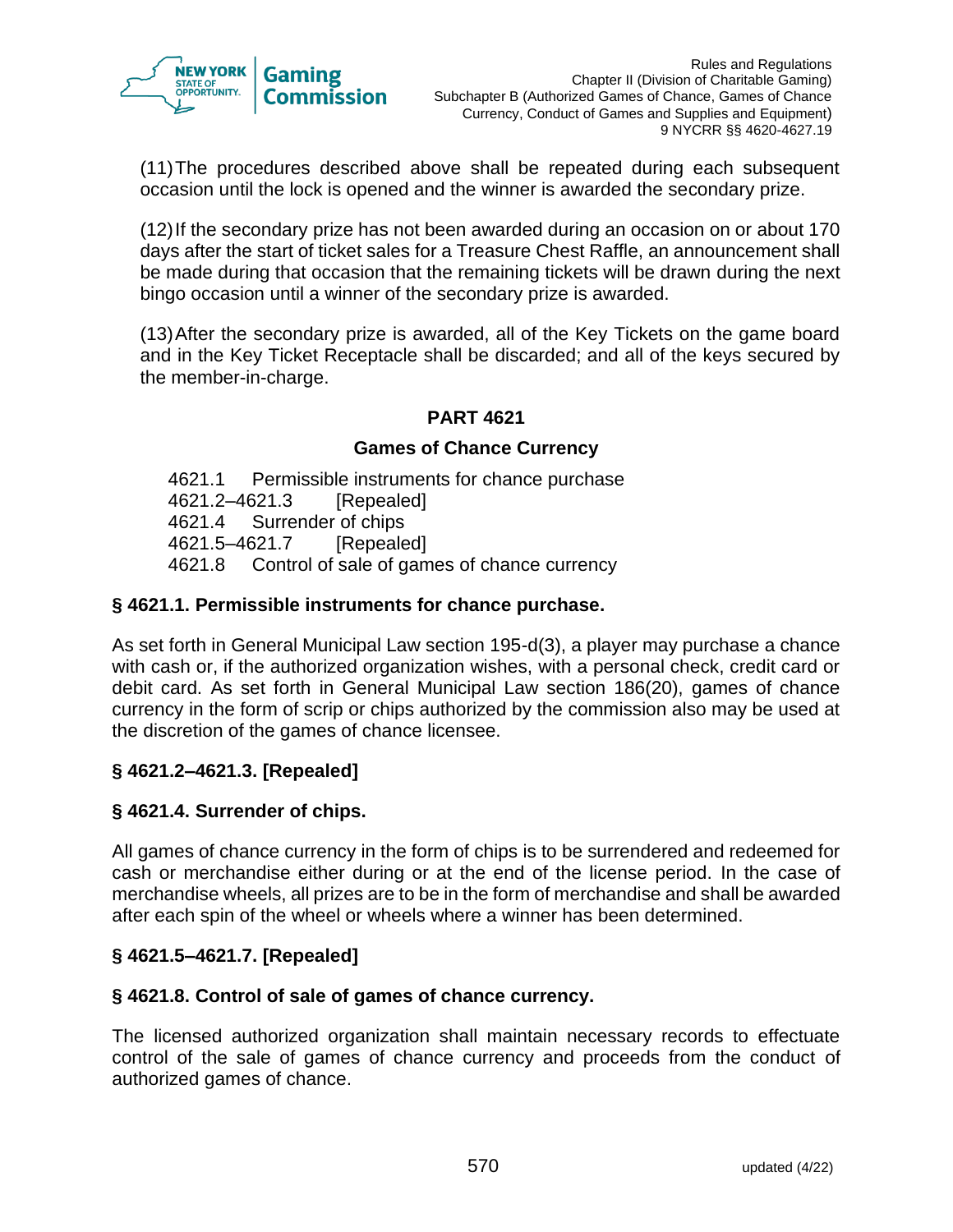

Rules and Regulations Chapter II (Division of Charitable Gaming) Subchapter B (Authorized Games of Chance, Games of Chance Currency, Conduct of Games and Supplies and Equipment) 9 NYCRR §§ 4620-4627.19

# **PART 4622**

## **General Conduct of Games of Chance**

**Section** 

- 4622.1 Duties of member in charge
- 4622.2 Minors
- 4622.3 Restriction on participation
- 4622.4 Designation of officer responsible for utilization of games of chance monies
- 4622.5 Payment of person conducting games; gifts, donations prohibited
- 4622.6 Compensation of bookkeepers and accountants
- 4622.7 Admission of general public; charge optional
- 4622.8 Premises open to inspection
- 4622.9 Ownership of devices and equipment
- 4622.10 Sale of merchandise prohibited
- 4622.11 Sale of New York State Lottery tickets
- 4622.12 Maximum value of prizes offered
- 4622.13 Value of merchandise prizes
- 4622.14 Gifts prohibited
- 4622.15 Admission charge as a requisite to participate
- 4622.16 Property not permitted as prizes
- 4622.17 Unapproved buildings
- 4622.18 Rental payment due
- 4622.19 Badges
- 4622.20 Persons prohibited as players
- 4622.21 Cashing of checks prohibited
- 4622.22 Operation of bank
- 4622.23 Sale and consumption of alcoholic beverages
- 4622.24 Rules and bulletins available at games
- 4622.25 Qualifications of members in charge and assistants
- 4622.26 Advertising games of chance

## **§ 4622.1. Duties of member in charge.**

The officers of every authorized organization licensed to conduct games of chance shall designate not less than four bona fide members of the licensee to be in charge and primarily responsible for the management of the games of chance during each license period. Such members shall supervise all activities during the license period for which they are in charge and shall be responsible for the making of the required report thereof, GC-7, GC-7Q or GC-7R. The members in charge shall be familiar with the provisions of the Games of Chance Licensing Law, the applicable ordinances or local laws, the rules and regulations of the commission and the terms of the license. A member in charge shall be present on the premises where the game or games are conducted at all times during the license period.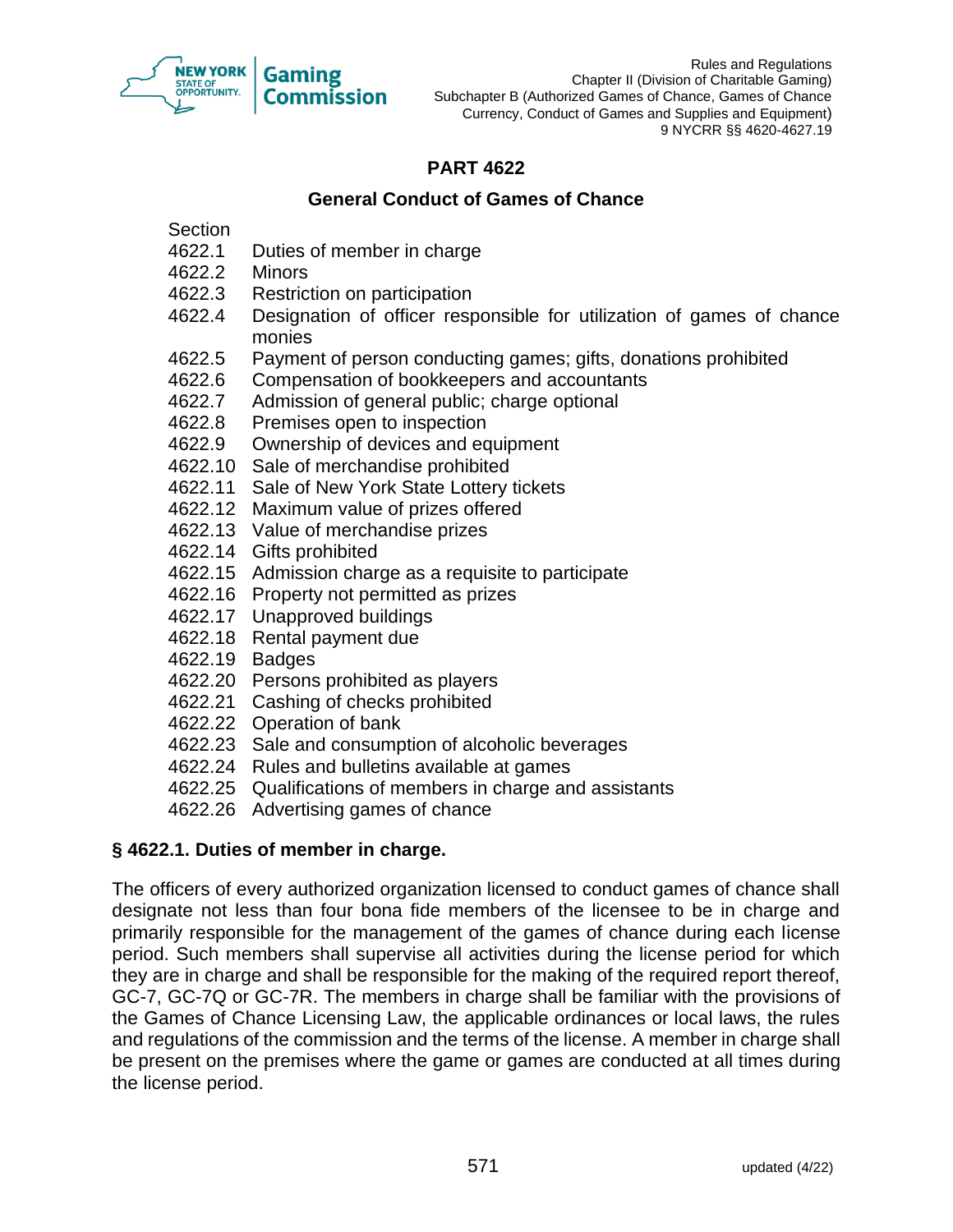

## **§ 4622.2. Minors.**

(a) Persons under 18 years of age may be permitted to attend games of chance license periods at the discretion of the games of chance licensee, but shall not be allowed to participate in the operation or play of any game or games of chance.

(b) One or more signs restricting participation of persons under 18 years of age shall be prominently displayed in each playing area.

(c) The commission shall penalize a licensee found to have violated subdivision (a) of this section as follows:

(1) for a first violation, a written warning of such violation;

(2) for a second violation within one year of a violation, a fine of \$500;

(3) for a third violation within one year of a violation, a fine of \$1,000; and

(4) for a fourth or subsequent violation within one year of a violation, such further action as the commission may deem appropriate, which may include without limitation the suspension or revocation of any license or privilege to conduct games of chance in this State.

## **§ 4622.3. Restriction on participation.**

(a) No person shall assist in the management of games of chance except a bona fide member of the licensee. No person shall assist in the operation of games of chance except a bona fide member of the licensee or a bona fide member of an organization which is an auxiliary or an affiliate of the licensee. For the purpose of the sale of tickets for the game of raffle, the term *operate* shall not include the sale of such tickets by any person with a blood relationship or affinity with a member of an authorized organization licensed to conduct a raffle. Nonmembers may assist the licensee in any activity other than managing or operating games of chance.

(b) No person under the age of 18 years shall be permitted to assist in the conduct of games of chance or participate in the play of any game or games of chance.

(c) The commission shall penalize a licensee found to have violated subdivision (b) of this section according to the penalties set forth in subdivision (c) of section 4622.2 of this Part.

#### **§ 4622.4. Designation of officer responsible for utilization of games of chance monies.**

The officers of a licensee shall designate an officer to be in full charge of, and primarily responsible for, the proper utilization of all monies derived from the conduct of games of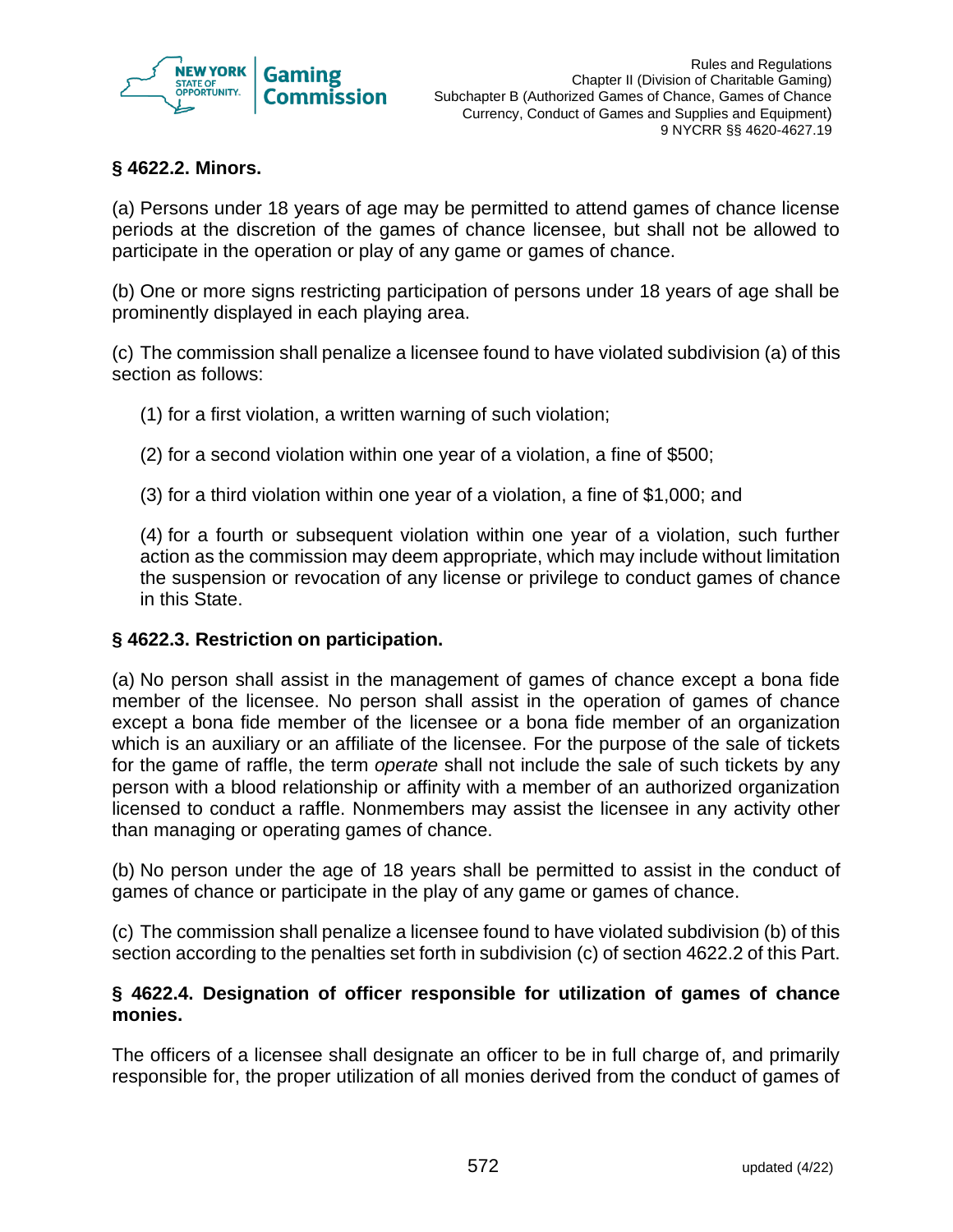

chance in accordance with the Games of Chance Licensing Law and this Chapter. Not less than two members shall be responsible for counting the games of chance receipts.

## **§ 4622.5. Payment of person conducting games; gifts, donations prohibited.**

No commission, salary, compensation, reward, recompense, reimbursement of expenses or gift or other consideration shall be paid, directly or indirectly, to any person for conducting or assisting in the conduct of any game or games of chance, except as hereinafter provided for bookkeepers or accountants who assist by rendering their professional services. No tip, gratuity or gift or other consideration shall be offered, given or accepted by any person conducting or assisting in the conduct of a game or games of chance, either directly or indirectly, and one or more signs prohibiting tipping shall be prominently displayed in each playing area. No person shall offer, solicit or receive any gift or donation or other consideration, directly or indirectly, on the premises during the conduct of a license period of games of chance.

#### **§ 4622.6. Compensation of bookkeepers and accountants.**

Bookkeepers and accountants receiving compensation for their services shall not participate or assist in any capacity in the conduct of the games. The fees paid for bookkeeping or accounting services shall not exceed those set forth in the following schedule:

(a) preparing "Financial Statement of Games of Chance Operations" (GC-7)—\$25 per license period;

(b) preparing and maintaining the bookkeeping system required during the months when casino-type games and raffles are conducted—\$50 per month;

(c) preparing and maintaining the bookkeeping system required during the months when bell jars are conducted—\$100 per month;

(d) preparing "Quarterly Statement of Bell Jar Operations" (GC-7Q)—\$75 per statement; and

(e) preparing "Financial Statement of Raffle Operations" (GC-7R)—\$25 per statement.

## **§ 4622.7. Admission of general public; charge optional.**

No licensee shall restrict the general public from admission to games of chance periods, unless prior written permission is obtained from the commission. A fee may be charged by any licensee for admission to any game or games of chance conducted under any license issued under the Games of Chance Licensing Law.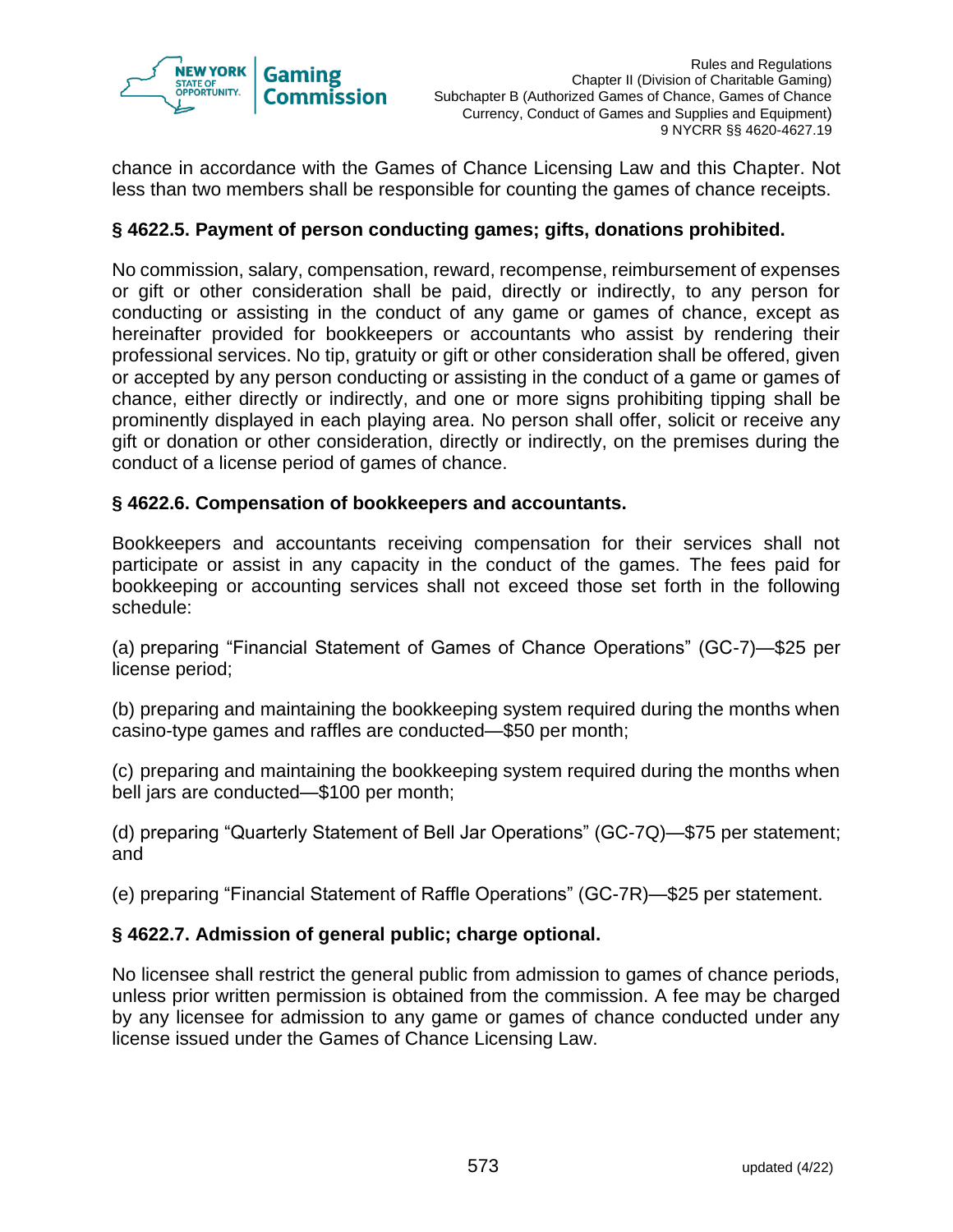

## **§ 4622.8. Premises open to inspection.**

The premises where any game or games of chance are conducted, or where it is intended that any game or games of chance shall be conducted or where it is intended that any equipment be used, shall, at all reasonable times, be open to inspection by the commission and the municipal governing body, and the officers, agents and employees thereof.

#### **§ 4622.9. Ownership of devices and equipment.**

(a) A licensee shall conduct a game or games of chance only with equipment that such licensee:

(1) owns absolutely and that is permanently and prominently marked with such licensee's name and identification number; or

(2) leases from a licensed games of chance supplier and that is permanently and prominently marked with the supplier's name and license number; or

(3) leases, with or without charge, from an authorized organization and that is permanently and prominently marked with the lessor's name and identification number and such licensee has requested and received prior written permission from the commission. No game of chance license shall be issued by the municipality in the absence of such written permission. The provisions of this section shall not be construed so as to permit an authorized organization to engage in the business of selling or leasing games of chance supplies or equipment.

(b) No consideration shall be paid directly or indirectly (whether under the guise of a service charge or otherwise) for the use of any games of chance equipment except for that equipment purchased or leased from an entity authorized in this Chapter to furnish same. Any consideration paid to purchase or use such equipment shall be set forth in a written bill of sale or written lease, a counterpart of which is kept by the licensee and by the seller or lessor of same.

(c) No licensee shall agree or be required to purchase its supplies in consideration of receiving the use of any equipment, goods or supplies without charge.

#### **§ 4622.10. Sale of merchandise prohibited.**

The sale or offering for sale of any merchandise within one-half hour prior to, during, or within one-half hour after the conclusion of any games of chance license period is prohibited, except for the sale of or offering for sale of games of chance supplies or bell jar tickets by the licensee or the sale of food or refreshments, if authorized, by the licensee.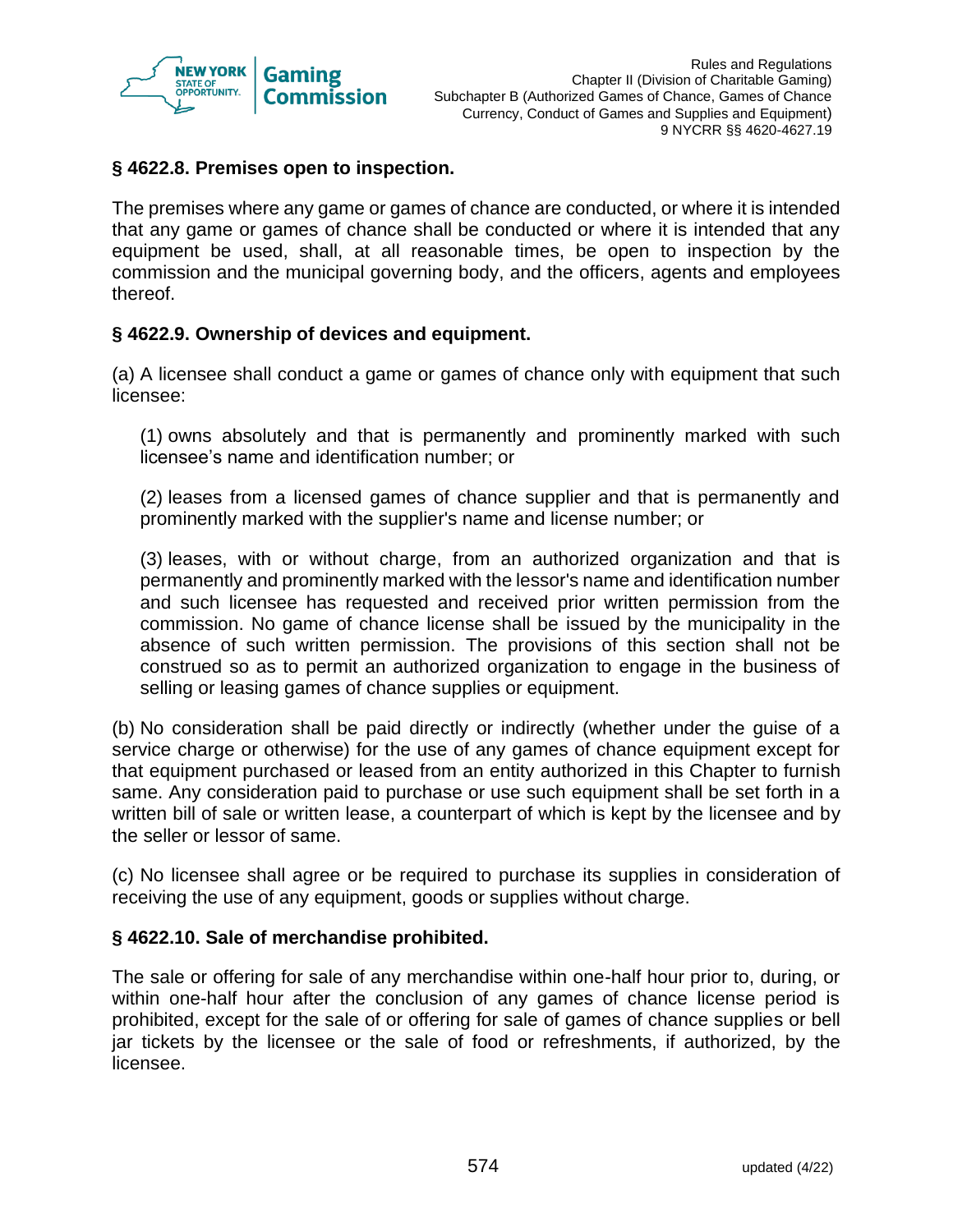

# **§ 4622.11. Sale of New York State Lottery tickets.**

New York State Lottery tickets may be sold or offered for sale during any games of chance license period by the authorized organization conducting that license period provided the organization is licensed by the Lottery Division to sell Lottery tickets.

# **§ 4622.12. Maximum value of prizes offered.**

No single prize in any casino-type game of chance shall exceed the sum or value of \$300. In the game of chance known as merchandise wheels, no single prize consisting of merchandise shall exceed a value, defined in section 4622.13 of this Part, of \$250. In the game of chance known as bell jars, no single prize shall exceed the sum of \$500. In the game of chance known as raffle no single prize shall exceed the sum of \$100,000. Except for merchandise wheels, bell jars and raffles, no series of prizes on any one occasion shall aggregate more than \$400 for each single type of game of chance when the licensed authorized organization conducts five single types of games of chance during any one license period. Except for merchandise wheels, bell jars and raffles, no series of prizes on any one occasion shall aggregate more than \$500 for each single type of game of chance when the licensed authorized organization conducts less than five single types of games of chance during any one license period. Except for the limitations on the sum or value for single prizes and series of prizes for each type of game of chance, no limit shall be imposed on the total number, sum or value of prizes awarded to any one participant during any occasion or any license period. No single wager shall exceed the amount designated for each type of game, as set forth in Part 4620 of this Subchapter. In the case of merchandise wheels, no series of prizes consisting of merchandise shall exceed the actual value of \$10,000 during the successive operations of any one merchandise wheel. In the case of bell jars, no series of prizes shall exceed the sum of \$3,000 during the successive operations of any one bell jar deal. In the case of raffles, the series of prizes shall not exceed the sum of \$500,000. One or more signs limiting the wager to the amount designated for each type of game, as set forth in Part 4620 of this Subchapter, shall be prominently displayed in each playing area. In the case of bell jars, the applicable flare(s) shall be displayed in each playing area.

## **§ 4622.13. Value of merchandise prizes.**

When any merchandise prize is awarded in games of chance, its value shall be its cost to the licensee or, if donated, its current market value. The current market value of merchandise prizes donated to the licensee shall not be reported as an expenditure in the financial statement of games of chance, bell jar or raffle operations (forms GC-7, GC-7Q, and GC-7R) and shall not be deducted on the cash control report form (GC-7B). No merchandise prize shall be redeemable or convertible into cash directly or indirectly by the licensee. No alcoholic beverage shall be offered or given as a prize in any game of chance.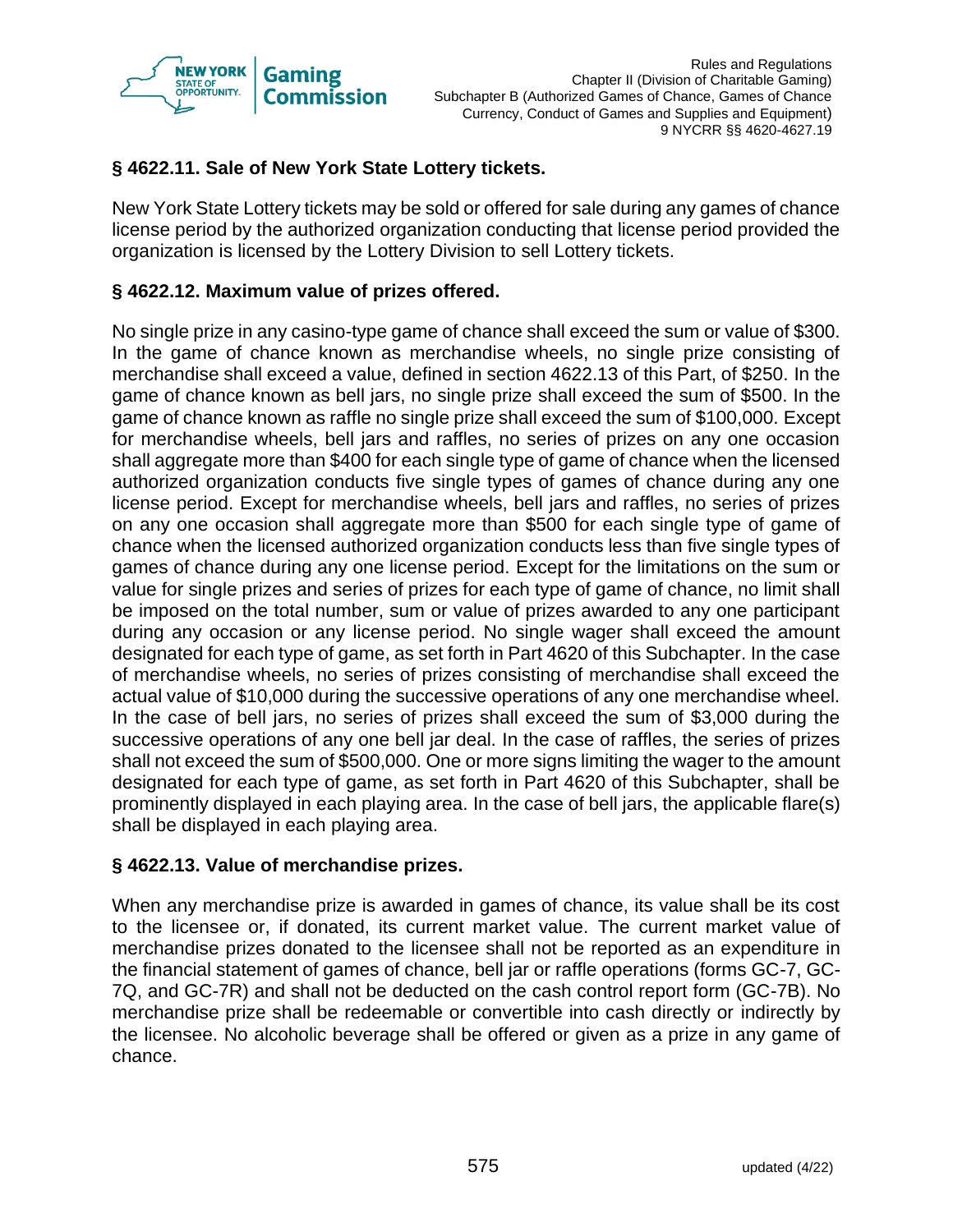

## **§ 4622.14. Gifts prohibited.**

No licensee shall offer, distribute or give any service or thing of value, including but not limited to door prizes, food, refreshments and alcoholic beverages, in connection with a license period.

## **§ 4622.15. Admission charge as a requisite to participate.**

No person who has not paid the required admission charge shall be allowed to participate as a player in any game or games of chance.

## **§ 4622.16. Property not permitted as prizes.**

No licensee shall offer, distribute or give any prize consisting of real estate or an interest therein, bonds, shares of stock, securities or evidence of indebtedness, or any merchandise refundable in any of the foregoing.

#### **§ 4622.17. Unapproved buildings.**

No games of chance shall be held in any building that has not been approved by the municipal governing body for public assembly, or as otherwise required by law.

#### **§ 4622.18. Rental payment due.**

The rent charged a licensed authorized organization, for use of premises in which to conduct games of chance, shall be paid in full by check, within 48 hours after the conclusion of each license period.

## **§ 4622.19. Badges.**

The member in charge and those assisting such member in charge shall wear badges approved by the commission containing the name, signature and address of the wearer, the name of the organization for which the wearer is working, the name of the organization of which the wearer is a member, and wearer's photograph. Each member shall also have in such member's possession valid identification containing such member's name and address, which must be exhibited upon the request of a representative of the commission or municipality.

#### **§ 4622.20. Persons prohibited as players.**

No licensee shall permit any person who has participated or assisted in the management or conduct of the games of chance license period to participate as a player or purchase bell jar tickets at any time during such license period.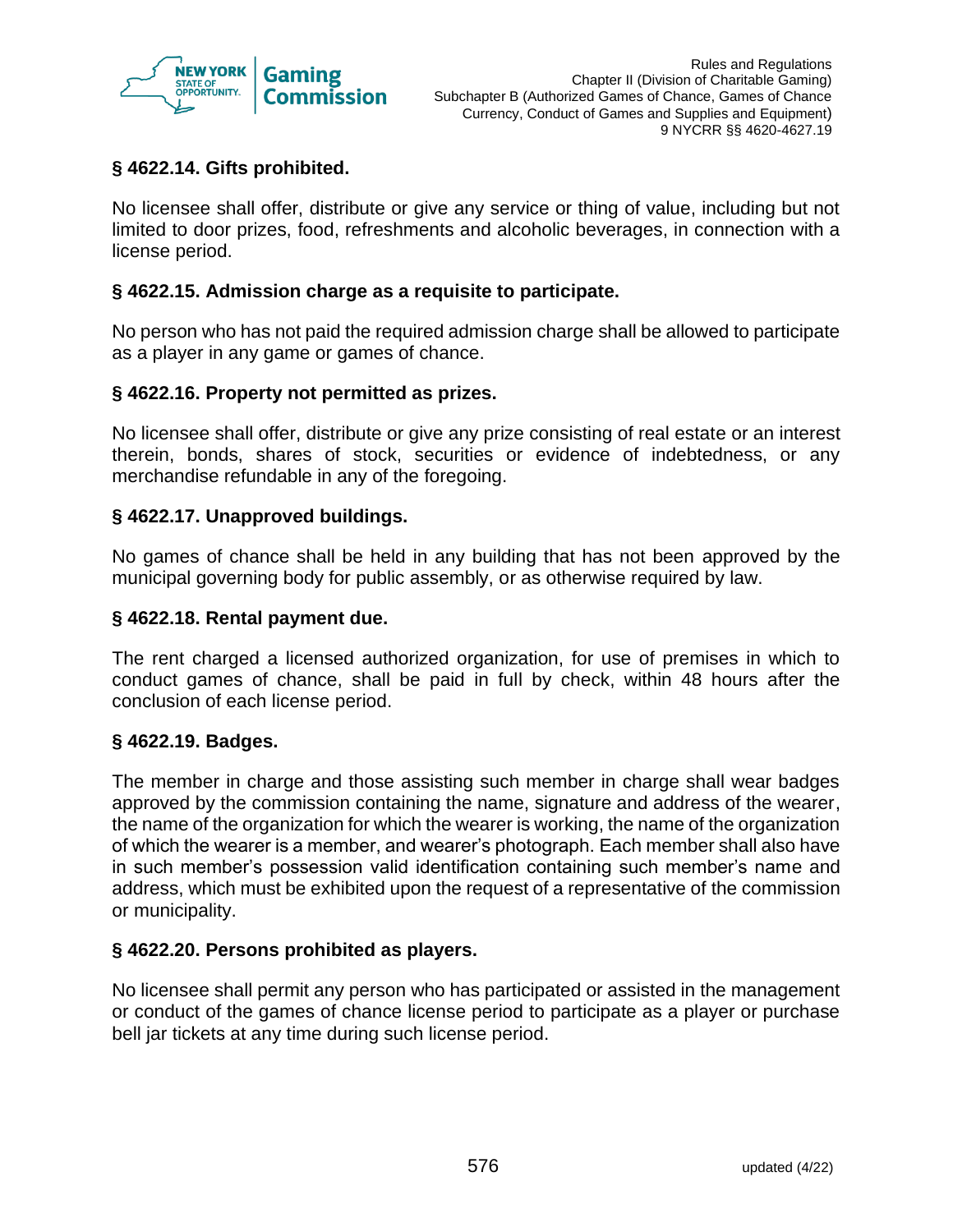

# **§ 4622.21. Cashing of checks prohibited.**

No licensee, its members or agents, shall cash any check out of games of chance funds or extend credit to a person to participate in the playing of any games of chance.

## **§ 4622.22. Operation of bank.**

(a) Except in the case of merchandise wheels, raffles, coin boards, merchandise boards, seal cards and bell jars, the licensed authorized organization shall, at the start of each type of game of chance, provide a bank consisting of cash or chips in an amount not exceeding \$400 when the licensed authorized organization conducts five single types of games of chance, or \$500 when the licensed authorized organization conducts less than five single types of games of chance during any one license period. To each bank shall be added all the players' losses, and from each bank shall be deducted all players' winnings. When the bank for any one type of game is exhausted, the conduct of said type of game shall cease and terminate. Where more than one location (table or booth) is used for the conduct of a single type of game of chance, the starting bank shall be divided among the different locations. Within the operation of any single type of game of chance, the bank of any one location may be used to supplement the bank of any other location of the same type of single game of chance.

(b) In the case of merchandise wheels, the licensed authorized organization may for each wheel award merchandise the total value of which shall not exceed \$10,000 for each merchandise wheel. In the case of bell jars, coin boards, merchandise boards and seal cards, the licensed authorized organization may, for each deal, award prizes the total value of which shall not exceed \$3,000 for each deal.

(c) The maximum amount of the series of prizes to be awarded for each single type of game of chance shall be specified in the application for a license (form GC-2) and the license (form GC-5), which shall be conspicuously displayed.

## **§ 4622.23. Sale and consumption of alcoholic beverages.**

Beer may be offered for sale and consumed during the conduct of games of chance in games of chance premises. Nothing herein shall be construed to limit the offering for sale and consumption of any other alcoholic beverage in areas other than the games of chance premises, or the sale of any other alcoholic beverage in premises where only the game of chance known as bell jar, coin board, merchandise board, seal card and raffles are conducted. One or more signs setting forth the restrictions of this section shall be prominently displayed in each playing area.

## **§ 4622.24. Rules and bulletins available at games.**

The rules, regulations and bulletins of the commission shall be available at all license periods for examination by players.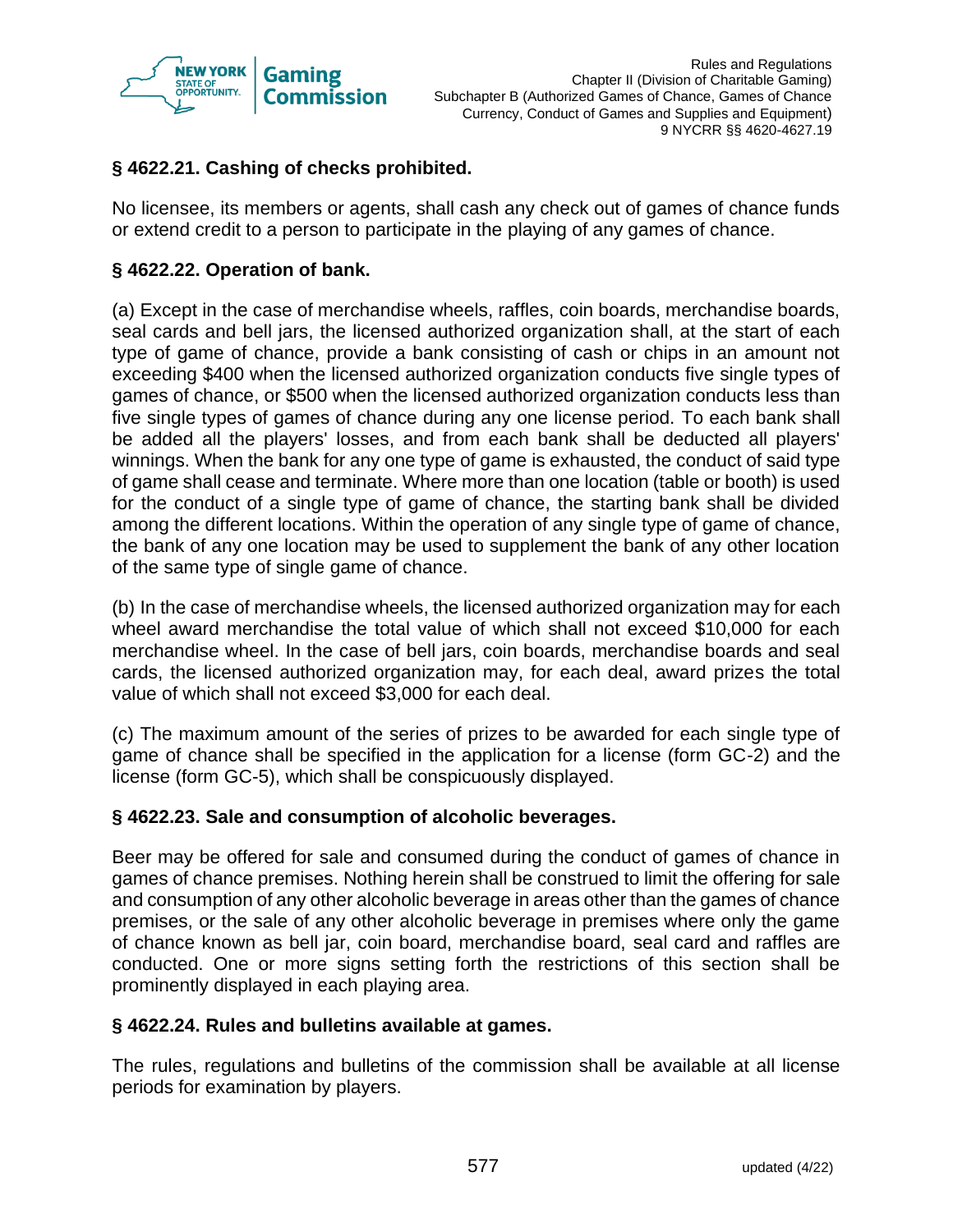

# **§ 4622.25. Qualifications of members in charge and assistants.**

As set forth in General Municipal Law sections 189(10) and 195-c,

(a) no person shall participate in the management of any game of chance unless such person is a bona fide member of the licensed authorized organization; and

(b) no person shall participate in the operation of any game of chance unless such person is a bona fide member of the licensed authorized organization or its affiliate or auxiliary.

## **§ 4622.26. Advertising games of chance.**

A licensee may advertise the conduct of games of chance to the general public by means of newspaper, circular, handbill and poster, and by one sign not exceeding 60 square feet in area, which may be displayed on or adjacent to the premises owned or occupied by a licensed authorized organization; and when an organization is licensed to conduct games of chance on premises of an authorized games of chance lessor, one additional such sign may be displayed on or adjacent to the premises in which the games are to be conducted. Additional signs may be displayed upon any firefighting equipment belonging to any licensed authorized organization that is a volunteer fire company, or upon any equipment of a first-aid or rescue squad in and throughout the community served by such volunteer fire company or such first-aid or rescue squad, as the case may be. All advertisements shall be limited to the description of such event as "Games of Chance" or "Las Vegas Night," the name of the authorized organization conducting such games, the license number of the authorized organization as assigned by the clerk or department, and the date, location and time of the event.

## **PART 4623**

## **Games of Chance Supplies and Equipment**

Section 4623.1 Devices, supplies and equipment 4623.2 Standard of conduct of games prescribed

## **§ 4623.1. Devices, supplies and equipment.**

No person, firm, partnership, association, joint venture, corporation or organization shall sell or lease games of chance devices, supplies or equipment to a licensed authorized organization unless such person, firm, partnership, association, joint venture, corporation or organization is:

(a) an authorized organization whose name and identification number are permanently and prominently marked on its equipment and that has received prior written permission to sell, lease or donate from the commission; or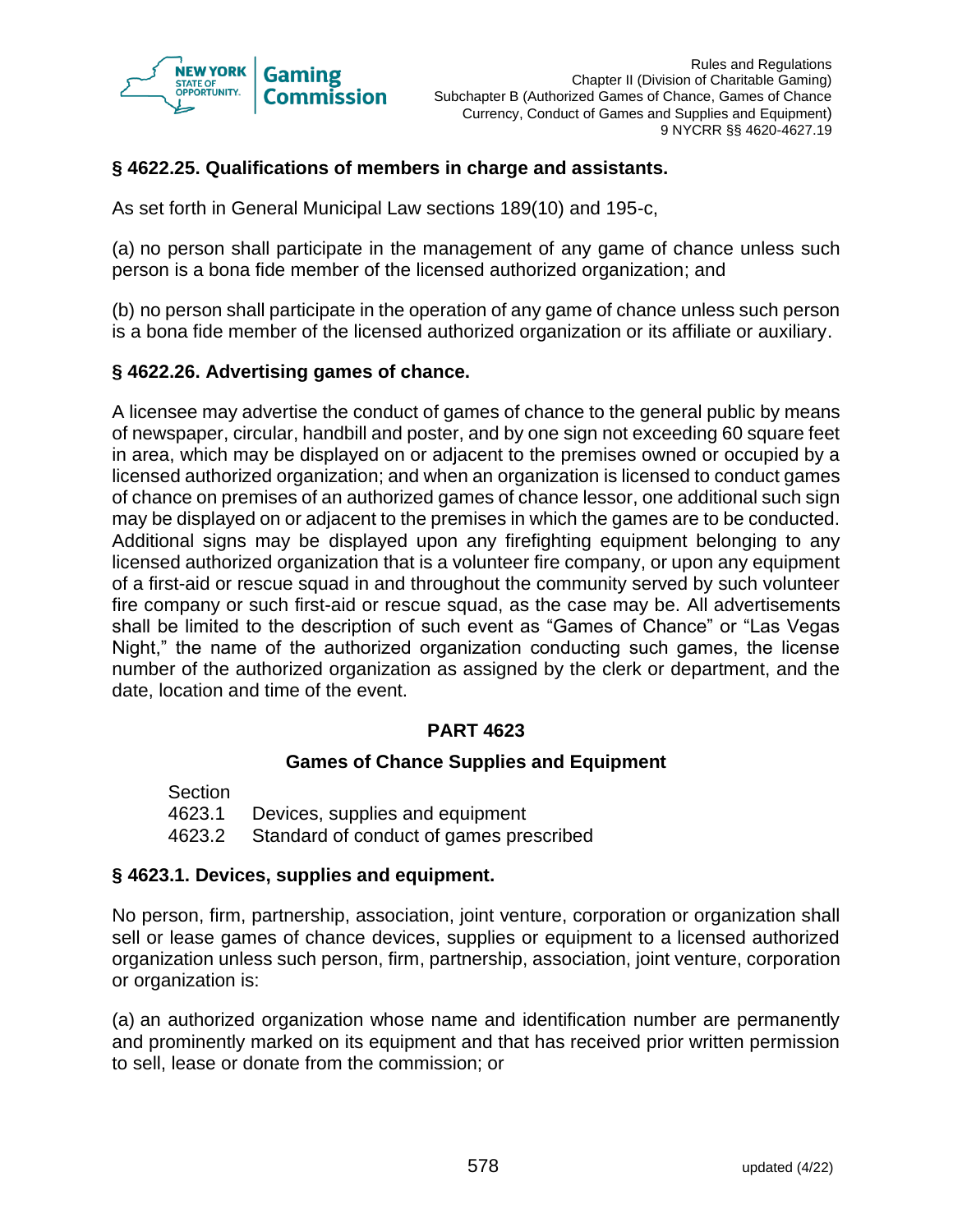

(b) a licensed games of chance supplier whose devices, supplies and equipment have been permanently and prominently marked with such supplier's name or an approved logo. The provisions of subdivision (a) of this section shall not be construed so as to authorize or permit an authorized organization to engage in the business of selling or leasing games of chance devices, supplies or equipment. All sales and lease agreements between two authorized organizations shall be approved in writing by the commission prior to the sale or leasing of such devices, supplies or equipment.

## **§ 4623.2. Standard of conduct of games prescribed.**

Every licensed authorized organization shall so supervise, regulate and conduct games of chance, in accordance with the Games of Chance Licensing Law and this Chapter, so as to afford and ensure all players a fair opportunity to win and to eliminate any influence that has or may have as its purpose the predetermination or selection of any individual winner or winners, loser or losers.

## **PART 4624**

## **Financial Statement of Games of Chance Operations**

- **Section**
- 4624.1 Financial statement form
- 4624.2 Cash control report
- 4624.3 Additional license fee
- 4624.4 Notification when no games are played
- 4624.5 Statements delinquently filed
- 4624.6 Statements defectively filed
- 4624.7 Nongames of chance books and records available for examination
- 4624.8 Special games of chance, raffle and bell jar account
- 4624.9 Method of withdrawal
- 4624.10 Purposes of withdrawal
- 4624.11 Direct disbursement from interest account prohibited
- 4624.12 Commingling prohibited
- 4624.13 Bookkeeping system required
- 4624.14 Books and records available for examination
- 4624.15 Financial report to membership
- 4624.16 Deposit of games of chance, raffles and bell jar funds.
- 4624.17 Expenditure of funds after cessation of games of chance
- 4624.18 Financial statement to be filed by lessor
- 4624.19 Time for filing lessor financial statement
- 4624.20 Special games of chance rental account
- 4624.21 Lawful expenditures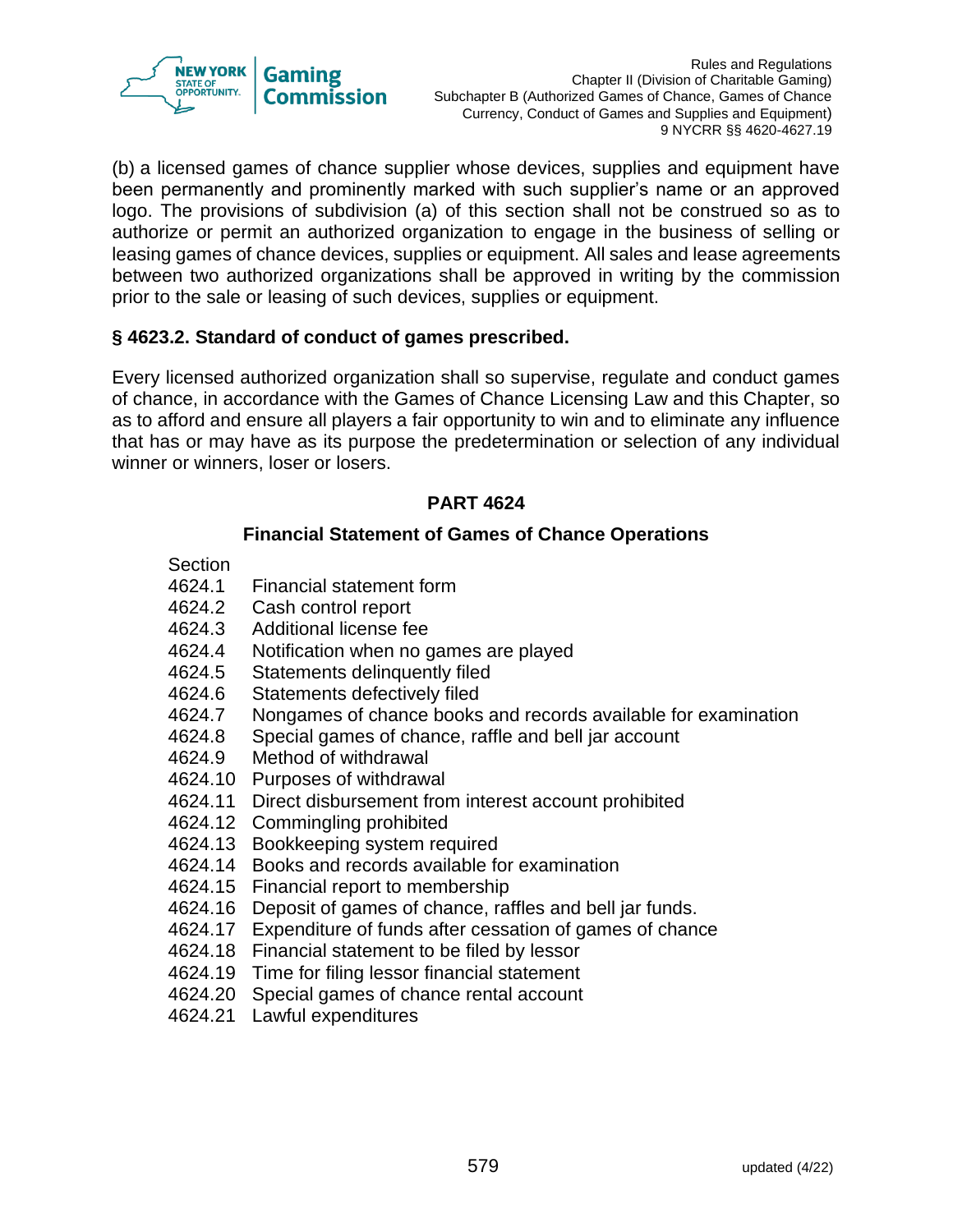

## **§ 4624.1. Financial statement form.**

(a) The financial statement of games of chance operations required by ordinances or local laws, State laws and this Chapter shall be on form GC-7, as prescribed by the commission. The licensee shall execute and file the original of the report with the clerk or department, a copy with the commission, and when applicable, a copy with the chief fiscal officer of the county, within seven days after the conclusion of each license period. The licensee shall retain a copy of the report for such licensee's permanent records. When the authorized organization has been licensed to sell bell jar tickets, coin boards, merchandise boards and seal cards, the authorized organization shall, within 15 days after the end of each calendar quarter during which such tickets have been purchased and sold by the licensee, prepare and file a statement of such information on form GC-7Q, as prescribed by the commission. The licensee shall execute and file the original of the quarterly report with the commission. The licensee shall retain a copy of each report for such licensee's permanent records. Within 30 days after the conclusion of an occasion during which a raffle was conducted, the authorized organization conducting such raffle and the members in charge of such raffle, and, when applicable, the authorized games of chance lessor that rented premises therefor, shall each furnish to the clerk or department and the commission a statement of such information on form GC-7R, as prescribed by the commission, subscribed by the member in charge and affirmed by such member as true, under the penalties of perjury, showing the number of tickets printed, the number of tickets sold, the prize, and the number of tickets returned to or retained by the authorized organization as unsold, a description and statement of the fair market value for each prize actually awarded, the amount of the gross receipts derived therefrom, each item of expenditure made or to be made other than prizes, the name and address of each person to whom each such item of expense has been paid, or is to be paid, a detailed description of the merchandise purchased or the services rendered therefor, the net proceeds derived from the raffle at such occasion, the use to which the proceeds have been or are to be applied and shall be the duty of each licensee to maintain and keep such books and records as may be necessary to substantiate the particulars of each such statement, provided however, where the cumulative net proceeds or net profits derived from the conduct of a raffle or raffles are less than \$30,000 during any one occasion, in such case, the reporting requirement shall be satisfied by the filing within 30 days of the conclusion of such occasion a verified statement on a form prescribed by the commission attesting to the amount of such net proceeds or net profits and the distribution thereof for lawful purposes with the clerk or department and a copy with the commission. The licensee shall retain a copy of such statement for its records. Any authorized organization required to file an annual report with the Secretary of State pursuant to article 7-A of the Executive Law or the Attorney General pursuant to article 8 of the Estates, Powers and Trusts Law shall include with such annual report a copy of the statement required to be filed with the clerk or department.

(b) Notwithstanding the filing requirements set forth in this Part, an authorized organization that has met the self-determination requirements of subdivision (c) of section 4601.1 of this Chapter may conduct a raffle without complying with such filing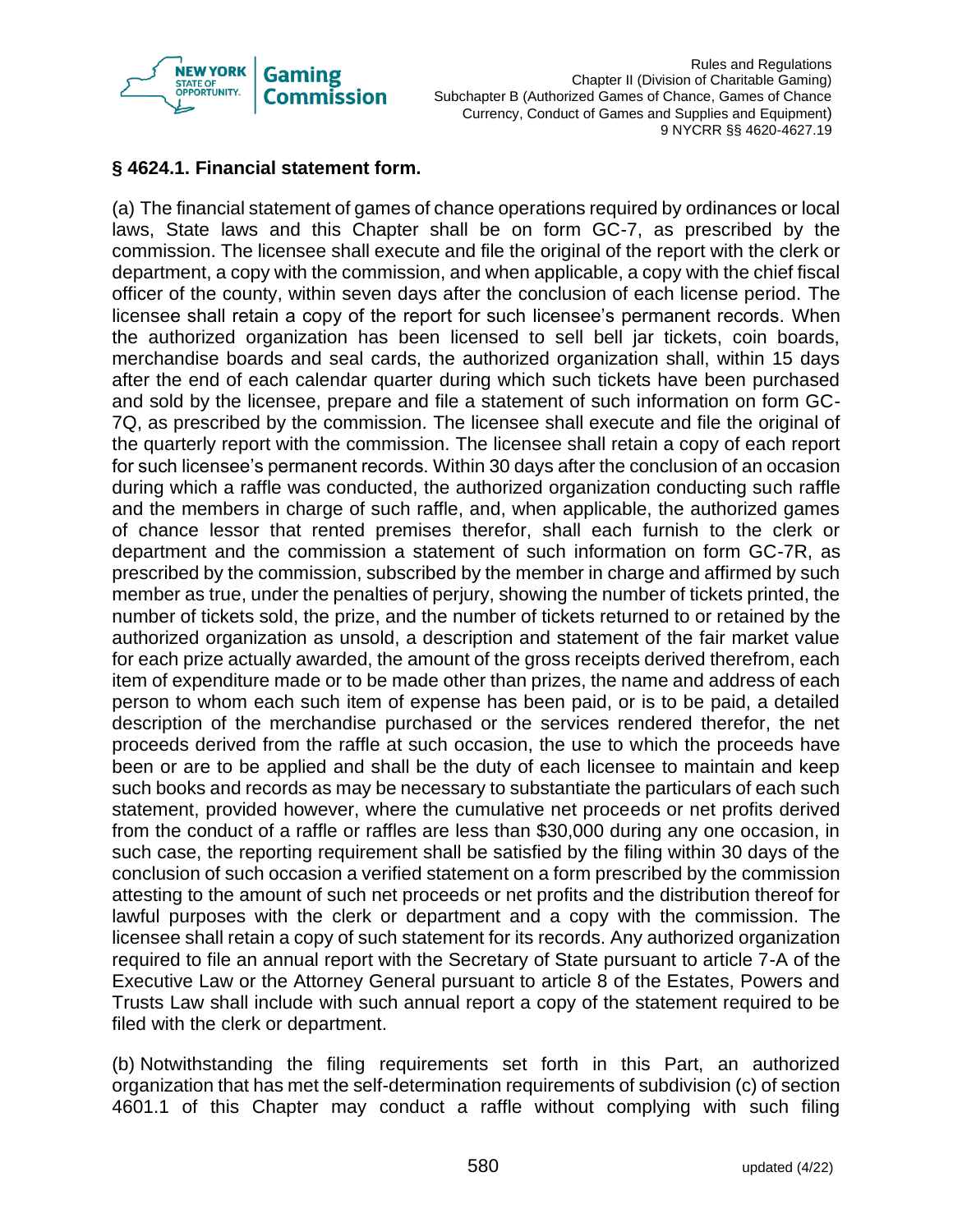

requirements, provided, that such organization shall derive net proceeds from raffles in an amount less than \$5,000 during the conduct of one raffle and shall derive net proceeds from raffles in an amount less than \$20,000 during one calendar year. Such authorized organizations are not relieved of any other financial reporting and recordkeeping requirements of local, state or federal laws or rules regarding the receipt and expenditure of monies, including but not limited to the Not-For-Profit Corporations Law.

## **§ 4624.2. Cash control report.**

Every licensee shall attach and file with its financial statement an additional statement (form GC-7B, as prescribed by the commission) setting forth receipts relating to each type of game of chance and the names of the workers. The records setting forth the calculation of the receipts shall be retained by the licensee for such licensee's permanent records, together with form GC-7B, for a period of not less than four years.

## **§ 4624.3. Additional license fee.**

Upon the filing of the financial statement of games of chance operations (form GC-7) and attachment, the licensee shall pay to the clerk or department or, where applicable, the chief fiscal officer of the county, as an additional license fee, a sum in the amount of five percent of the reported net proceeds, if any, for the license period covered by such statement. In the case of raffles, the licensee, upon filing the financial statement of raffles operations, shall pay to the clerk or department or, where applicable, the chief fiscal officer of the county, as an additional license fee, a sum in the amount of two percent of the reported net proceeds, if any, for that portion of the license period covered by such statement. Where the cumulative net proceeds or net profits derived from the conduct of a raffle or raffles are less than \$30,000 during any one occasion, in such case, the reporting requirement shall be satisfied by the filing within 30 days of the conclusion of such occasion a verified statement on a form prescribed by the commission attesting to the amount of such net proceeds or net profits and the distribution thereof for lawful purposes with the clerk or department and a copy with the commission. No fee shall be required where the net proceeds or net profits derived from the conduct of a raffle or raffles are less than \$30,000 during any one occasion. An organization that has filed a verified statement with the clerk or department and the commission attesting that such organization shall derive net proceeds or net profits from raffles in an amount less than \$30,000 during one occasion or part thereof that in fact derives net proceeds or net profits exceeding \$30,000 during any one occasion or part thereof shall be required to obtain a license as required by this Subchapter and shall be subject to the reporting requirements and additional license fees required by this Part. In the case of bell jars, the licensee, upon filing financial statements of bell jar operations (form GC-7Q) with the commission shall also tender to the commission a sum in the amount of five percent of the net proceeds as defined in this Part, from the sale of bell jar tickets, if any, for that portion of license period covered by such statement. For the purposes of this section, net proceeds shall mean the difference between the ideal handle from the sale of bell jar tickets, coin boards, merchandise boards and seal cards, less the purchase price to the licensee of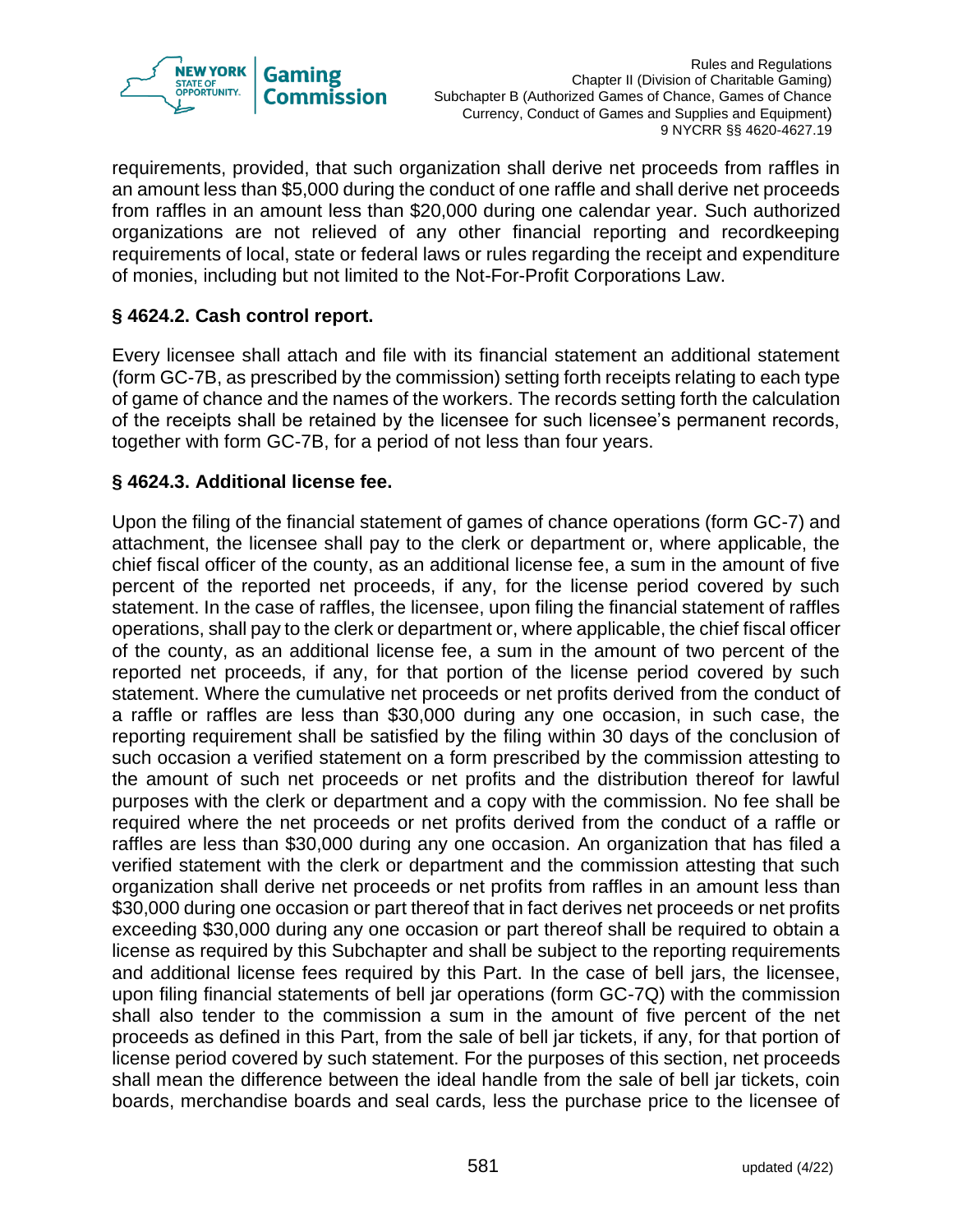

the bell jar tickets, coin boards, merchandise boards and seal cards and the amount of money paid out in prizes. Additionally, a credit shall be permitted against the net proceeds fee tendered to the commission for unsold tickets of the bell jar deal as long as the unsold tickets have the same serial number as the tickets for which the fee is rendered. Such unsold tickets must be kept on file by the selling organization for inspection by the commission for a period of one year following the date upon which the relevant financial statement was received by the commission.

## **§ 4624.4. Notification when no games are played.**

When no games are held on any date when a license authorizes them to be held, a notification to that effect must be filed with the clerk or department, the officer and the commission.

## **§ 4624.5. Statements delinquently filed.**

(a) The municipal governing body shall not issue a further license to an authorized organization found to be delinquent in filing its financial statement of games of chance operations, its financial statement of raffle operations or its financial statement of bell jar operations. In the case of bell jars, upon such finding by the commission and upon written notification by the commission, to the municipal governing body, the municipal governing body shall forthwith suspend any existing license and cancel the unexpired term thereof pursuant to the provisions of Part 4626 of this Subchapter.

(b) If a licensee fails to file a financial statement of games of chance operations, financial statement of raffle operations or financial statement of bell jar operations, as required by this Part, within five days after notification by the municipal governing body or the commission of delinquency, its license may be suspended pursuant to the provisions of Part 4626 of this Subchapter.

## **§ 4624.6. Statements defectively filed.**

If the financial statement of games of chance operations, financial statement of raffle operations or financial statement of bell jar operations filed by a licensee is not properly verified, or not fully, accurately and truthfully completed, no further license shall issue to such licensee, and any existing license may be suspended pursuant to the provisions of Part 4626 of this Subchapter.

## **§ 4624.7. Nongames of chance books and records available for examination.**

Before any games of chance funds are expended for noncharitable purposes, the licensee organization shall utilize all other sources or potential sources of income to discharge such noncharitable and operating expenses ordinarily incurred. Any licensee organization that is disbursing games of chance funds for noncharitable purposes shall make its general fund and all other books and records available for examination by the commission or the municipal governing body or their representatives upon request.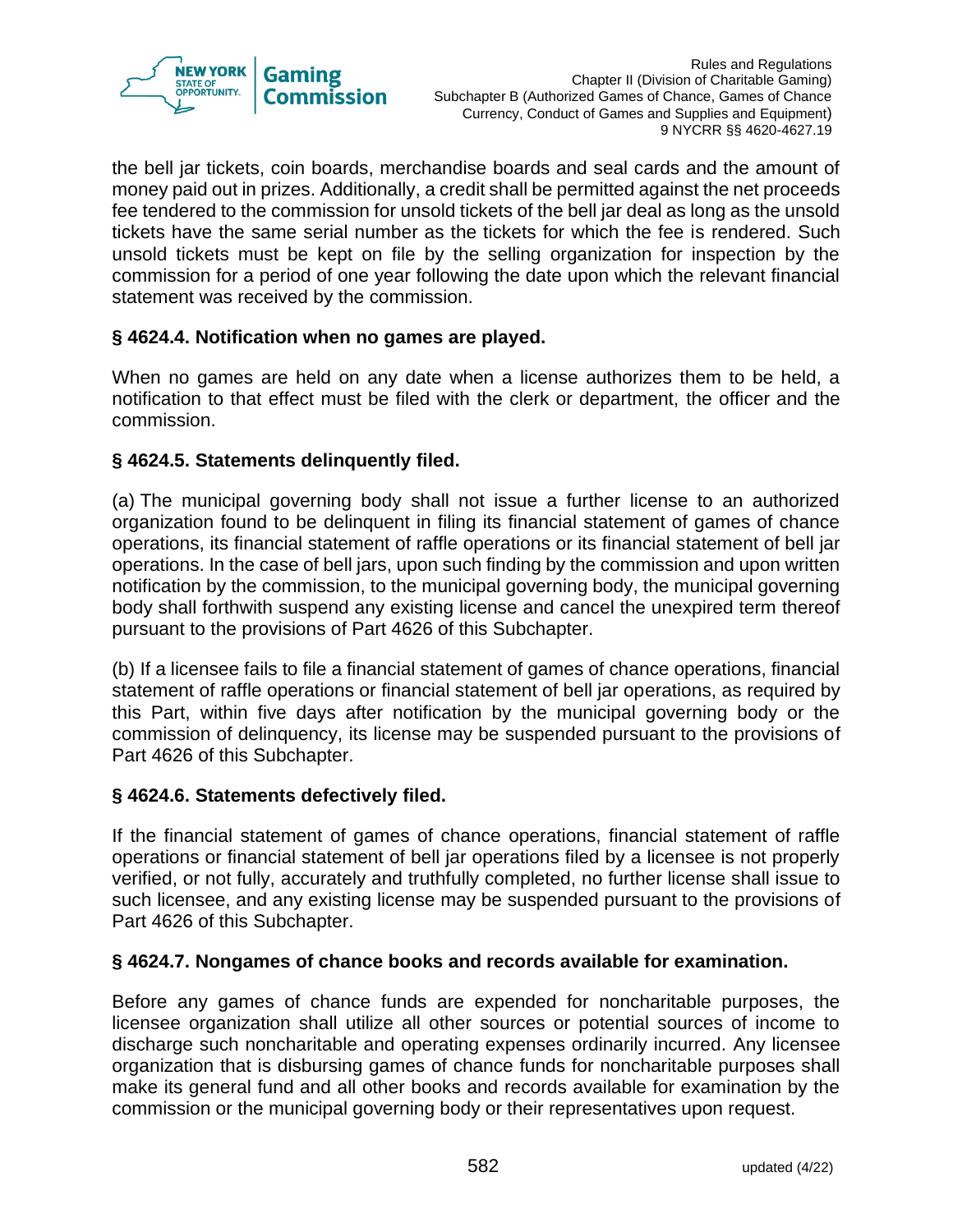

## **§ 4624.8. Special games of chance, raffle and bell jar account.**

(a) For games of chance, bell jar, and for raffle ticket proceeds that exceed \$30,000 per calendar year, each licensee must maintain a regular checking account as its games of chance account, which shall be designated the "special games of chance account." Into this account shall be deposited all and only monies received from admission charges, total profits from games other than merchandise wheels, total cash receipts from merchandise wheels, receipts from the sale of raffle tickets and bell jar tickets, coin boards, merchandise boards and seal cards, and cash bank if such cash bank monies were initially withdrawn from this account. Receipts from the sale of food and refreshments or alcoholic beverages shall not be deposited into this account. Deposits shall be made intact and no later than the next business day following the date of a games of chance license period, excluding raffles bell jars (which shall include coin boards, merchandise boards and seal cards), deposits for which shall be made no later than Wednesday of each week, except when such day is a holiday, in which case said deposit shall be made on the next business day. In the case of bell jars and raffles, each licensee is encouraged to maintain a separate regular checking account which shall be designated the "special raffle account" or "special bell jar account." Into this account shall be deposited all and only monies derived from the sale of raffle tickets or bell jar tickets, respectively. Deposits shall be made no later than Wednesday of each week, except when such day is a holiday, and in that case said deposit shall be made on the next business day.

(b) In cases where licensed authorized organizations have submitted a verified statement form GCVS-1 in lieu of a raffle license application, and the licensee in fact does not derive raffle proceeds in excess of \$30,000 in a single occasion, the member in charge shall declare, under the penalties of perjury, on the verified statement of raffle operations GCVS-2 required under section 4624.1 of this Part, that the proceeds have been deposited into a bank account maintained solely by the authorized organization to be dispersed only for lawful expenditures permitted under section 4624.21 of this Part.

## **§ 4624.9. Method of withdrawal.**

With the exception of the transfer of funds to the Commission as may be required by Section 4624.3 of this Part, which may be accomplished by approved electronic means pursuant to instructions, directions and procedures that the Commission may establish and modify from time to time, all monies withdrawn from the "special games of chance account," "special raffle account" or "special bell jar account" shall be only by checks having preprinted consecutive numbers, signed by at least two duly authorized officers of the licensee and made payable to a specific person, firm, partnership or corporation with the purpose specified on the check stub. No check from any of the accounts described in this section is permitted to be made payable to cash. All checks must be accounted for in the appropriate part of the financial statement of games of chance operations (form GC-7), financial statement of raffle operations (form GC-7R) or financial statement of bell jar operations (form GC-7Q), including voided checks.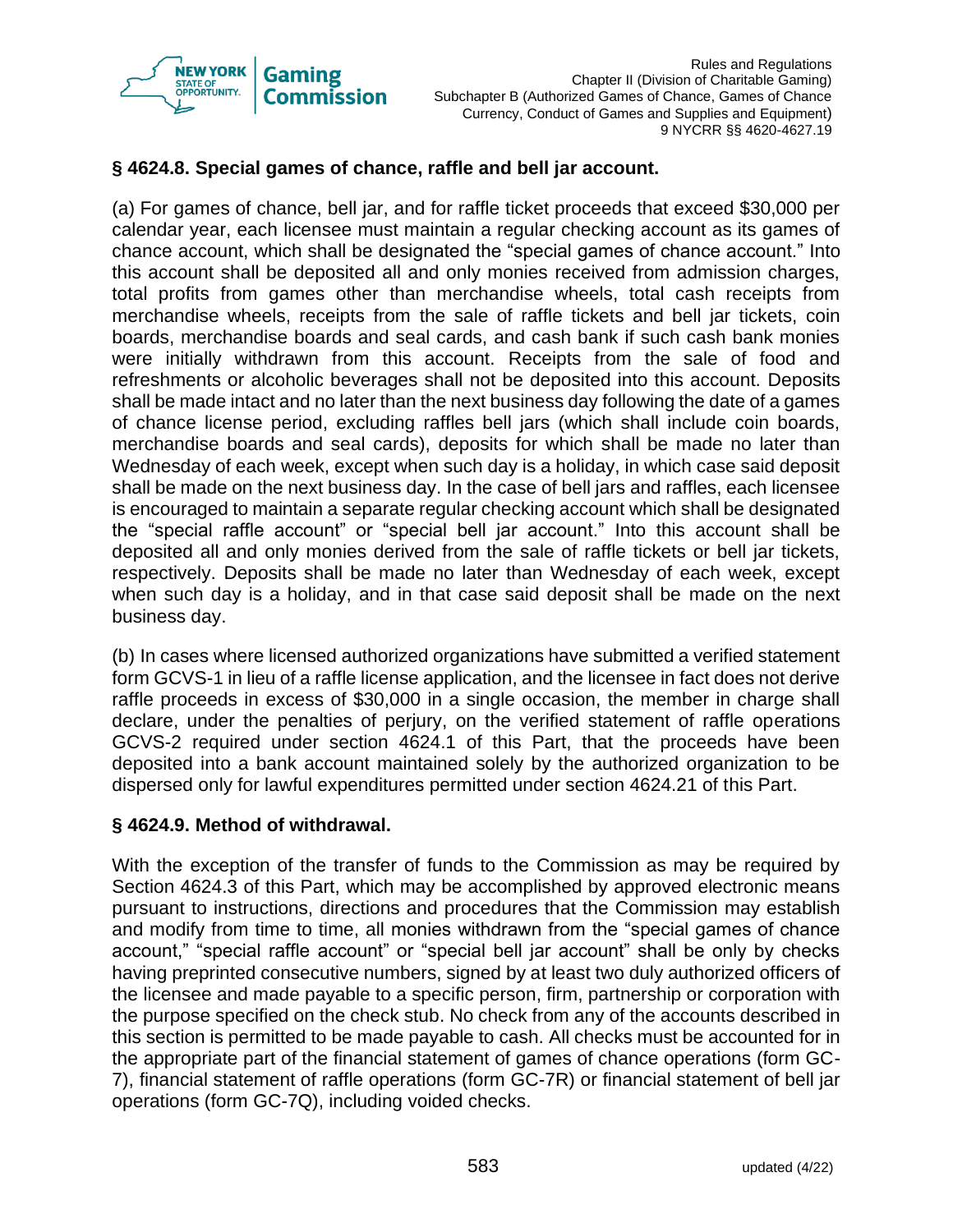

## **§ 4624.10. Purposes of withdrawal.**

Monies withdrawn from the "special games of chance account," "special raffle account" or the "special bell jar account" shall only be for one or more of the following purposes:

(a) the payment of necessary and reasonable expenses incurred in connection with the conduct of games of chance, raffles and bell jars, which shall consist of: purchase, rental or repair of games of chance, raffles and bell jar supplies and equipment; rent, if the premises where games of chance are conducted are rented; bookkeeping or accounting services according to the schedule of compensation prescribed by the commission; janitorial services; guard services; utility supplies; license fees; the cost of bus transportation, if authorized by the clerk or department; and any other expenses solely and directly applicable to games of chance, raffles and bell jars;

(b) the disbursement of net proceeds derived from the conduct of games of chance, raffles and bell jars for one or more of the lawful purposes defined in the Games of Chance Licensing Law and this Chapter, regulations and section 4624.21 of this Part;

(c) the transfer of net proceeds derived from the conduct of games of chance, raffles and bell jars into one or more interest-bearing accounts, pending a disbursement for one or more of the lawful purposes defined in the Games of Chance Licensing Law and section 4624.21 of this Part.

## **§ 4624.11. Direct disbursement from interest account prohibited.**

The disbursement of net proceeds on deposit in an interest-bearing account for one or more lawful purposes shall be made by transferring the amount of the intended disbursement back into the "special games of chance account," "special raffle account" or "special bell jar account" and then withdrawing the amount therefrom in the manner prescribed in section 4624.9 of this Part.

## **§ 4624.12. Commingling prohibited.**

The commingling of monies derived from the conduct of games of chance with any other funds of the licensee is prohibited.

## **§ 4624.13. Bookkeeping system required.**

Each licensee shall maintain a single-entry bookkeeping system for the purpose of recording all receipts and expenditures in connection with the conduct of games of chance and the disbursement of net proceeds derived therefrom. Such bookkeeping system shall consist of a columnar book prepared in the manner shown in Exhibits 1 and 2 (Appendix T-2 of this Title) and shall be maintained on a calendar- or fiscal-year basis. In the case of raffles and bell jars, each licensee shall maintain a single-entry bookkeeping system for the purpose of recording all receipts and expenditures in connection with the conduct of raffles and bell jars and the disbursement of net proceeds derived therefrom. Such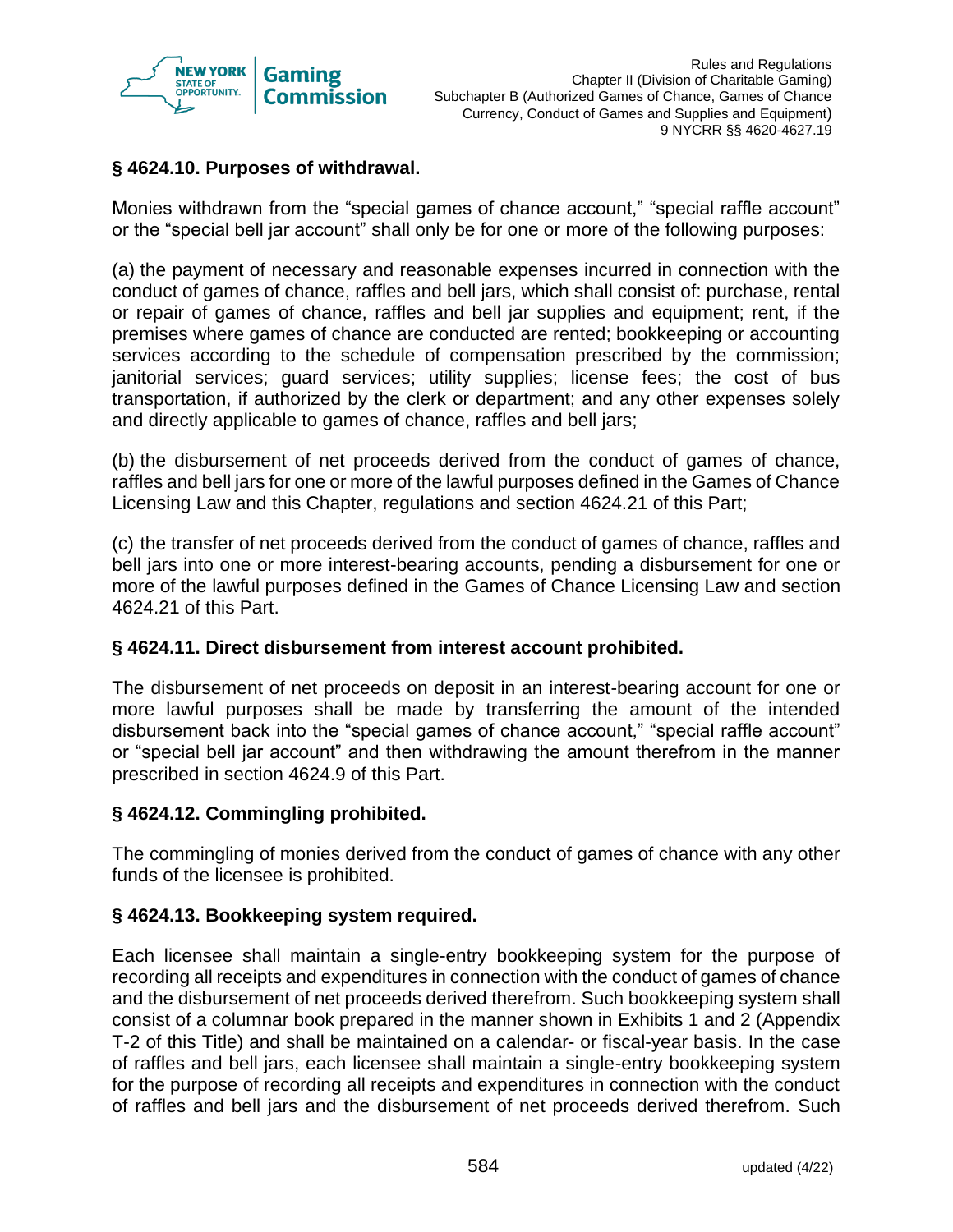

bookkeeping system shall consist of a columnar book maintained on a calendar-year or fiscal-year basis. The functions of bookkeeper and duly authorized signer of checks shall not be performed by the same persons.

## **§ 4624.14. Books and records available for examination.**

The books of account shall be kept up-to-date. The columnar books, deposit books, savings account passbooks, cancelled checks, checkbooks, deposit slips, bank statements and copies of financial statements of games of chance operations (form GC-7), financial statements of raffle operations (form GC-7R) and financial statement of bell jar operations (form GC-7Q) for the previous 18 months, and all other books of account, shall be available at all games of chance license periods and other reasonable times for examination by the commission, clerk or department and officer or their representatives. The books of account and all documents supporting the entries made in the books of account shall be kept by the licensee for a period of not less than four years.

## **§ 4624.15. Financial report to membership.**

Each licensee shall require its treasurer or its duly designated officer to report in writing to its chief officer and membership, at least once a month, the number of games of chance license periods played, the number of raffles conducted, the number of bell jar deals sold since the last report and the net profit or loss from the operation of each games of chance license period, raffle and bell jar deal. The chief officer shall require monthly deposit slips, bank statements, checking accounts and bankbooks to be exhibited at each such meeting, and such items shall be open to individual membership inspection. Such information must be incorporated in the minutes or proper records of each licensee. Where a licensee is an auxiliary or an affiliate of a parent organization, a copy of the written report shall be filed with the executive officer of the parent organization and incorporated in its minutes.

## **§ 4624.16. Deposit of games of chance, raffles and bell jar funds.**

All monies must be deposited and kept in banks located within the boundaries of New York State. When said monies are deposited into a checking account, the account shall be designated "special games of chance account" when deposited into an interestbearing account, certificate of deposit or federally insured money market account, the account or certificate shall be designated "special games of chance savings account." Every licensee shall designate its president or chief officer to receive from the bank the monthly statements, cancelled checks of the special games of chance, special raffle and special bell jar accounts and the records of all other games of chance accounts who shall verify and reconcile the GC-7's, GC-7Q's and GC-7R's, original bank deposit slips, books and records with the treasurer at least monthly.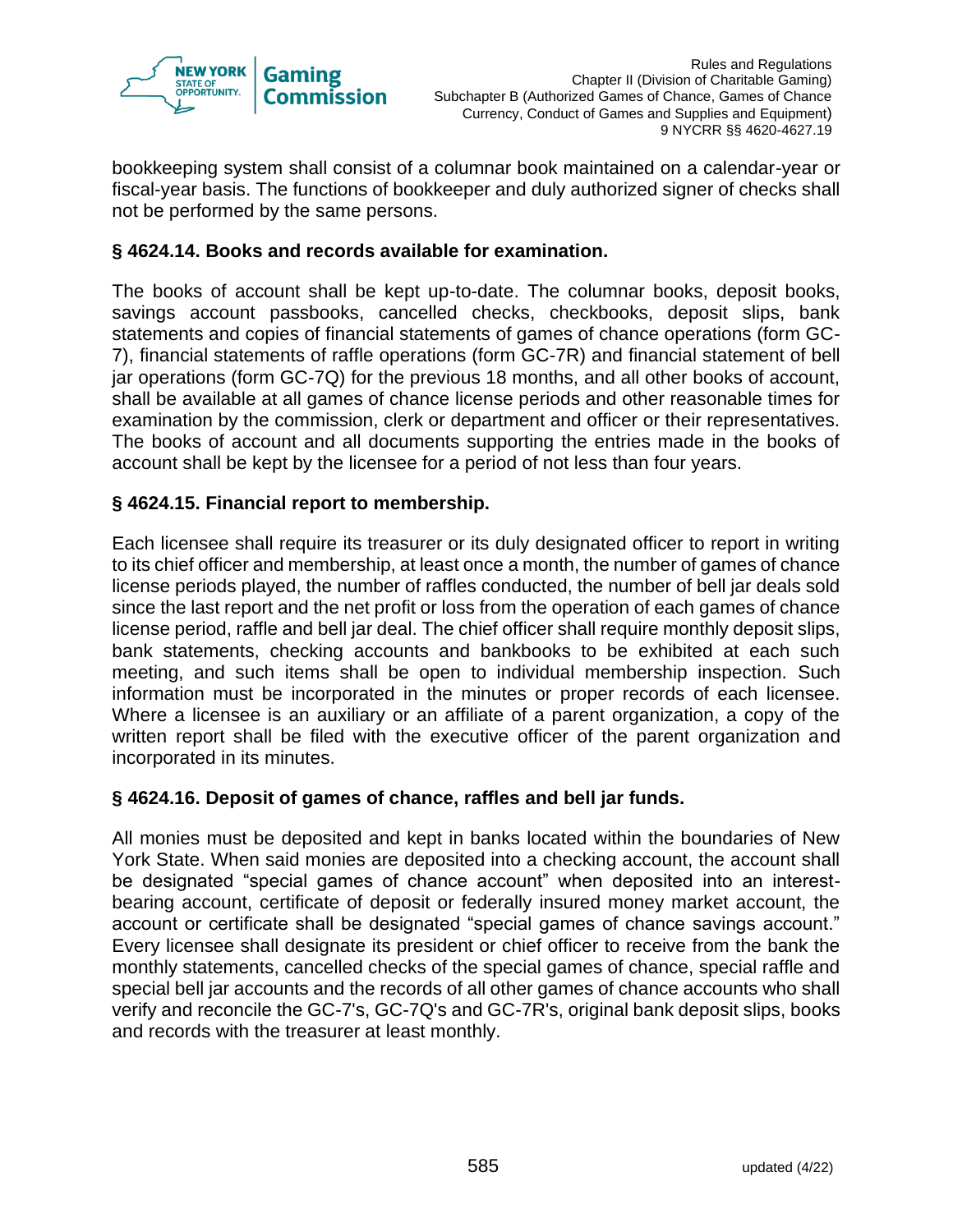

## **§ 4624.17. Expenditure of funds after cessation of games of chance.**

An organization that has ceased to conduct games of chance for any reason, and has unexpended games of chance funds, shall:

(a) disburse said funds for lawful purposes within a period of one year after the cessation of the conduct of games of chance; or

(b) disburse said funds in accordance with a plan of expenditure approved in advance by the commission.

#### **§ 4624.18. Financial statement to be filed by lessor.**

A licensed authorized games of chance lessor shall execute and file a financial statement of rental income on form GC-9, as prescribed by the commission. The original of the form shall be filed with the licensing authority and one copy with the commission.

#### **§ 4624.19. Time for filing lessor financial statement.**

Licensed games of chance lessors shall file form GC-9 with the licensing authority and commission within seven days after the conclusion of each leased license period.

#### **§ 4624.20. Special games of chance rental account.**

Each licensed authorized games of chance lessor shall maintain a games of chance rental account, which shall be designated the "special games of chance rental account" and which shall be in the form of a regular checking account. Into this account shall be deposited all, and only, monies received from rentals of premises for the conduct of games of chance. All disbursements related to the rental of premises for the conduct of games of chance and for lawful purposes shall be made from this account.

#### **§ 4624.21. Lawful expenditures.**

(a) *Expenditures solely and directly applicable to games of chance*. The expenditures listed in this subdivision do not require the prior approval of the commission and must simply be reported in part B on form GC-7 and GC-7R, where applicable:

(1) Equipment and supplies. Purchase and rental of games of chance equipment, tables and chairs, dice, cards, games of chance currency, etc.

(2) Rent. Rent paid to licensed games of chance lessors.

(3) Services. Janitorial and custodial services, guard service, preparation of GC-7's and GC-7R's and maintaining a monthly bookkeeping system.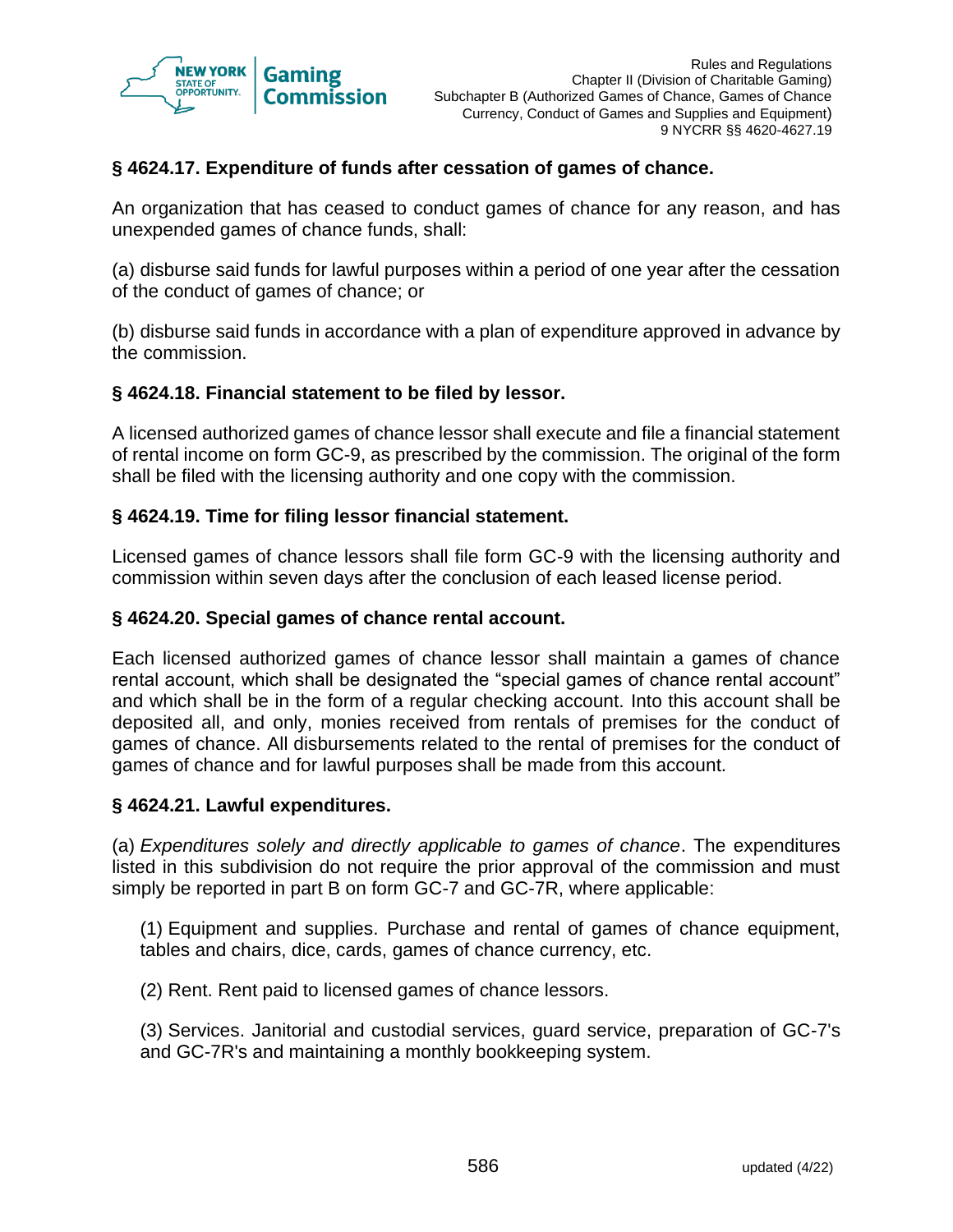

(4) License fees. All amounts paid to the municipality. Additional license fees must be reported in part C on form GC-7 and GC-7R, and part B on form GC-7Q.

(5) Other Expenses. Printing of games of chance forms; house rules, postage for games of chance purposes; fidelity bonds for persons responsible for games of chance funds; repairs to games of chance equipment; advertising expenses; bank charges, etc.

(b) *Expenditures for worthy causes*. Expenditures for the following items, which do not require prior commission approval, shall be reported in part E on form GC-7 and part D on forms GC-7Q and GC-7R.

(1) Charitable. Donations to nationally or locally recognized charitable organizations.

(2) Patriotic. Contributions to or participation in patriotic, civic and community projects, such as Veterans' Day activities, Memorial Day and Independence Day observances, memorials, etc.; uniforms, instruments and traveling expenses for bands that participate in civic, patriotic and community activities.

(3) Youth activities. Donations for nationally or locally recognized youth athletic, recreational and civic programs.

(4) Educational. Contributions for open scholarships, where recipients are not limited to children of the licensee, its auxiliary or affiliate and selection committee is not dominated by members of the licensee, its auxiliary or affiliate; teachers' salaries; exchange student funds; books for libraries and equipment for schools or other educational organizations.

(5) Religious. Contributions or expenditures for religious purposes and activities such as clerics' salaries, maintenance of religious buildings, and the purchase of religious supplies.

(6) Fire-fighting activities and volunteer ambulance corps. Expenditures incurred in providing services in case of fire, accidents, sudden severe illness, public calamity or other emergencies; purchase of vehicles, apparatus, equipment and uniforms; attending training schools and inspections; participation in drills and exhibitions; membership fees of licensee organization in fire-fighting and emergency medical technician associations.

(7) Veterans activities that initiate, perform or foster the provision of services to veterans by encouraging the gathering of such veterans and enable or further the erection or maintenance of facilities for use by such veterans that shall be used primarily for charitable or patriotic purposes or those purposes that shall be authorized by a bona fide organization of veterans, provided however that such proceeds are disbursed pursuant to section 189 of the General Municipal Law and the commission's rules.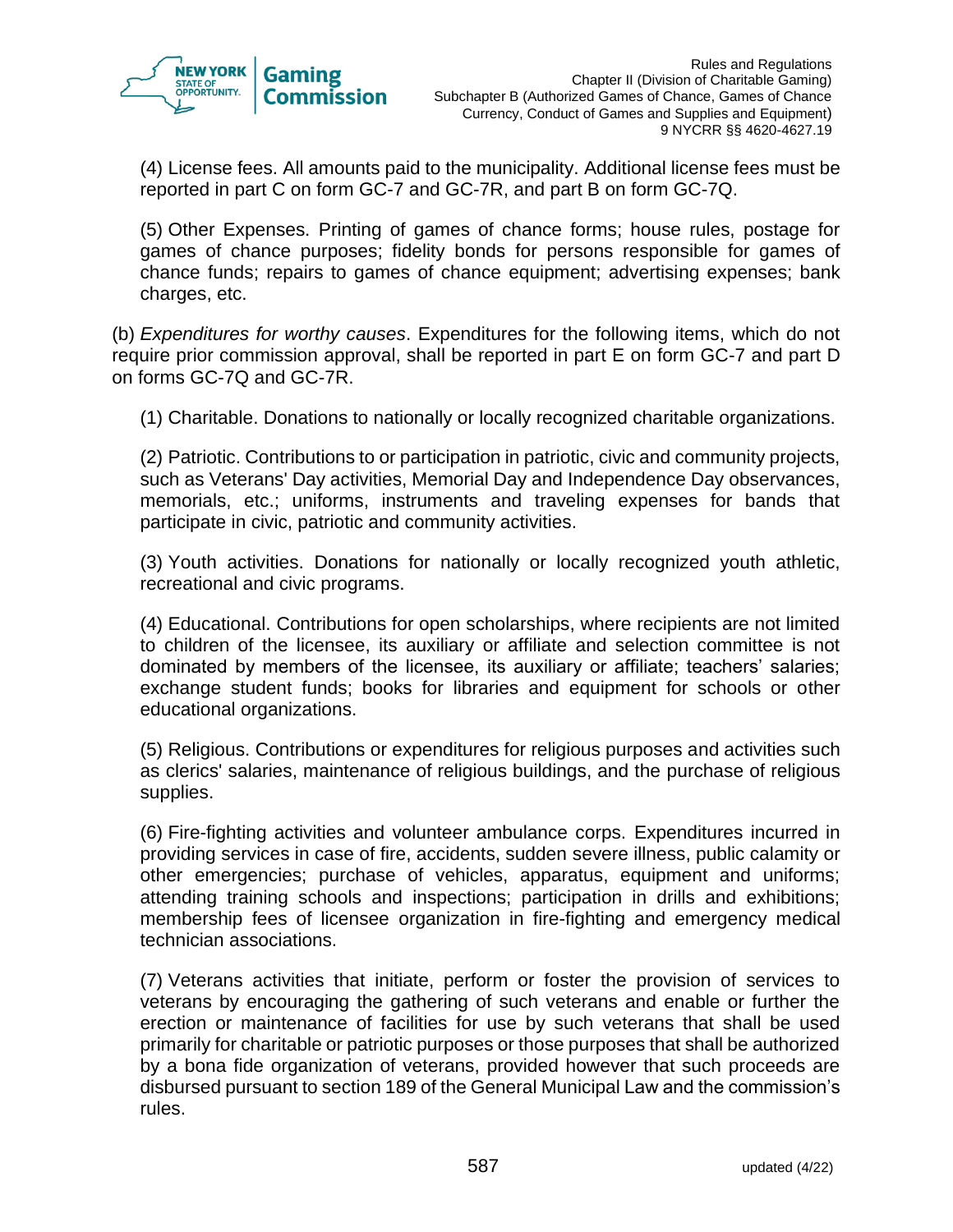

(c) *Guidelines for all other expenditures*. All expenditures must be reasonable, justifiable and directly related to carrying out one or more of the licensee organization's lawful purposes, as defined in section 186, subsection 5 of the General Municipal Law.

(1) An organization exclusively engaged in any of the above enumerated "worthy causes" does not need prior written approval from the commission regarding expenses directly related to carrying out one or more of its lawful purposes, with the exception of those expenses listed in paragraph (4) of this subdivision.

(2) Regarding certain types of licensee organizations, such as fraternal and service organizations, the commission requires that at least one third of the net profits derived from games of chance be expended for the above enumerated "worthy causes" before any games of chance funds may be disbursed for the licensee organization's operating expenses. This one third donation rate is calculated on a calendar-year basis and any deficiency will be cumulative. It is incumbent upon each licensee to periodically review its contribution record. If the provisions of this Subtitle are not strictly adhered to, the licensed organization shall be prohibited from disbursing any of its games of chance funds for other than "worthy causes" without obtaining the prior written approval of the commission.

(3) Expenditures requiring no written approval. The following regulations apply to the operating expenses of licensed fraternal and service organizations:

(i) materials and labor for repairs that are necessary for normal maintenance, including electrical, roofing, heating, hardware, paint, lumber, etc. However, such expenditures are limited to \$10,000 in the aggregate in a calendar year. Such expenditures, when in excess of \$10,000, require prior written permission from the commission;

(ii) janitorial and custodial salaries, including all payroll taxes;

(iii) supplies, such as cleaning materials, brooms, shovels, floor wax, paper supplies, etc.;

- (iv) utilities, including light, heat, power and water;
- (v) rubbish removal;

(vi) insurance, including fire, workers' compensation, public liability, burglary, robbery and property damage;

- (vii) real estate taxes;
- (viii) snow removal charges;
- (ix) telephone charges;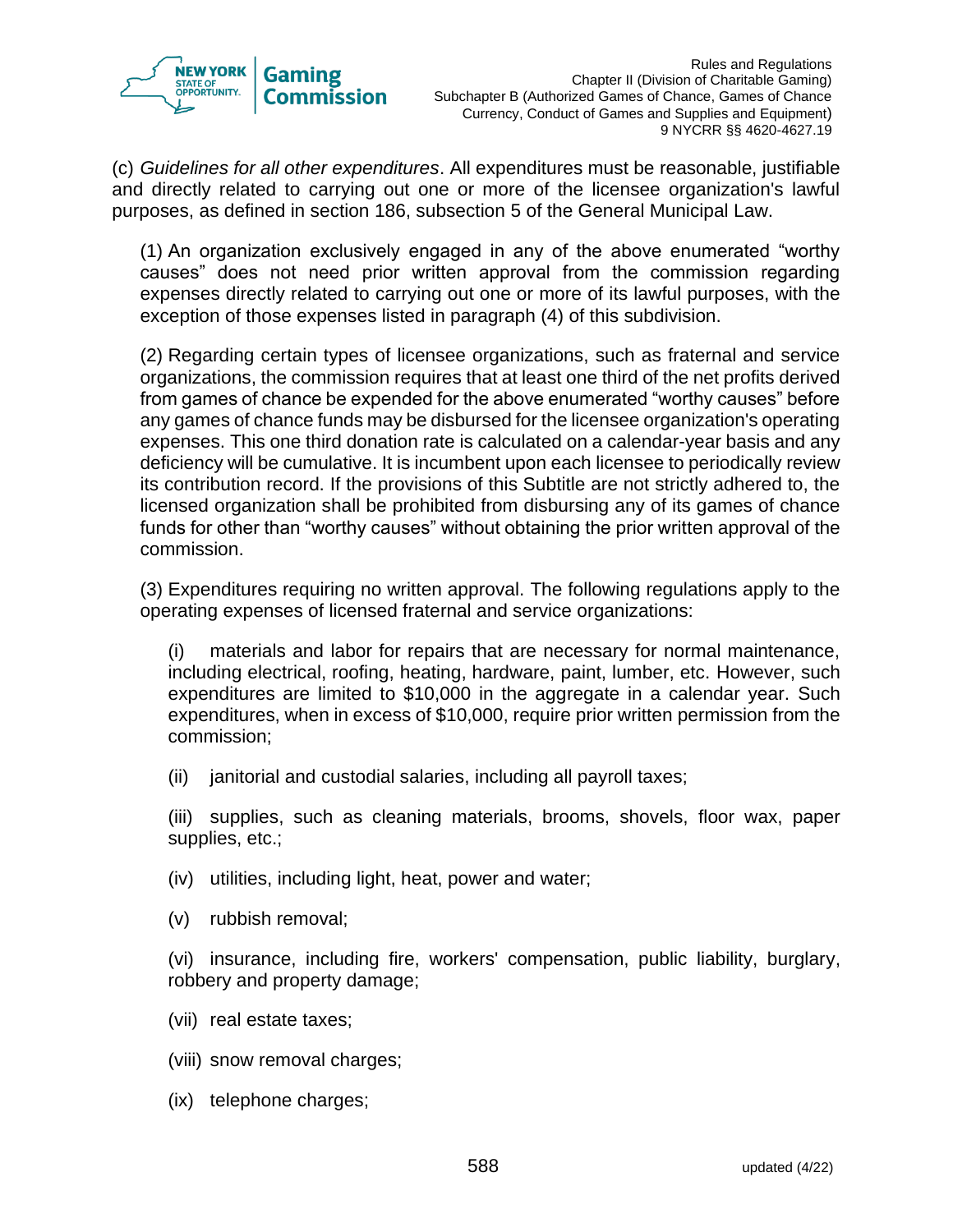

(x) printing and mailing charges; and

(xi) legal, accounting fees or other professional fees not exceeding \$5,000 per calendar year.

(4) Expenditures requiring prior written approval (submit an "Application for Permission to Disburse Net Proceeds of Games of Change" GC-317, to commission's office). Organizations of veterans shall file with the commission a copy of the minutes of the meeting of the membership authorizing any of the expenditures below in lieu of filing a GC-317:

- (i) mortgages;
- (ii) rent paid by licensee organization for use of property for its activities;

(iii) new buildings, additions, renovations or repairs in excess of \$10,000 per calendar year;

(iv) purchase of air conditioning units, furniture, furnishings, office and kitchen equipment and motor vehicles;

(v) repair, maintenance and acquisition of parking lots;

(vi) salaries, other than those authorized in paragraphs (3) of subdivision (a) and (5) of subdivision (b) of this section and subparagraph (ii) of paragraph (3) of this subdivision; and

(vii) legal, accounting or other professional fees exceeding \$5,000 per calendar year.

(d) *Disapproved expenditures*. All types of licensee organizations may not use games of chance funds for the following, except that organizations of veterans shall file with the commission a copy of the minutes of the meeting of membership authorizing any of the expenditures below:

(1) entertainment or social activities for the benefit of members of licensee organization, its auxiliary or affiliate. At all times it should be borne in mind that the use of games of chance funds for the exclusive benefit of members of the licensee organization, its auxiliary or affiliate is unlawful and prohibited;

(2) welfare, sick or death benefit funds for members and families;

(3) dues and assessments;

(4) gifts or loans to members of licensee organization, its auxiliary or affiliate;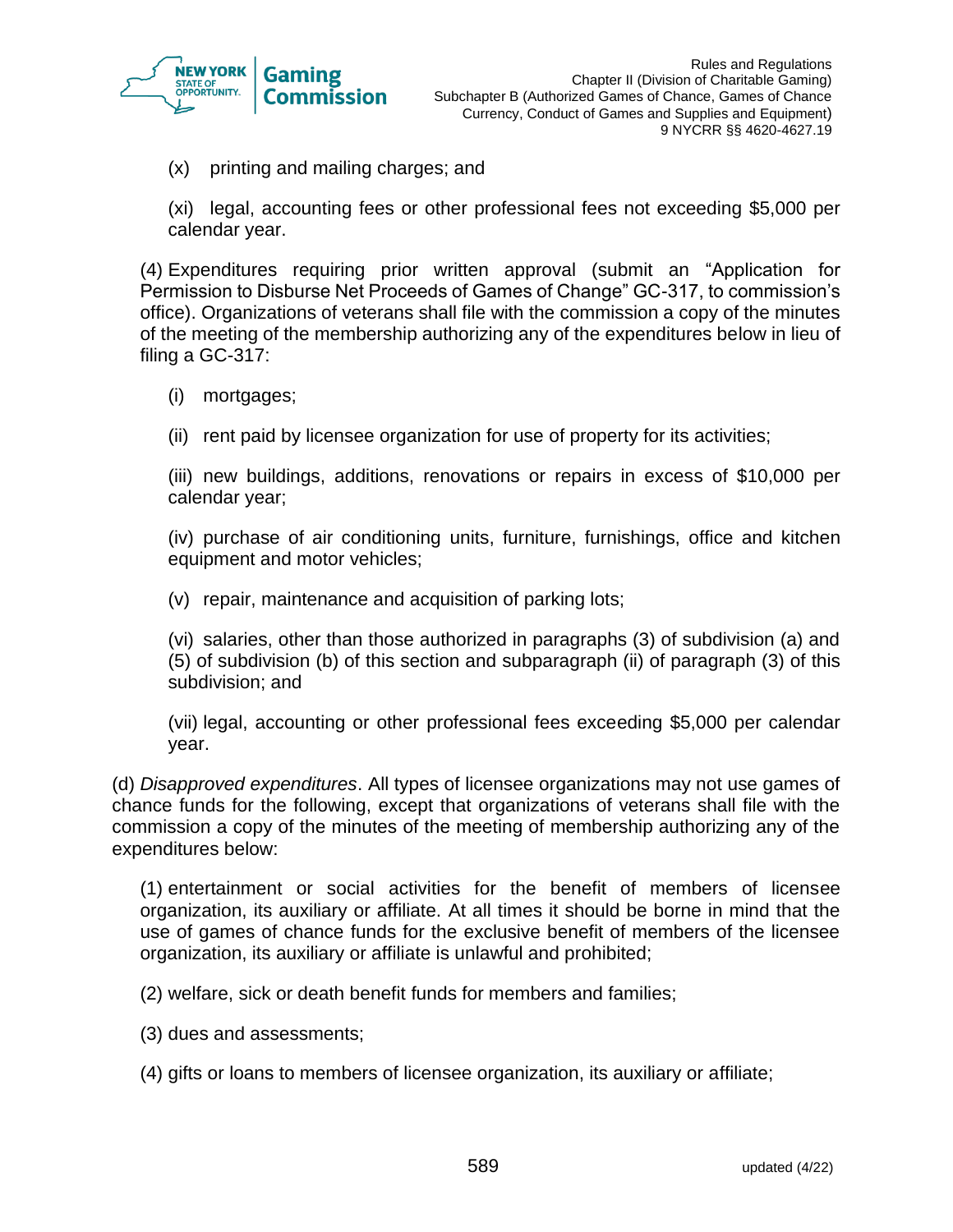

(5) convention expenses for delegates of licensee organization, its auxiliary or affiliate;

(6) any and all expenses connected with bars and the dispensing of alcoholic beverages;

(7) TV or other amusement devices for use of licensee organization, its auxiliary or affiliate;

(8) expenses and salaries connected with other fundraising activities such as the operation of food service facilities and concessions; or

(9) tickets purchased from profit or not-for-profit organizations, such as raffle or theatre tickets, for use by members.

(e) *Interest-bearing accounts*.

(1) Pending disbursement, games of chance funds may be transferred from the special games of chance checking account into one or more interest-bearing accounts. The commission allows transfer only into savings accounts, money market accounts and certificates of deposit insured by the U.S. Government, and U.S. Treasury Bills. Monies transferred remain part of the unexpended balance of games of chance funds and any account into which the games of chance funds are transferred shall be designated a "special games of chance account." Advance approval by the commission of such transfers is not required, however, a memo covering each transfer should accompany the appropriate financial statement. Such memo shall reflect the date, check number, amount and complete description of the account into which the games of chance funds have been transferred, including bank name, address, telephone number and account number.

(2) No expenditures may be made directly from an interest-bearing account. The funds must be redeposited in the special games of chance account, and disbursed in accordance with section 4624.9 of this Part.

(3) Establishment of a building fund. Such building fund must be established in accordance with provisions of paragraph (1) of this subdivision. Before the monies in such building fund can be used, it is required that the licensee submit form GC-317 and receive approval from the commission. Organizations of veterans shall file with the commission a copy of the minutes of the meeting of the membership authorizing the establishment of a building fund in lieu of filing a GC-317. The funds must be redeposited into the special games of chance checking account before being disbursed.

(4) All interest earned by interest-bearing accounts shall be considered part of the unexpended games of chance balance and shall be reported at least once a year in part E-4 of form GC-7, part C-3 on form GC-7Q and part D-4 of form GC-7R.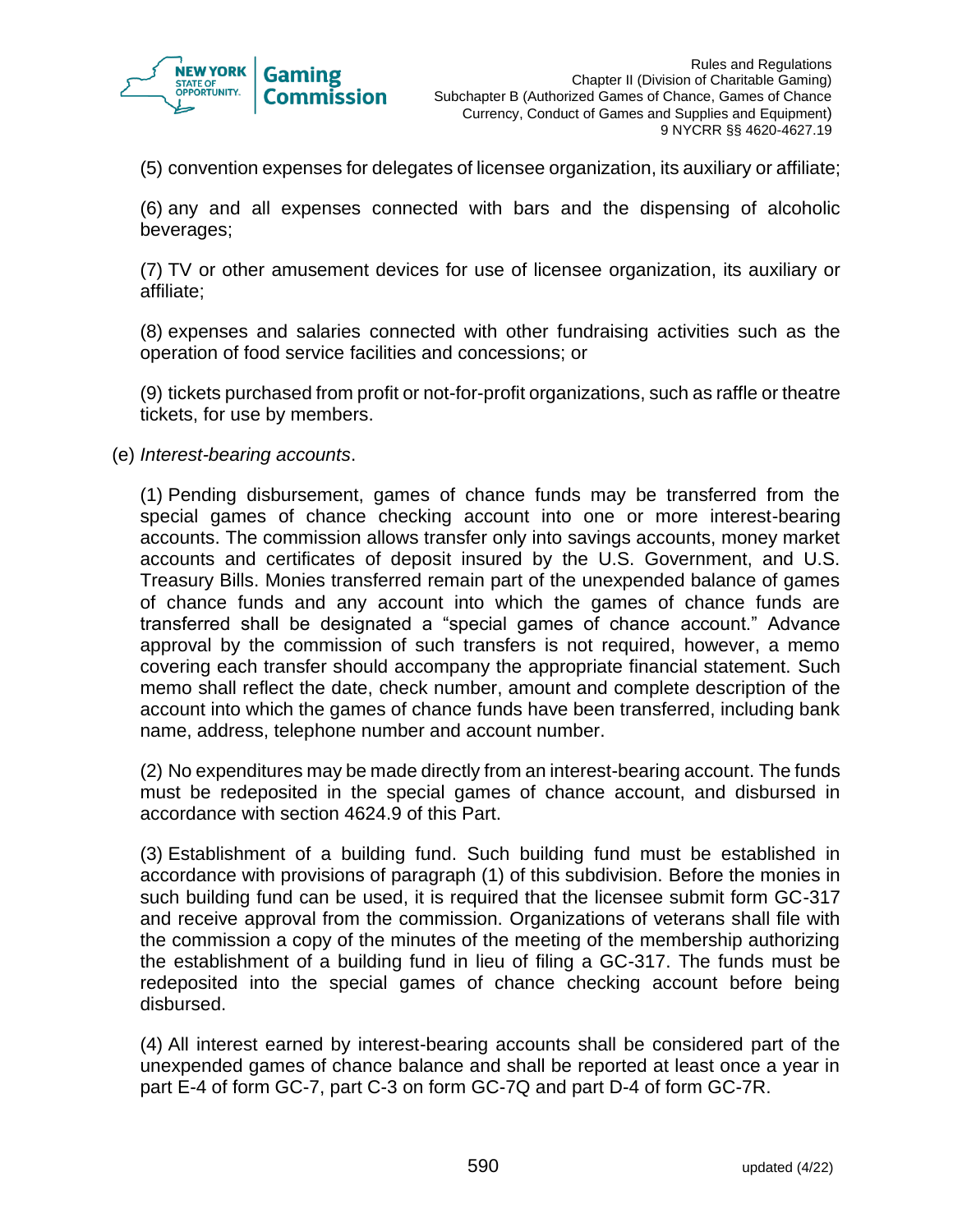

# **PART 4625**

# **Conduct of Games by Senior Citizen Organization**

**Section** 

4625.1 Conduct of games by senior citizen organization

## **§ 4625.1. Conduct of games by senior citizen organization.**

An organization of senior citizens that has obtained an identification number from the commission may conduct games of chance with:

(a) scrip, chips or tokens;

(b) maximum aggregate prize of \$10 for each type of game, which shall be distributed to the highest accumulator or accumulators of scrip, chips or tokens;

(c) no more than five types of games of chance shall be conducted during any session; and

(d) shall not conduct games of chance more than 12 times in any calendar year.

## **PART 4626**

#### **Hearings**

Section

- 4626.1 Proceedings respecting licenses issued pursuant to Games of Chance Licensing Law
- 4626.2 Proceedings respecting identification numbers issued pursuant to Games of Chance Licensing Law
- 4626.3 Licensee to be informed of revocation proceedings
- 4626.4 Notice of hearing
- 4626.5 Persons to appear
- 4626.6 Pleas to the charges
- 4626.7 Suspension prior to hearing
- 4626.8 Hearings open to public
- 4626.9 Clerk or department to make written findings
- 4626.10 Procedure prescribed for the commission
- 4626.11 Hearing upon application for new license or reinstatement
- 4626.12 Persons authorized to conduct hearings
- 4626.13 Rules of evidence
- 4626.14 Stenographic record
- 4626.15 Penalties
- 4626.16 Surrender of license when revoked or suspended
- 4626.17 Subpoenas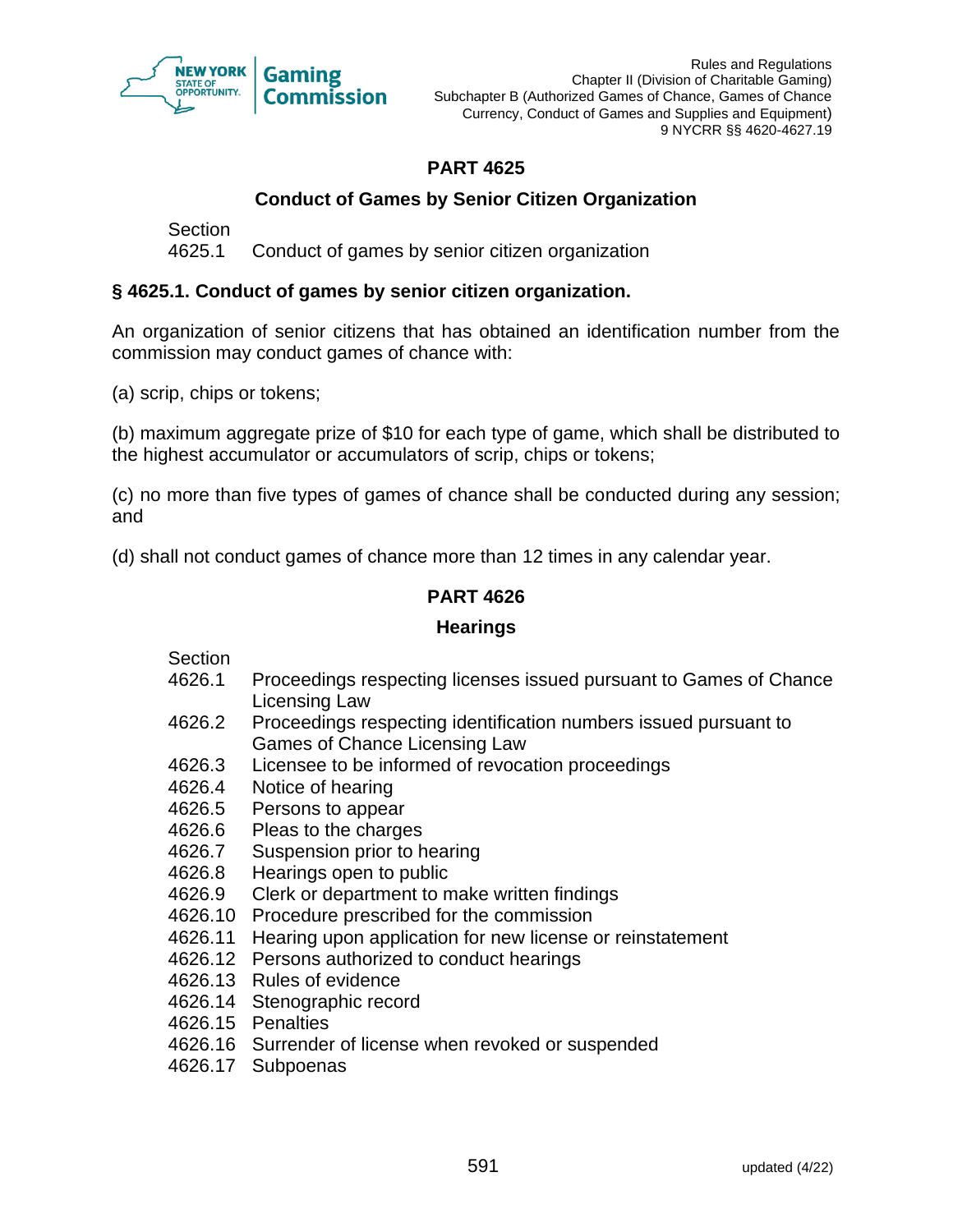

## **§ 4626.1. Proceedings respecting licenses issued pursuant to Games of Chance Licensing Law.**

Proceedings to fine, suspend or revoke a license issued pursuant to the Games of Chance Licensing Law may be instituted either by the clerk, department or the commission, on its own initiative or on complaint of any person, including any public official or agency.

#### **§ 4626.2. Proceedings respecting identification numbers issued pursuant to Games of Chance Licensing Law.**

Proceedings to suspend or revoke an identification number issued pursuant to the Games of Chance Licensing Law may be instituted by the commission, on the commission's own initiative or on complaint of any person, including any public official or agency.

## **§ 4626.3. Licensee to be informed of revocation proceedings.**

Notice of proceedings to suspend or revoke a license or levy a fine shall be in writing to the licensee informing it of the grounds thereof and the date and place set for hearing thereon.

## **§ 4626.4. Notice of hearing.**

The clerk, department or commission, as the case may be, shall cause the notice of hearing to be served personally upon an officer of the licensee or a member in charge of games of chance, or to be sent by certified mail to the licensee at the address shown in the registration or application for license. Notices of hearing shall be mailed or served personally not less than five days prior to the date set forth in said notice for the holding of said hearing, unless the commission, in the commission's discretion, shall shorten the time fixed herein.

#### **§ 4626.5. Persons to appear.**

Any person who would be aggrieved by the determination of the clerk, department or commission may appear and be heard in person or by duly appointed representative, and may produce, under oath, evidence relevant and material to the charges preferred. A duly authorized representative of the licensee must appear in person on the date set forth in the notice of hearing and on all adjourned dates. The failure of the licensee to appear will result in a determination by the clerk, department or commission by default.

#### **§ 4626.6. Pleas to the charges.**

(a) In answer to the charges set forth in the notice of hearing, the licensee shall be afforded an opportunity to plead thereto on or before the date fixed for the hearing.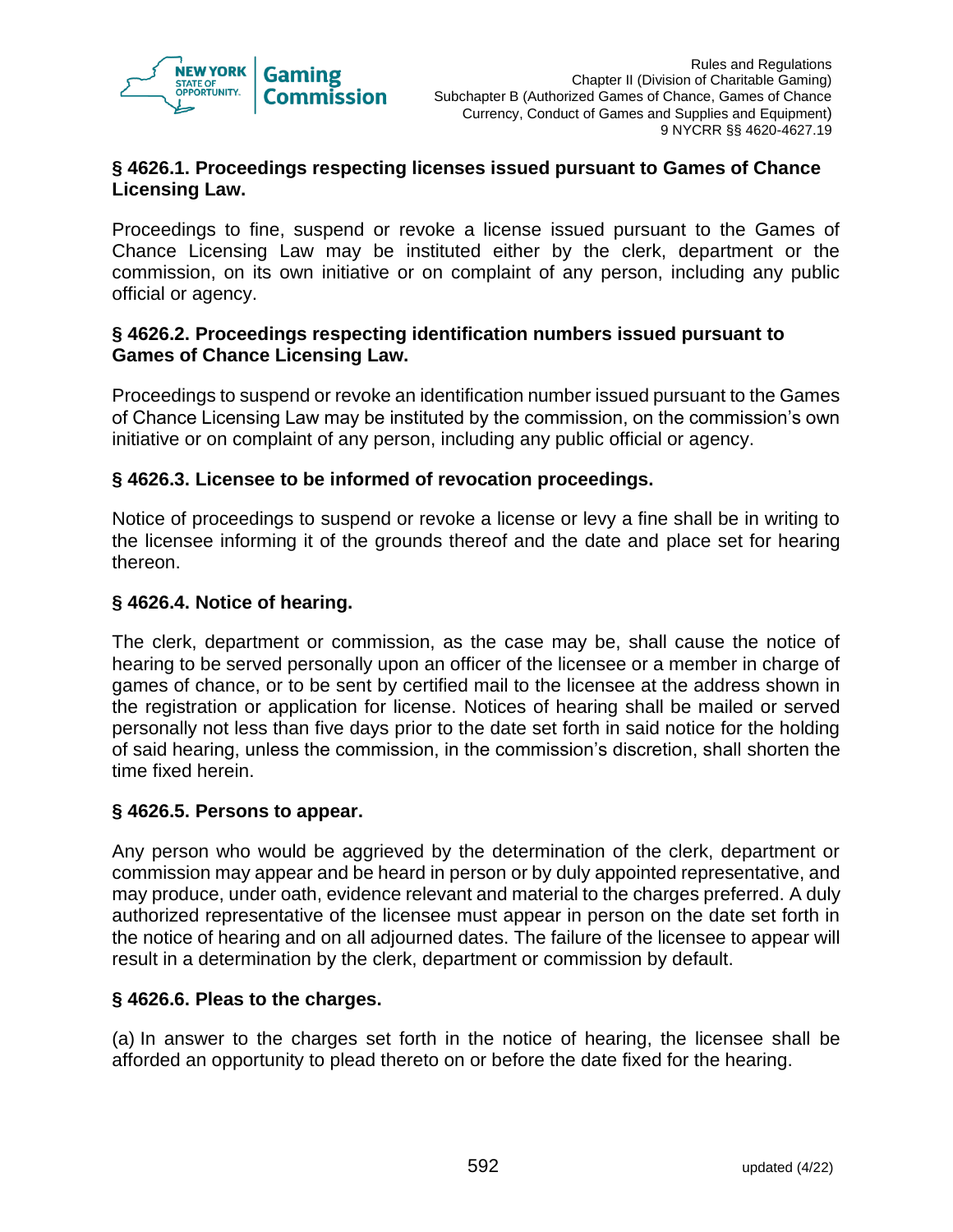

(b) The licensee shall plead either "not guilty" or "no contest. If a plea of "not guilty" is entered, a date for hearing will be scheduled. If a "no contest" is entered, a determination will be made by the commission in due course.

## **§ 4626.7. Suspension prior to hearing.**

The commission, by any four members thereof or a duly designated hearing officer, or the clerk, department or officer, may, at any time during the course of a hearing, inquiry or investigation, suspend any license issued pursuant to the Games of Chance Licensing Law, without hearing, if, in the commission's judgment, the continuance of the licensed activity is contrary to law or inimical to the public interest. Upon suspension, the clerk, department or commission shall forthwith inform the licensee in writing of the grounds thereof and the date and place set for hearing thereon, said hearing to be held within a reasonable time after suspension.

## **§ 4626.8. Hearings open to public.**

All hearings on suspension and revocation of licenses or identification numbers or imposition of fines, held by the commission, shall be open to the public.

#### **§ 4626.9. Clerk or department to make written findings.**

When proceedings respecting the suspension or revocation of licenses or imposition of fines are begun before the municipal governing body that issued the license, such municipal governing body shall hear the matter and make written findings in support of its decision. The licensee and the commission shall be notified immediately in writing of the decision and, in the event of a suspension, revocation or imposition of fine, the effective date thereof.

## **§ 4626.10. Procedure prescribed for the commission.**

When proceedings respecting the suspension or revocation of licenses or identification numbers or imposition of fines are begun before the commission, the commission shall dispose of the proceedings in the same manner as in the case of an appeal from a determination or action of the municipal governing body. Both the licensee and the governing body issuing the license shall be notified immediately in writing of the decision and, in the event of a suspension, revocation or fine, the effective date thereof.

#### **§ 4626.11. Hearing upon application for new license or reinstatement.**

Any person, firm, corporation or organization, licensed pursuant to the Games of Chance Licensing Law that has had its license or identification number revoked shall appear at a hearing before whichever authority revoked the license or identification number at the time of making application for a new license or identification number, or for reinstatement of either or both. Application shall be made for reinstatement of the identification number prior to making application for a games of chance license.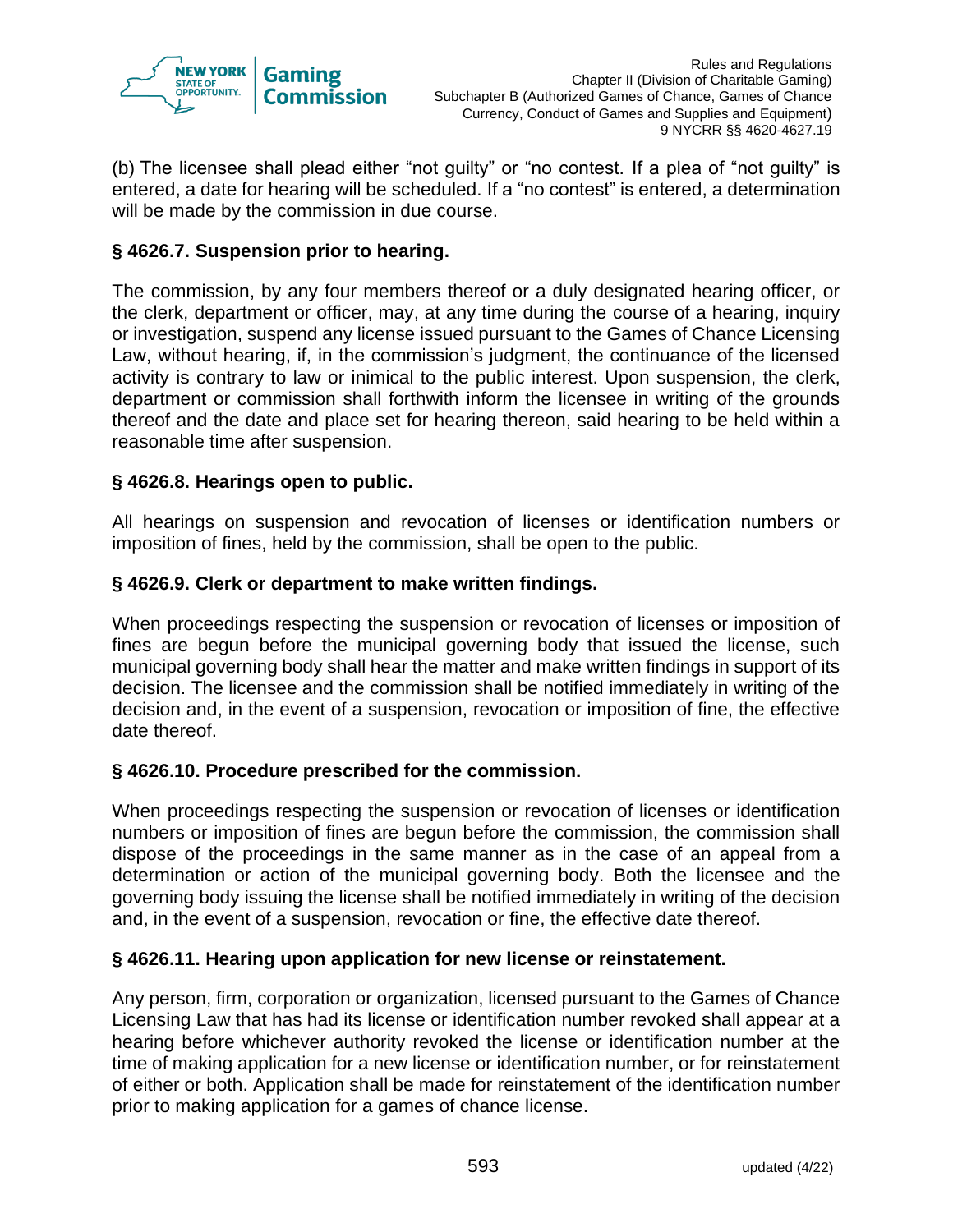

## **§ 4626.12. Persons authorized to conduct hearings.**

Hearings before the commission shall be conducted by the chair, another member of the commission, or a duly designated hearing officer. The person conducting the hearings shall rule upon matters of procedure and the introduction of evidence, and shall otherwise conduct the hearing in such manner as to preserve fundamental concepts of fairness and to effectuate the purposes and provisions of the Games of Chance Licensing Law and this Subchapter. At the conclusion of the hearing, the hearing officer shall make findings as to whether the evidence sustained the charges or any of them, shall designate which charges the hearing officer has found sustained by the evidence, and may recommend to the commission the action to be taken against the licensee. The stenographic record of the hearing shall be referred, together with the hearing officer's findings and recommendation, if any, for consideration by the commission at a meeting duly held by the commission.

#### **§ 4626.13. Rules of evidence.**

(a) The rules of evidence governing proceedings in the courts of the State shall not be rigidly enforced in hearings before the commission and, unless objection is made and duly noted in the stenographic record of a hearing, all evidence appearing in the stenographic record shall be deemed to have been validly introduced for the consideration of the commission.

(b) The introduction of cumulative evidence shall be avoided, and the hearing officer may curtail the testimony of any witness that the hearing officer judges to be merely cumulative; however, the party offering such testimony may make a short avowal of the testimony that would be given if the witness asserts that such avowal is true. This avowal shall be made a part of the stenographic record.

#### **§ 4626.14. Stenographic record.**

An accurate stenographic record shall be kept of the testimony of all witnesses. A copy of any testimony given by a witness shall be made available to such witness or any other person having a legitimate interest in such testimony upon application to the commission and at the expense of the applicant.

## **§ 4626.15. Penalties.**

Upon the finding of a violation of the Games of Chance Licensing Law, the ordinances or local laws or this Subchapter, or any of these, such as would warrant a fine, suspension or revocation of a license or an identification number, the municipal governing body or the commission, whichever made such finding, may declare the violator ineligible to apply for a license under said laws for a period not exceeding 12 months thereafter. Such declaration of ineligibility may be extended to include, in addition to the violator, any of such violator's subsidiary organizations, such violator's parent organization or those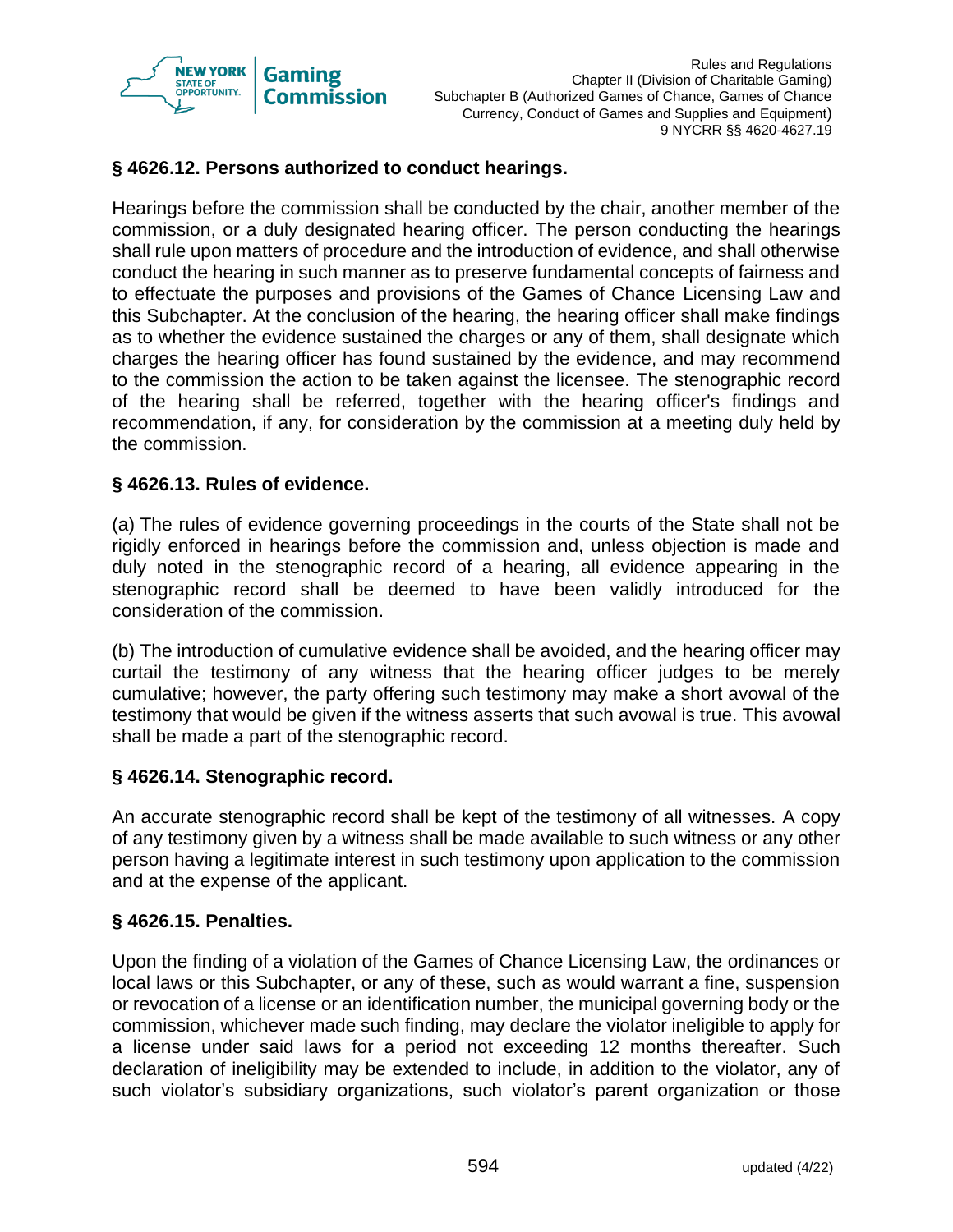

otherwise affiliated with such violator when, in the opinion of the municipal governing body or the commission, the circumstances of the violation warrant such action.

## **§ 4626.16. Surrender of license when revoked or suspended.**

When a license is suspended or revoked, the licensee shall surrender such licensee's license to the municipal governing body or the commission, whichever revoked or suspended the same, on or before the effective date of the suspension or revocation. No license shall be valid beyond the effective date of the suspension or revocation of such license.

## **§ 4626.17. Subpoenas.**

At the request of any party to a hearing, and for good cause shown, the commission shall issue subpoenas for the attendance of witnesses and the production of books, records and other documents.

## **PART 4627**

#### **Appeals to the Gaming Commission**

- Section
- 4627.1 Filing of notice of appeal
- 4627.2 Contents of notice
- 4627.3 Forwarding of original notice to commission
- 4627.4 Filing of a statement of appeal
- 4627.5 Contents of statement
- 4627.6 Content and filing of counterstatement
- 4627.7 Proofs annexed to counterstatement<br>4627.8 How papers may be filed
- How papers may be filed
- 4627.9 Notice of hearing
- 4627.10 Cross-examination of affiant
- 4627.11 Additional testimony may be allowed
- 4627.12 Subpoenas
- 4627.13 Stenographic record of proceedings
- 4627.14 Adjournment of hearing
- 4627.15 Conduct of appeal hearing
- 4627.16 Recording determination of appeal
- 4627.17 Assistance of counsel
- 4627.18 Authority of person acting in representative capacity
- 4627.19 Stay without court order

#### **§ 4627.1. Filing of notice of appeal.**

Upon the taking of an appeal, as provided by the Games of Chance Licensing Law, from any action or determination of the municipal governing body denying, suspending,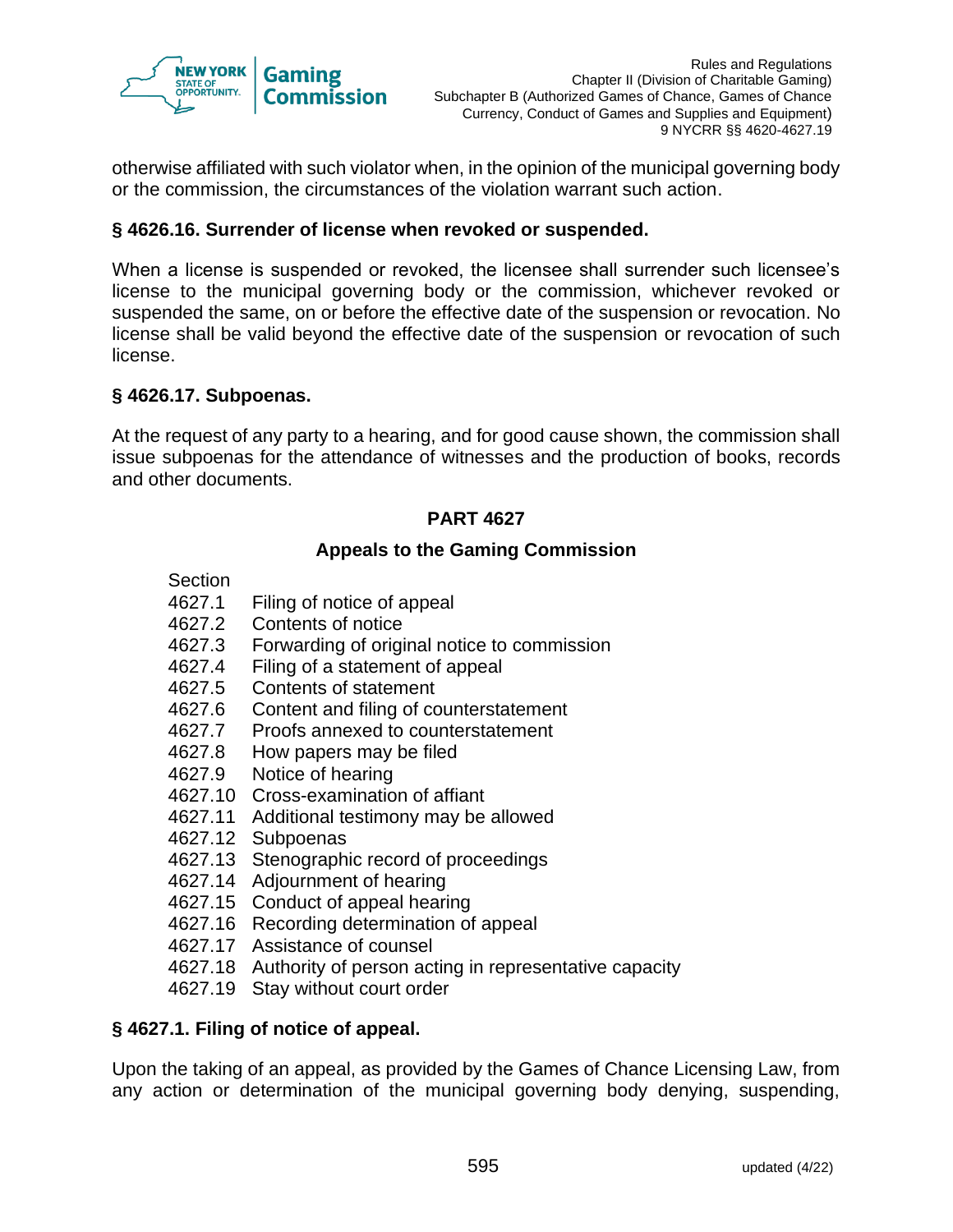

revoking a license or levying a fine, the party aggrieved shall file with the municipal governing body an original and copy of a notice of appeal within 30 days of the action or determination appealed from.

## **§ 4627.2. Contents of notice.**

The notice of appeal shall set forth in detail the specific ground or grounds upon which the appeal is based.

## **§ 4627.3. Forwarding of original notice to commission.**

The municipal clerk or licensing department shall forward the original of notice to the commission within three days after the filing of such notice.

## **§ 4627.4. Filing of a statement of appeal.**

Within 15 days after the filing of the notice of appeal, the party aggrieved shall file with the commission an original and a copy of a statement of appeal, with an admission or affidavit of service upon the municipal governing body.

## **§ 4627.5. Contents of statement.**

The statement of appeal shall set forth, in separately numbered paragraphs:

(a) the specific nature of the claimed error or errors;

(b) a narrative of the facts presented to the municipal governing body upon which the determination or action was based;

(c) a narrative of any additional facts, not presented to the municipal governing body, that the party appealing requests be considered on the appeal, together with an explanation why such additional facts were not presented to the municipal body;

(d) a true copy of all transcribed testimony taken at all prior hearings and proceedings; and

(e) argument on facts and the law.

There shall also be affixed a copy of the original charges and a copy of the findings and determination of the municipal governing body and a copy of the license, if any.

## **§ 4627.6. Content and filing of counterstatement.**

Within 20 days after service upon it of the statement of appeal, the municipal governing body shall file with the commission an original and a copy of a counterstatement of appeal, with an admission or affidavit of service upon the party appealing that shall set forth the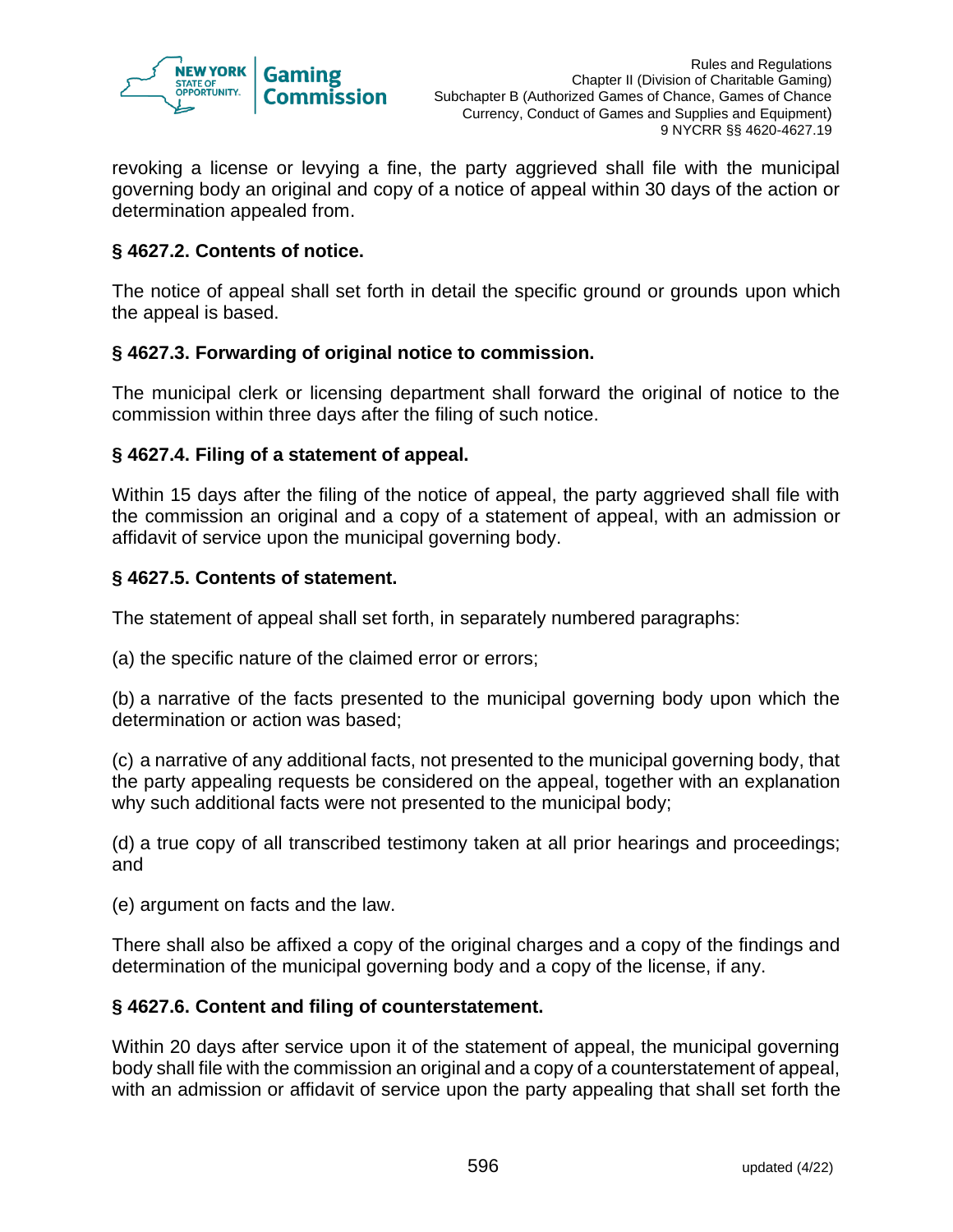

facts in the statement of appeal that are disputed. There shall be an assertion as to any disputed fact, together with a narrative of any additional facts, not originally presented to the municipal governing body, that the municipal governing body requests be considered on the appeal. The counterstatement of appeal may also set forth argument on the facts and the law. On or before the filing thereof, a copy of the counterstatement of appeal shall be served upon the party aggrieved.

## **§ 4627.7. Proofs annexed to counterstatement.**

The counterstatement of appeal shall have annexed, in the form of affidavits and exhibits, proof in support of:

(a) any disputed facts; and

(b) any additional facts not presented to the municipal governing body.

#### **§ 4627.8. How papers may be filed.**

Filing of the foregoing papers with the commission at the commission's office in Schenectady, or in New York City, may be either by personal service or by certified mail, return receipt requested.

#### **§ 4627.9. Notice of hearing.**

Upon receipt of the counterstatement of appeal, the commission shall notify the parties thereto of the date and place fixed for hearing the appeal, and each party must indicate to the commission and to the opposing party, by written notice, within five days:

(a) whether the appeal is to be submitted on the appeal papers; or

(b) whether oral argument is desired; and

(c) whether any party desires to examine any person making an affidavit on which another party relies, and the name or names of such persons.

#### **§ 4627.10. Cross-examination of affiant.**

Whenever any person making an affidavit is to be cross-examined at the hearing on appeal, the party relying on his affidavit shall produce the witness at the hearing and, in default thereof, the affidavit shall not be considered in the determination of the appeal.

#### **§ 4627.11. Additional testimony may be allowed.**

The commission may, upon application of any party, for good cause shown, allow the production at the hearing of additional witnesses and evidence in support of any facts material to the determination of the appeal.